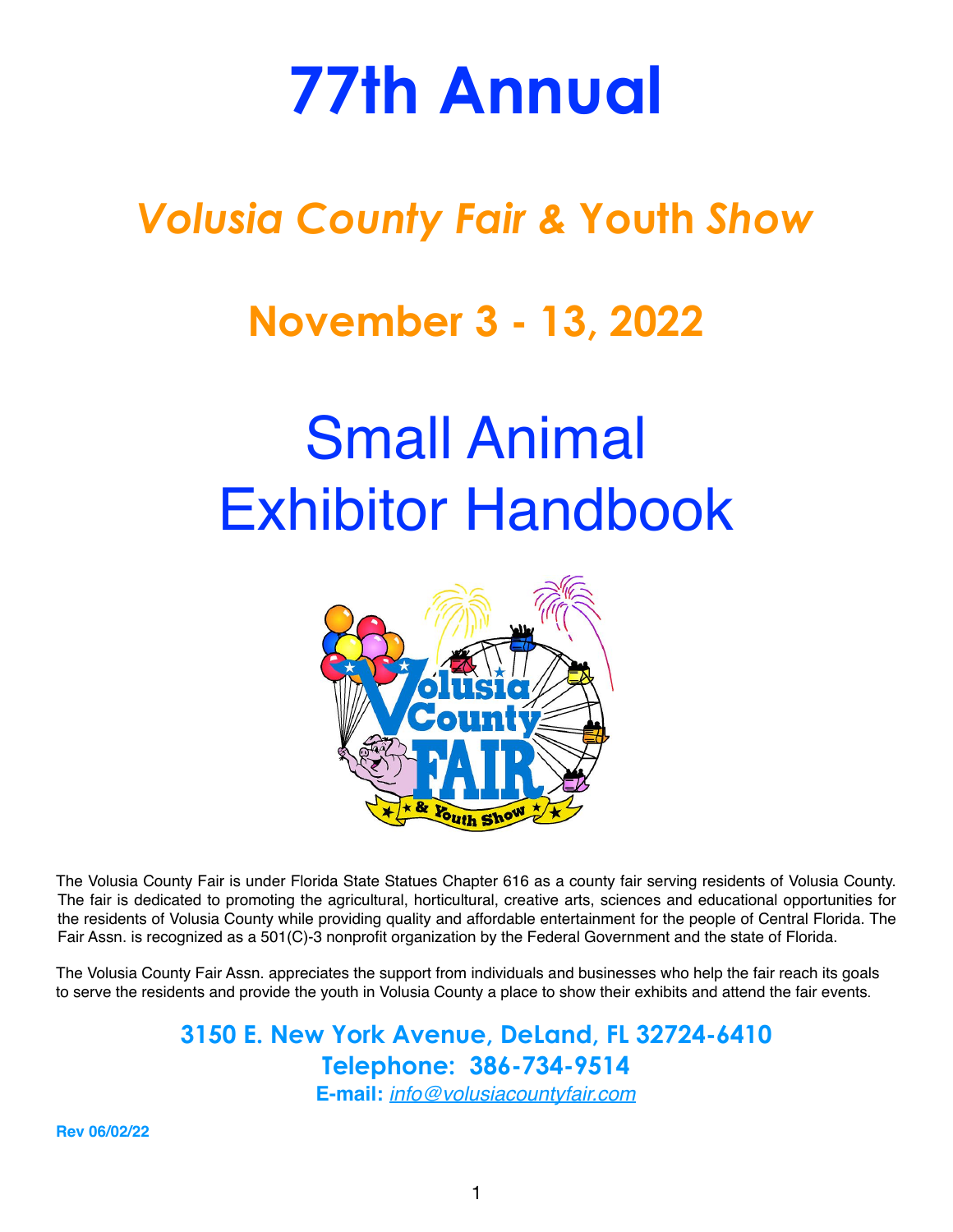### *Volusia County Fair Association, Inc.*

#### **Fair Officers:**

| President:          | <b>Otis Smith</b>     |
|---------------------|-----------------------|
| 1st Vice President: | <b>Billy Lawrence</b> |
| 2nd Vice President: | James Evans           |
| Treasurer:          | <b>Bill Johnson</b>   |
| Asst. Treasurer:    | <b>Bill Rentz</b>     |
| Secretary:          | Dr. Sharon Tighe      |
| Past President:     | Mike Mancinik         |

#### **Board of Directors:**

Michelle Chaves, Lenton Fidler, David Griffis, Leanne Hansard, David Luznar, Dan Peterson, Danny Pope and Wade Roach

**Honorary Directors:** Bill Hester, Bill Johnson, Shirley Martin, Jerry Stilling, Doug Weaver

**Trustee Directors:** Doris Daugherty, Jimmy Harrell, Patricia Shutts, Cindy Till

**General Manager:** Ronnie Hull

**Maintenance Staff:** Logan Van Kleeck

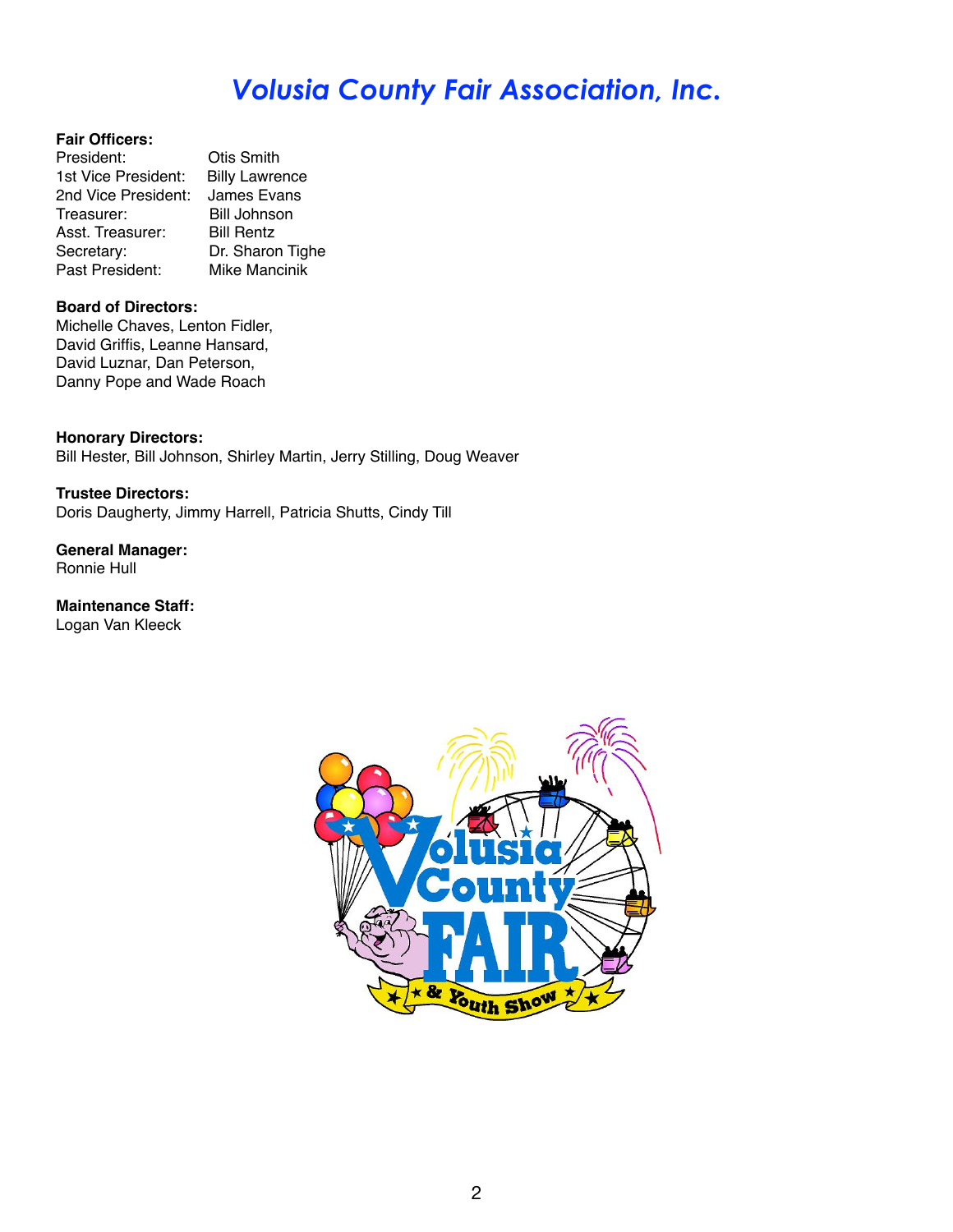### **Division of Animal Industry - Bureau of Animal Disease Control Bureau of Animal Disease Control**

#### **Florida Department of Agriculture and Consumer Services; Division of Animal Industry CHAPTER 5C-3 IMPORTATION OF ANIMALS**

| 5C-3.001  | Definitions                                          |
|-----------|------------------------------------------------------|
| 5C-3.002  | General Requirements and Limitations                 |
| 5C-3.003  | Equine                                               |
| 5C-3.004  | Cattle or Bison                                      |
| 5C-3.005  | Goats or Sheep                                       |
| 5C-3.006  | Sheep (Repealed)                                     |
| 5C-3.007  | Swine                                                |
| 5C-3.008  | Poultry (Repealed)                                   |
| 5C-3.009  | Dogs or Cats                                         |
| 5C-3.0091 | Domestic Cats (Repealed)                             |
| 5C-3.010  | Violation of Rules (Repealed)                        |
| 5C-3.011  | Cervids (Farmed or Captive)                          |
| 5C-3.012  | Domestic Fowl, Poultry, Poultry Products and Ratites |
| 5C-3.013  | Penalties for Violation (Repealed)                   |

#### **5C-3.001 Definitions.**

For the purpose of this chapter, the definitions in Section 585.01, F.S., and the following shall apply:

(1) Accredited Veterinarian. A state licensed veterinarian accredited by the United States Department of Agriculture, Animal and Plant Health Inspection Service (USDA, APHIS) to perform certain functions of federal and cooperative state-federal programs in accordance with the provisions of 9 CFR §§ 160-162 (2013).

(2) Administrator. The Administrator of USDA, APHIS or any person authorized to act for the Administrator.

(3) Animal or Domestic Animal. Any animals that are maintained for private use or commercial purposes; including any equine such as horse, mule, ass, burro, zebra; any bovine such as bull, steer, ox, cow, heifer, calf, or bison; any other hoofed animal such as goat, sheep, swine, cervids; any domestic cat, dog, reptile or amphibian; any avian such as ratites, poultry, or other domesticated bird or fowl; or any captive, exotic or non-native animals.

(4) Approved Livestock Market. A livestock market approved by the Administrator pursuant to 9 CFR § 71.20 (2013),

where livestock in interstate movement are assembled for sale purposes.

(5) Authorized Representative. An employee of the state or federal government, or a licensed veterinarian accredited by the USDA, who is authorized to conduct animal disease control and eradication activities.

(6) Avian Influenza (AI) or Exotic Newcastle Disease (END) – Affected State. Any state in which Avian Influenza

subtypes H5 or H7 or END virus has been diagnosed in poultry within the last ninety (90) days prior to importation into Florida. (7) Avian Influenza (AI) Approved Test-antibody or antigen capture methodologies recognized by NPIP and conducted at a

laboratory approved to conduct such tests by USDA, APHIS.

(8) Cervidae Herd Health Plan. A Florida Department of Agriculture and Consumer Services (FDACS) disease surveillance plan for cervids as described in Chapter 5C-26, F.A.C.

(9) Cervids. Any farmed or captive member of the family Cervidae and hybrids, including deer, elk, moose, caribou, reindeer and related species that are raised or maintained in captivity for the production of meat and other agricultural product, for sport, or for exhibition.

(10) Cleaned and Disinfected. Free of organic matter and disinfected in accordance with 9 CFR §§ 71.7 and 71.10-71.12 (2013).

(11) DEPARTMENT. The Florida Department of Agriculture and Consumer Services.

(12) Division. The Division off Animal Industry of the Florida Department of Agriculture and Consumer Services.

(13) Domestic Fowl. Any member of the class Aves the is propagated or maintained under control of a person for commercial, exhibition or breeding purposes, or as pets.

(14) Emergency Management Response Services (EMRS) is a USDA, APHIS, web-based application for authorized users in the reporting of routine investigations of foreign animal diseases (FADS), surveillance and control programs, state specific disease outbreaks, and national animal health emergency response (all-hazards).

(15) Endemic Disease. A disease will be characterized as endemic to a particular locality, region, state, or U.S. possession based on known positive cases, prevalence of disease, presence of competent vectors and/or evidence of natural transmission of the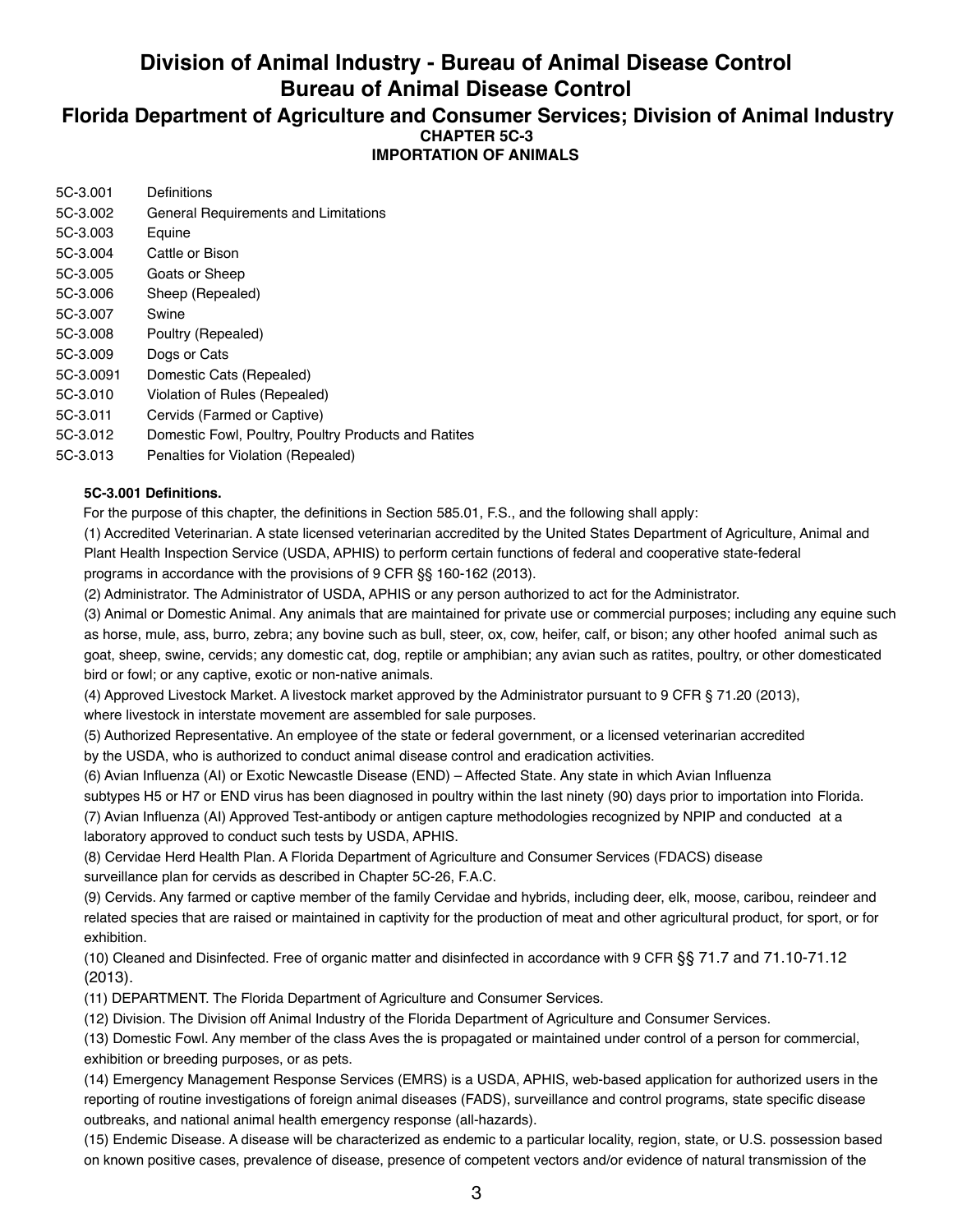disease such that the disease is maintained in the population without external inputs.

(16) Equine. Any member of the family Equine, including horses, mules, asses and zebras.

(17) Exotic (virulent) Newcastles Disease (END) Approved Test- antigen capture methodologies recognized by the National Animal Health Laboratory Network (NAHLN) and conducted at a laboratory approved to conduct such test by the USDA, APHIS.

(18) Feral Swine. Swine that have lived all (wild) or any part (feral) of their lives as free roaming.

(19) Import, Imported, Importation. The movement of animals into Florida, from another state United States (U.S.) possession, or foreign country.

(20) National Poultry Improvement Plan (NPIP). A cooperative state-federal-industry program for prevention and control of certain hatchery-disseminated diseases and for improvement of poultry and poultry products as provided in 9 CFR §§ 145-147 (2013) (21) Official Certificate of Veterinary Inspection (OCVI). A legible record or certificate made on an official form from there animal's state of origin, issued and signed by veterinarians licensed and accredited in the animal's state of origin for the purpose of certifying the official individual identification, test requirements, and health status of specific animals for the movement, exhibition and other designated purposes.

(22) Official Individual Identification. An individual animal identification that uniquely identifies the animal, the owner, the premises where the animal was identified and the state in which the official individual identification was applied; and, for Cattle: (a) For Cattle:

(a) Is approved by the United States Department of Agriculture in accordance with 9 C.F.R. § 86.4(a)(1) (2013), as incorporated in Rule 5C-31.006, F.A.C.; or

1. Is submitted to and verified by the Department as meeting the requirements for official individual identification such that state officials can determine the herd in which the animal was officially identified.

(b) For Livestock Other than Cattle: Tattoos and registered brands such as ear, tail-web or flank tattoos, breed registration tattoos when accompanied by breed registration papers; or an official breed registration brand when accompanied by a brand registration certificate;

2. Leg or wing bans for poultry;

3. Color digital images or notarized color photographs of an equine signed by the state-licensed, USDA-accredited veterinarian; or 4. Implanted electronic chip with a unique number recognized as International Organization for Standardization (ISO) complaint or that us accompanied by automated reader capable of capturing and recording the unique anima identification number.

(23) Owner-Shipper Statement. Any document signed by the owner-shipper as deviance of ownership or authority for possession of the and for the transport of animals.

(24) Permit for Movement of Restricted Animals (VS Form 1-27(JUN 89). A permit issued by an authorized representative prior to the interstate shipment of animals infected or exposed to dangerous transmissible regulated diseases, which shall include:

(a) The number of animals to be moved;

(b) The purpose for which the animal is to be moved;

(c) The points of origin and destination; and,

(d) The consignor and consignee.

(25) Poultry. Chickens turkeys, quail, pheasants, chukars, peafowl, guineas, ratites and waterfowl. The term also includes other domestic fowl used for commercial, exhibition or breeding purposes or as pets.

(26) Poultry and Eggs for Hatching Purposes. A specific designation of those species of domestic fowl and the qualified eggs produced by these that are eligible for testing and qualification under the supervision of the National Poultry Improvement Plan (NPIP).

(27) Poultry Products. Hatching eggs, chicks, poults, litter, and offal but does not include table eggs and processed poultry for human consumption.

(28) Prior Permission Number. Specific permission granted by the State Veterinarian or authorized representative prior to movement of certain animals and poultry into Florida. A Prior Permission Number will be granted when the Division determines that the animal(s) meets the requirements of this chapter. When prior permission is required by this chapter, the prior permission number must be written on the Official Certificate of Veterinary Inspection or Owner-Shipper Statement accompanying the animal(s). Such prior permission may be either written permission or issuance of a permission number requested by telephone or facsimile message. A prior permission number may be obtained by calling or faxing the Division of Animal Industry during normal business hours, phone: (850) 410-0900. Fax: (850) 410-0946.

(29) Production Swine. Swine that are maintained on a premises for breeding or feeding purposes and which have no direct contact with feral or transitional swine.

(30) Quarantine. Strict isolation imposed by the Department on animals or premises to prevent the spread of disease or pests.

(31) Racing Pigeon. Racing Pigeons are homing pigeons used to race. The homing pigeon is a variety of domestic pigeon

(*Columba Livia domestia*) derived from the rock pigeon, selectively bred to find its way home over extremely long distances. (32) Recognized Slaughtering Establishment. An animal slaughtering establishment operating under the provisions of the Federal Meat Inspection Act (21 U.S.C. §§ 601-695(2013)), or equivalent of the animal's state of origin state meat inspection program.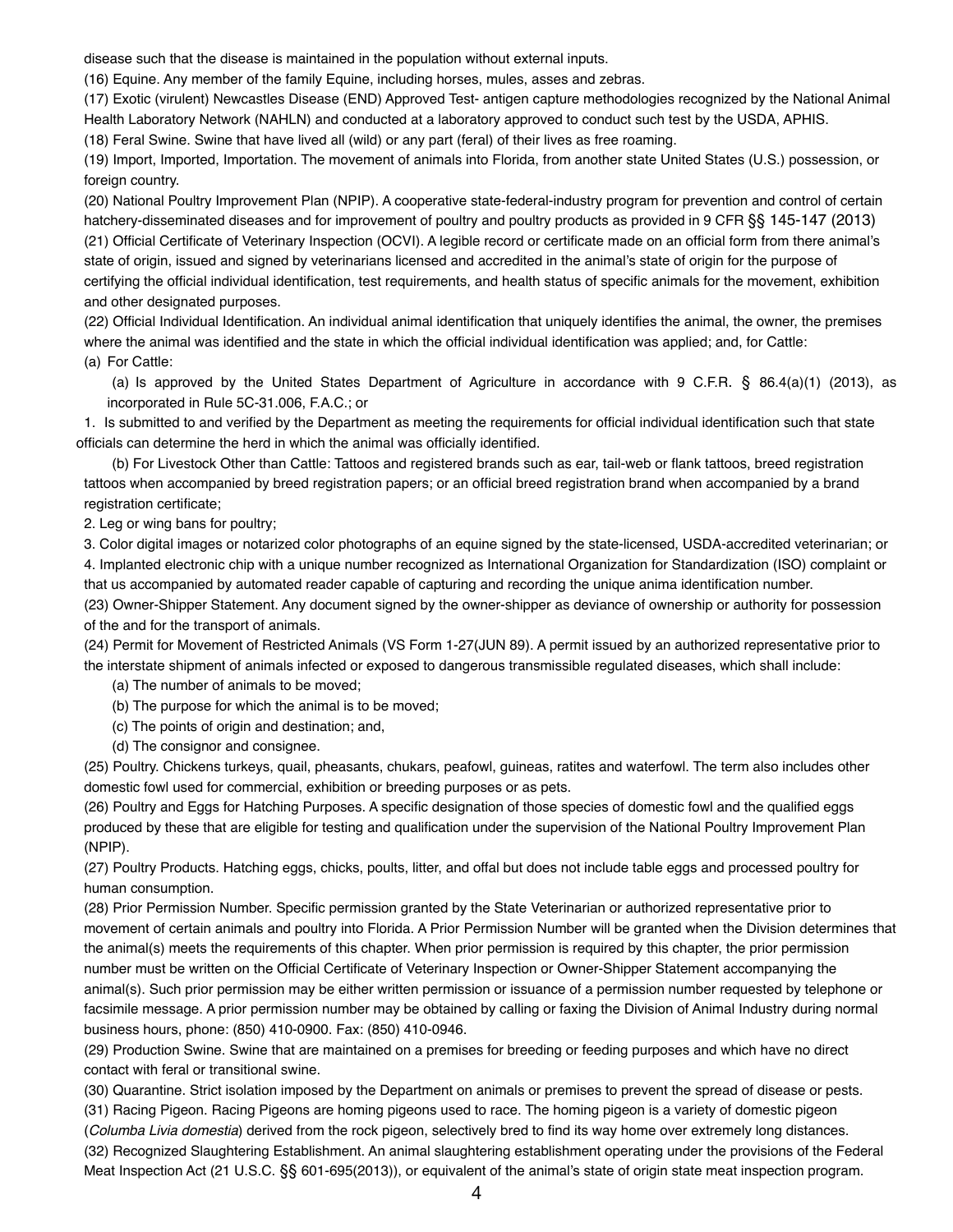(33) Restricted Animals. Animals that are quarantined, infected with, or exposed to any infectious or communicable disease.

(34) Service Animals. Any guide dog, signal dog, or other animal individually trained to do work or perform tasks for the benefit of an individual with a disability including, but not limited to: guiding individuals with impaired vision, alerting individuals with impaired hearing of intruders or sounds, providing minimal protection or rescue work, pulling a wheelchair or fetching dropped objects. (35) State Veterinarian. The Director of the Division of Animal Industry of the Florida Department of Agriculture and Consumer Services.

(36) Transitional Swine. Swine that have been, or have had the potential to be, exposed to feral swine.

(37) USDA, APHIS. The United States Department of Agriculture, Animal and Plant Health Inspection Service.

(38) Vesicular Stomatitis (VS)-Affected State. Any state in which either of the VS virus stereotypes New Jersey or Indiana has been diagnosed and has one or more premises currently under state or USDA, APHIS quarantine.

(39) Working Dogs. Any dog in the possession of a federal, military, state or local governmental agency or private organization that is trained for the purpose of human search and rescue, body recovery, arson detection, bomb detection, narcotic detection, food and agricultural product detection, criminal apprehension, police assistance or other related purposes, whether in the performance of such tasks or while traveling to and from such tasks.

(40) The following documents are hereby adopted and incorporated by reference. These documents may be obtained by contacting the Florida Department of Agriculture and Consumer Services, Division of Animal Industry, 407 South Calhoun Street, Tallahassee, Florida 32399-0800 and are available online as indicated.

(a) 9 C.F.R. §§ 71.1, 71.7, 71.10-12, 71.20, 145-147, 160-162 (2013)

[http://www.flrules.org/Gateway/reference.asp?No=Ref-03314.](http://www.flrules.org/Gateway/reference.asp?No=Ref-03314)

(b) Federal Meat Inspection Act (21 U.S.C. §§ 601-695 (2013),

[http://www.flrules.org/Gateway/reference.asp?No=Ref-03308.](http://www.flrules.org/Gateway/reference.asp?No=Ref-03308)

(c) Permit for Movement of Restricted Animals, VS Form 1-27 (JUN 89),

[http://www.flrules.org/Gateway/reference.asp?No=Ref-03301.](http://www.flrules.org/Gateway/reference.asp?No=Ref-03301)

Rulemaking Authority 570.07(23), 585.002(4), 585.08(2)(a) FS Law Implemented 570.07(15), 570.36(2), 585.003, 585.08(2)(a), 585.11(1), (4), 585.145(1), (2), 585.16 FS. History-New 6-29-62, Amended 2-5-85, Formerly 5C-3.01, Amended 9-6-89, 3-23-94, 6-4-95,12-12-04, 5-24-10, 2-19-14, 2-8-16*.*

#### **5C-3.002 General Requirements and Limitations.**

(1) Official Certificate of Veterinary Inspection (OCVI) Required. Animals imported into Florida must be accompanied by an OCVI unless exempted by this rule. The OCVI must be in the possession of the driver of the vehicle or person otherwise in charge of the animals. The OCVI must accompany the animals to their final destinations in Florida.

(a) Information Required. The OCVI must be legible and fully completed by the issuing accredited veterinarian and must include the following:

- 1. The name and address of the consignor;
- 2. The name and address of the consignee;
- 3. The point of origin and premises identification number, if assigned by state officials in the animal's state of origin;
- 4. The point of destination;
- 5. The date of examination;
- 6. The number of animals examined;
- 7. The official individual identification of each animal, and the name or registered brand or tattoo number;
- 8. The sex, age and breed of each identified animal;
- 9. Test results and her or state status on certain diseases as specified in this chapter;
- 10.Prior permission number, if required;

11.A statement by the issuing veterinarian that the animals identified on the OCVI are free of signs of infectious or communicable diseases; and

12.For equine only, the establishment or premises location at which the animal was examined, body temperature at examination, and color and markings.

- (b) The name and the address of the consignee;
- (c) The point of origin;
- (d) The point of destination;
- (e) The number of animals;
- (f) A description of the animals sufficient to identify them for any and all purposes; and
- (g) A prior permission number, if required.
- (3) Prior Permission Number. A prior permission number is required on:
- (a) All farmed or captive cervids (deer, elk, etc.);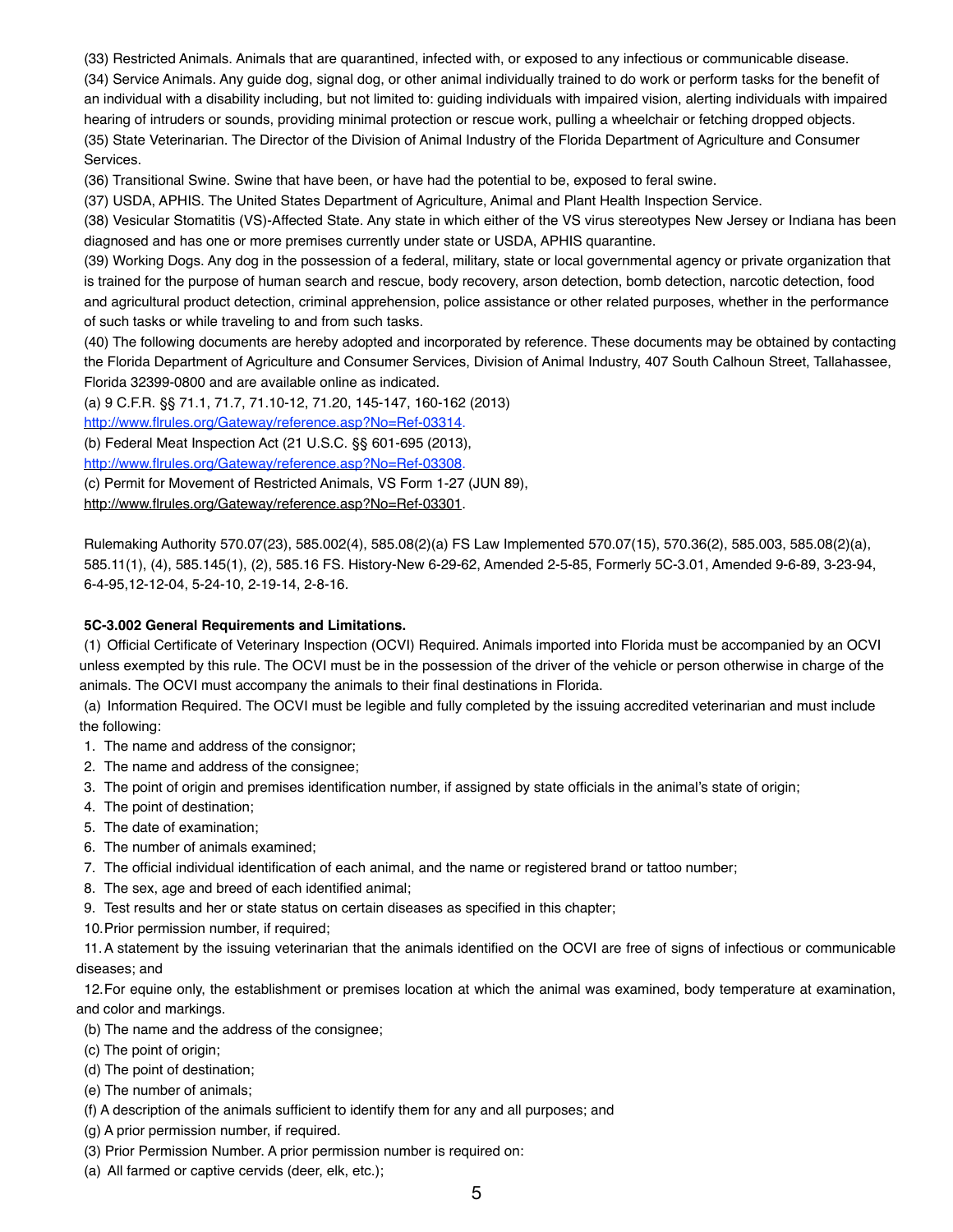(b) All hoofed animals from VS-affected states;

(c) Equine from Contagious Equine Metritis (CEM) affected countries;

(d) Equine cosigned directly to a veterinary medical treatment facility for emergency medical care which do not have appropriate documentation for interstate movement;

(e) All poultry and poultry products;

(f) All domestic fowl and poultry and eggs for hatching purposes;

(g) Animals exposed to or infected with a contagious, infectious, communicable or dangerous transmissible disease;

(h) Cattle or bison from states with less than Accredited Tuberculosis-Free or Brucellosis Class-Free status;

(i) All swine; and

(j) Equine imported from U.S. possessions where Equine Piroplasmosis (EP) is endemic.

(4) Restricted Animals. All restricted animals must be accompanied by a Permit for Movement of Restricted Animals, VS Form-1-1-27 (JUN 89) permit, have prior permission number, and the prior permission number must be written on the Permit for Movement of Restricted Animals, VS Form 1-27 (JUN 89) for importation into Florida or to be transported within Florida. (5) Vesicular Stomatitis.

(a) Certification for Vesicular Stomatitis (VS).1. All hoofed animals, indulging horses, ruminants, swine, exotic and wild hoofed animals, originating from non-affected premises or within 10 miles of an affected premises in a VS-affected state must be accompanied by an OCVI, dated within five (5) days of entry or reentry into Florida. The OCVI must be signed by an Accredited Veterinarian.

2. The following statement must be written on the OCVI by the examining Accredited Veterinarian: "All animals susceptible to Vesicular Stomatitis (VS) identified and included in this OCVI for shipment have been examined and found to be res from clinical signs and vector of VS and have not been in contact with VS-affected animals and have not been within ten (10) miles of a VS-affected premises within the last thirty (30) days."

(b) Prior Permission Number. Animals origination from non-affected premises in a VS-affected state will require a prior permission number. The prior permissions number must be written on the OCVI.

(6) Violations. Violators of this rule chapter will be penalized in accordance with Rule 5C-30.003, F.A.C.

Rulemaking Authority 570.07(23), 585.002(4), 585.08(2)(a) FS. Law implemented 570.07(15), 570.36(2), 585.11(1), (2), 585.16 FS. History New 6-29-68, Amended 2-5-85, Formerly 5C-3.02, Amended 96-6-89, 3-23-94, 6-4-95, 12-12-04, 5-24-10.

#### **5C-3.003 Equine.**

(1) Official Certificate of Veterinary Inspection (OCVI) Requires. An OCVI must accompany all equine imported into Florida except the following.

(a) Equine consigned directly to a veterinary medical treatment facility for emergency medical care until treatment is completed and the equine exits the state; or

(b) Equine accompanied by an Equine Event Extension document, Equine Interstate Passport Card, or equivalent from the animal's state of origin, signed by the State Veterinarian or chief animal health official as provided in subsection 5C-3.003(5), F.A.C. (2) Prior Permissions Number. A prior permission number must be obtained for:

(a) Equine consigned directly to a veterinary medical treatment facility for emergency medical care which do not have appropriate documentation for interstate movement;

- (b) Equine imported from U.S. possession where Equine Piroplasmosis (EP) is endemic; or
- (c) Equine imported into the state from countries where Contagious Equine metritis (CEM) is endemic; or
- (d) Equine imported into Florida from non-affected premises in VS-affected states.

(3) Equine Infectious Anemis (EIA) Test.

(a) All equine imported into Florida must be accompanied by evidence of an official negative EIA serologic test as provided in the Equine Infectious Anemia: Uniform Methods and Rules, January 10, 2007, APHIS 91-55-064, within twelve (12) months prior to importation, except the following:

- 1. Foals under six months of age accompanied by their damn which has met the EIA test requirements; and
- 2. Equine expect from the OCVI requirement under paragraph 5C-3.003(1)(a), F.A.C

(b) There EIA test information must be reported on the OCVI, or Equine Event Extension document, or Equine Interstate Passport Card, or equivalent from the animal's state of origin, approved by the State Veterinarian or chief animal health official as provided in subsection 5C-3.003 (5), F.A.C., and most include the following:

- 1. The date the EIA test sample was collected;
- 2. The results of the test;
- 3. The name of the testing laboratory; and
- 4. The laboratory accession number.
- (4) Equine Piroplasmosis Requirements.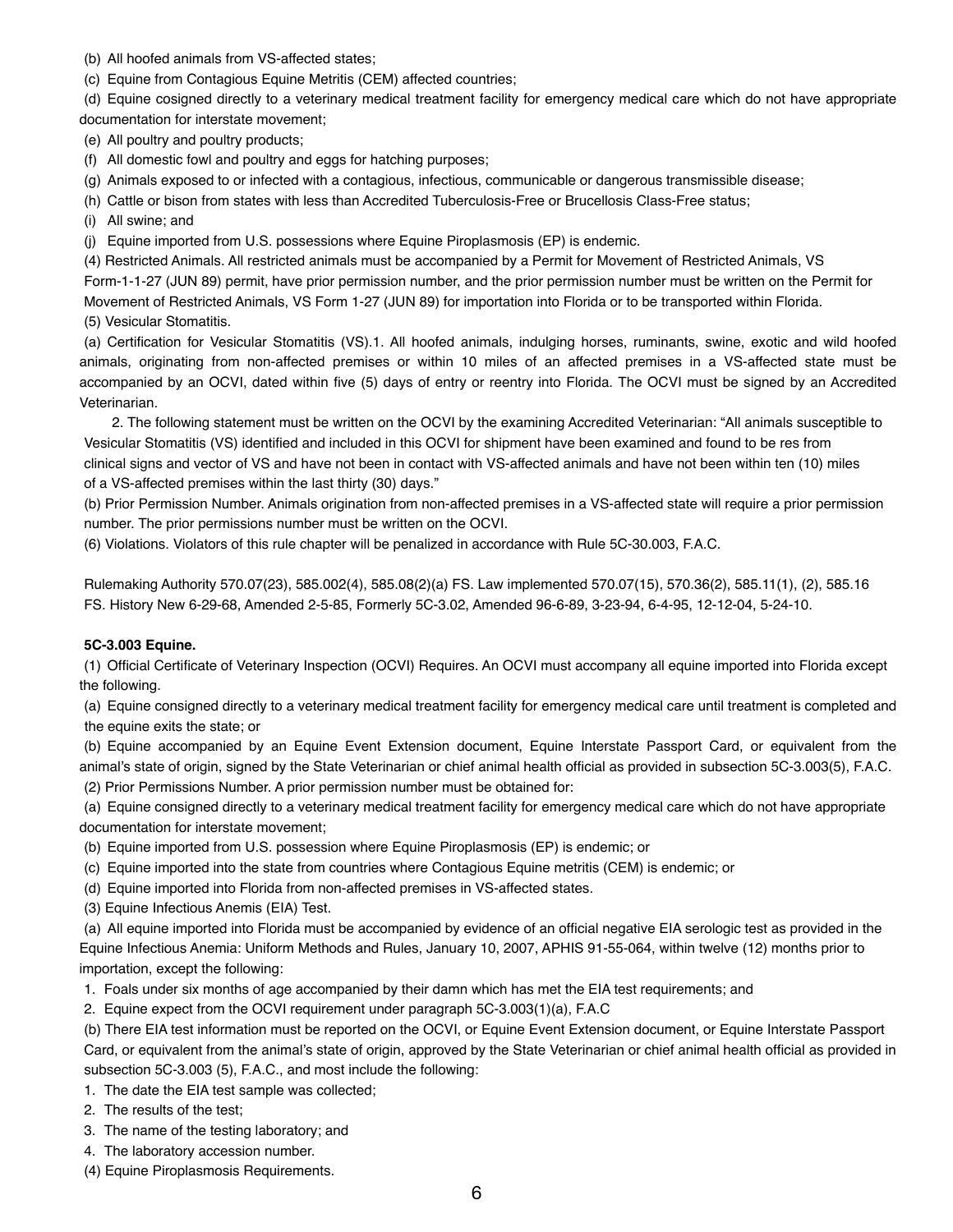(a) The commonwealth of Puerto Rico and the Virgin Islands of the United States have been determined to be endemic for Equine Piroplasmosis (EP) and equine moved from these areas to Florida are subject to requirements of paragraphs 5C-3.003(2)(b) and (4)(b), (c) and (d), F.A.C. Pursuant to Section 585314, F.S., the Division of Animal Industry, under the direction of the State

Veterinarian, shall publish notice of other localities, regions, states, or U.S. possessions, where Equine Piroplasmosis (EP) is determined to be endemic on its website (www[.flanimalindustry.com](http://flanimalindustry.com)) and in the Florida Administrative Weekly as necessary.

(b) Official Certificate of Veterinarian Inspection (OCVI). Notwithstanding paragraph 5C-3.002(1)(c), F.A.C., for equine from localities, regions, states, or U.S. possessions where Equine Piroplasmosis (EP) is determined to be endemic, the inspection date of the Official Certificate of Veterinary Inspection (OCVI) that must accompany equine imported into or through the State of Florida shall be issued no more than 14 days prior to the entry of the equine into the state. The OCVI must also include the following statement: "All animals identified on this certificate have not been on a premises found positive for Theileria equi or under quarantine within the past 30 days, have been inspected and found free of ticks, and have been thoroughly treated with an approved acaricide label for use in equine within 14 days of entry."

(c) Testing. All equine imported into Florida from localities, regions, states or U.S. possessions where Equine Piroplasmosis (EP) is determined to be endemic must be accompanied by evidence of a negative CELISA test for both Babesia caballi and Theileria equi (Babesia equi), performed at the United States Department of Agriculture, Animal and Plant Health Inspection Service, National Veterinary Services Laboratories (USDA-APHIS-NVSL) or other laboratory authorized by the USDA-APHIS-NVSL. The blood sample for the test must be taken within 30 days prior to entry into Florida. The result and accession number must be listed on the OCVI.

(d) Tick Vectors. All equine identified on the OCVI as origination from localities, regions, states, or U.S. possessions where Equine Piroplasmosis (EP) is determined to be endemic must be examined for, and found free of, ticks and must be thoroughly treated for ticks with an United States Environmental Protection Agency (EPA) registered acaricide labeled for use in horses.

(e) Exemption. Equine from Florida consigned to localities, regions, stated, or U.S. possessions where Equine Piroplasmosis (EP) is determined to be endemic that are returned to Florida within 30 days of the issuance of the Florida OCVI are exempt from the requirements of this rule.

(5) Equine Event Extension document or Equine Interstate Passport Card. Equine Event Extension document, or Equine Interstate Passport Card, or equivalent from the animals state of origin, when used in place of an OCVI, must certify the existence of an official negative EIA test within the previous twelve (12) months and a valid OCVI. The Equine Event Extension document, Equine Interstate Passport Card, or equivalent from the animal's state of origin, will be valid for up to six months from date of issuance of the OCVI provided that:

(a) The purpose is to allow routine intrastate and interstate movement of equine to attend events such as horse shows or exhibitions, fairs and trail rides. These documents may not be used for movement of equine for breeding purposes or change of ownership.

(b) The Equine Event Extension document or Equine Interstate Passport Card, or equivalent from the animal's state of origin shall include all other information required by subsections 5C-3.002(1) and 5C-3.003(3), F.A.C;

(c) The Equine Event Extension document or Equine Interstate Passport Card, or equivalent of the animal's state of origin expiration date will not be later than the expiration date of the EIA test or six (6) months from date of issue of the OCVI.

(d) An Equine Event Extension or Equine Interstate Passport Card or equivalent from the animal's state or origin, does not supersede or replace the requirements of any given event; and

(e) An Equine Event Extension document, or Equine Interstate Passport Card, may be applied for by Florida residents and owners of Florida-origin horses, by submitting an Application for Equine Event Extension, DACS-09078 Rev. 10/05 or an Application for Equine Interstate Passport Card, DACS-09219 Rev. 12/09, to the Division of Animal Industry, Florida Department of Agriculture and Consumer Services, 407 S. Calhoun St., Mayo Building, Tallahassee, Florida 32399-0800, Fax: (850)410-0957.

(6) Brucellosis. Equine which are positive to a brucellosis test or which show evidence of "poll evil" or fistulous withers," whether draining or not, will not be allowed to enter the state for any purpose.

(7) Forms and Materials. Application for Equine Event Extension, DACS-09078, Rev. 10/05 and Application for Equine Interstate Passport Card, DACS-09219, Rev 12/09 are hereby incorporated by reference. Applications may be obtained from the Florida Department of Agriculture and Consumer Services, Division of Animal Industry, 407 S. Calhoun St., Tallahassee, Fl 32399\*0800, by facsimile request, Fax: (850)410-0946, or through the Department's Licensing, Permits and Registration website: <http://www.doacs.state.fl.us/onestop/index.html>.

The Equine Infectious Anemia: Uniform Methods and Rules, January 10, 2007, APHIS 91-55-064 is hereby incorporated by reference. Copies may be obtained by contacting: [www.gpoaccess.gov.](http://www.gpoaccess.gov)

Rulemaking Authority 370.07(23), 585.002(4), 585.08(2) FS Law Implemented 570.07(15), 570.36(2), 585.002(5), 585.08(1), (2) (a), 585.14, 585.145(1), (2), 585.16 FS History-New 11-21-65, Amended 6-26-66, 3-1-72, 10-15-73, 3-17-76, 9-14-82, 2-5-85, Formerly 5C-3.03, Amended 9-6-89, 3-23-94, 6-4-95, 12-12-04, 5-24-10.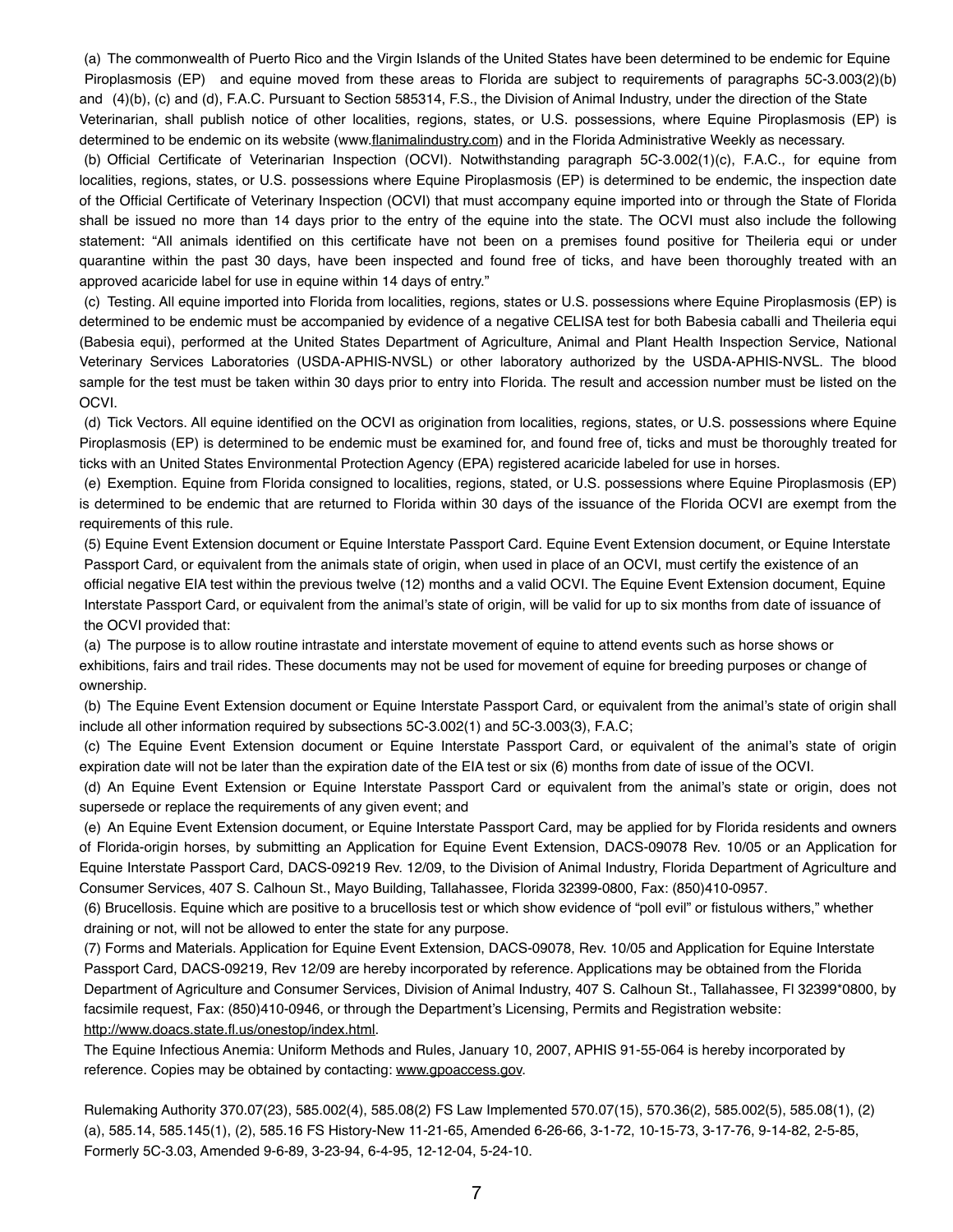#### **5C-3.004 Cattle or Bison.**

(1) Official Certificate of Veterinary Inspection (OCVI) Required. All cattle or bison imported into Florida must be accompanied by an OCVI except the following:

(a) Steers for feeding purposes;

(b) Spayed heifers;

(c) Cattle or bison consigned directly to approved livestock markets;

(d) Cattle or bison consigned directly to recognized slaughtering establishment; and

(e) Cattle or bison which are not required to have and OCVI, as exempted by this rule, that are accompanied by an Owner-Shipper Statement as provided in subsection 5C-3.002(2), F.A.C.

(2) Other requirements and Limitations.

(a) Cattle or bison infected with or exposed to tuberculosis or brucellosis or which are positive to an organism detection test for paratuberculosis (Johne's Disease) may be imported only if consigned directly to a recognized establishment. Such animals must be accompanied by a Permit for Movement of Restricted Animals, VS form 1-27 (JUN 89) and must have a prior permission number. The prior permission number must be written on the Permit for Movement of Restricted Animals, VS Form 1-27 (JUN 89).

(b) Testing Requirements.

1. Tuberculosis Test.

a. Dairy cattle, six (6) months of age or older, which originate from accredited tuberculosis-free herds in tuberculosis-free states or areas, may enter Florida without tuberculosis testing. The herd accreditation number and state or area status and date of last negative herd test within the previous twelve (12) months must be listed on the OCVI.

b. Dairy cattle moved into Florida from adjacent states as part of normal ranching or farm operations between premises under common ownership or management are exempt from the tuberculosis testing requirements of this section if:

(i) They are moved from a closed herd or a herd which requires herd additions to be tested for tuberculosis prior to entry into the herd; and

(ii) There is no change of ownership of the animals and the movement between premises does not exceed 50 miles.

c. Beef cattle or bison, six (6) months of age or older, which originate from an accredited tuberculosis-free herd or tuberculosis-free state or area may enter Florida without tuberculosis testing. The accredited tuberculosis-free herd number and the date of the last negative herd test within the previous twelve (12) months or the tuberculosis-free state or area status must be written on the OCVI. d. All other dairy and beef cattle or bison, six (6) months of age or older, which are not otherwise exempt from negative tuberculosis test requirements, must test negative to an official tuberculosis test, as provided in the Bovine Tuberculosis Eradication, Uniform Methods and Rules, Effective January 1, 2005, APHIS 91-45-011, within thirty (30) days prior to entry into Florida. The test date and negative tuberculin test results must be recorded on the OCVI.

e. Rodeo Bulls or Roping Steers.

(I) Rodeo bulls or roping steers, six (6) months of age or older, preforming in rodeo events must have a negative test for tuberculosis within twelve (12) months prior to being imported into Florida.

(II) Rodeo bulls, six (6) months of age or older, imported for purposes other than preforming in rodeo events must meet the requirements of sub-subparagraphs 5C-3.004 (2)(b) 1.b. or c., F.A.C, above.

f. All cattle or bison consigned directly to a recognized slaughtering establishment may enter Florida without tuberculosis testing. 2. Brucellosis Test.

a. A brucellosis test is not required for dairy and beef cattle or bison for importation into Florida provide that the animals:

(I) Originate from a Brucellosis Class-Free State or Area; or

(II) Originate from a Certified Brucellosis Free Herd. The herd certification number and date of the last negative herd test within the previous twelve (12) months must be listed on the OCVI; or

(III) Are official brucellosis vaccinated animals under 18 months of age, or are steers or spayed heifers; or

(IV)Are consigned directly to a recognized slaughtering establishment.

b. A negative brucellosis test, as provided in the Brucellosis Eradication: Uniform Methods and Rues, Effective October1, 2003, APHIS 91-45-013. Is required within thirty (30) days prior to importation for dairy and beef cattle or bison not exempted in subsubparagraph 5C-3.004(2)(b)2.a., F.A.C.

c, Rodeo bulls.

(I) Rodeo bulls preforming in rodeo events may be imported without test provided the bulls are not changing ownership and are under eighteen (18) months of age; individual bulls are negative to a brucellosis test as provided in the Brucellosis Eradication: Uniform Methods and Rules, Effective October 1, 2003, APHIS 91-45-013, within twelve (12) months prior to importation.

(II) Rodeo bulls imported for purposes other than performing in rodeo events must meet the requirements for importation in subsubparagraphs 5C-3.004(2)(b)2.a or b., F.A.C., above.

(3) Prior Permission Number. A prior permission number shall be required for all cattle or bison originating from:

(a) Non-Tuberculosis-Accredited-Free State or areas, or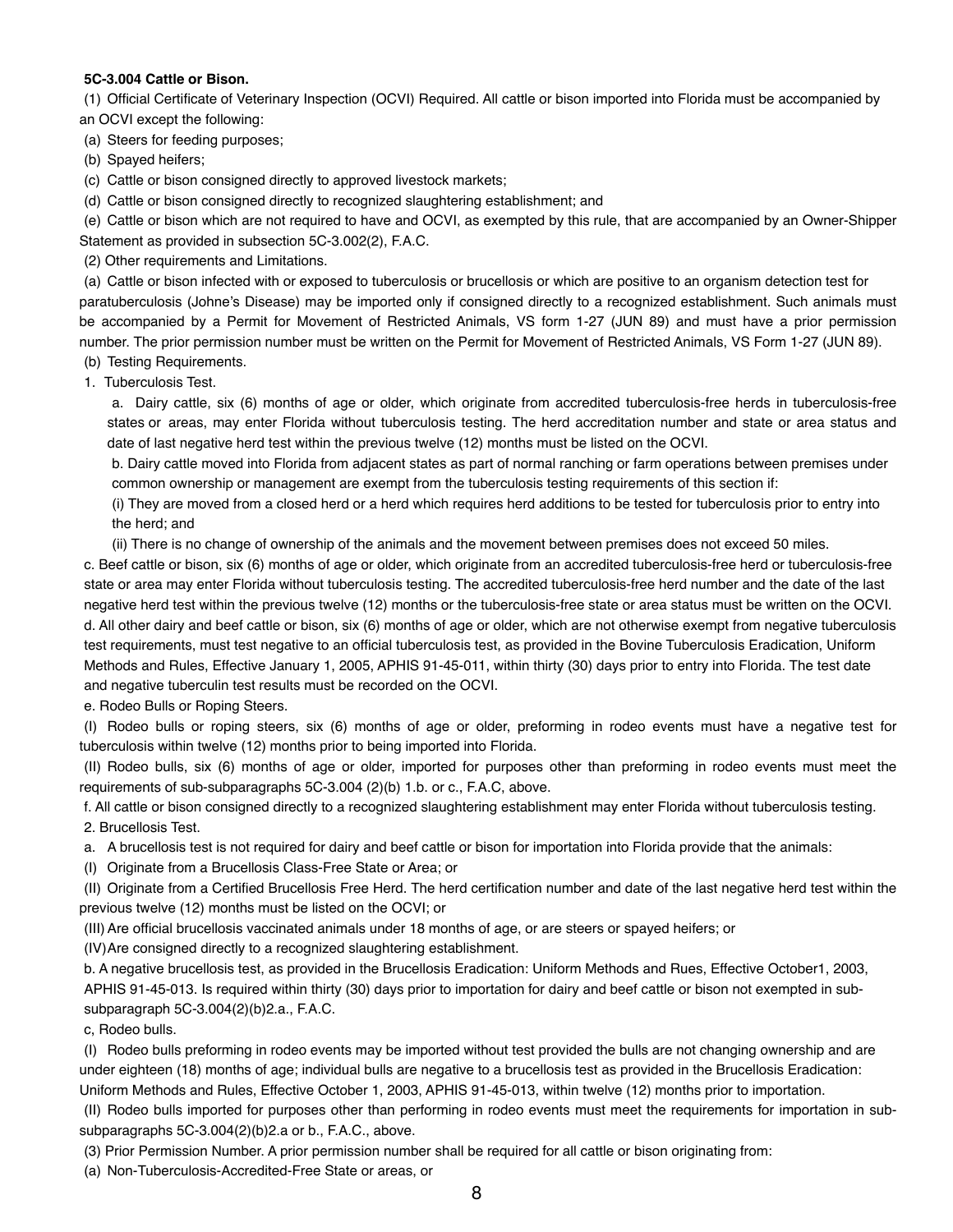(b) Non-Brucellosis-Class-Free-State or area, or

(c) VS Affected-States.

(4) Forms and Materials. Bovine Tuberculosis Eradication, Uniform Methods and Rules, Effective January 1, 2005, APHIS 91-45-011 and Brucellosis Eradication: Uniform Methods and Rules, Effective October 1, 2003, APHIS 91-45-013, are hereby incorporated by reference. Copies may be obtained from: [www.gpoaccess.gov](http://www.gpoaccess.gov). Permit for Movement of Restricted Animals, VS Form 1-27 (JUN 89) may be obtained from the United States Government Printing Office, Superintendent of Documents, Mail Stop SSOP, Washington, D.C. 20402-9328.

Rulemaking Authority 570.07(23), 585.002(4), 585.08(2) FS. Law Implemented 570.07(15), 570.36(2), 585.08(1), (2)(a), 585.145(1), (2), 585.16 FS. History-Amended 3-22-63, 8-20-64, 9-23-65, 7-25-66, 11-15-67, 3-1-68, 3-12-70, 9-1-72, 4-5-77, 7-1-79, 7-1-80, 9-30-80, 8-9-81, 9-14-82, 6-26-83, 2-5-85, Formerly 5C-3.04, Amended 9-6-89, 3-23-94, 6-4-95, 12-12-04, 5-24-10.

#### **5C-3.005 Goats or Sheep.**

(1) Official Certificate of Veterinary Inspection (OCVI) Required. All goats or sheep imported into Florida, except goats or sheep consigned directly to recognized slaughtering establishments, must be accompanied by an OCVI. The OCVI must include the following:

(a) The official individual identification of each animal must conform to their identification guidelines of the USDA, APHIS Scrapie Eradication Uniform Methods and Rules, APHIS 91-55-079, June 1, 2005. Approved methods of identification include:

1. Official USDA-APHIS-VS Scrapie ear tags; or

2. Premises identification tattoos (must be legible and contain the flock number and unique animal number. The flock number is assigned by the USDA and is required to be on the OCVI); or

3. Official breed registry tattoos (must be accompanied by either the official breed registration certificate or an OCVI that includes the corresponding official registration number); or

4. Electronic microchip/implant (must be accompanied by owner statement of ID numbers, chip manufacturer, chip reader for verification of placement and the USDA flock number recorded on the OCVI).

(b) A statement that each goat or sheep is free of the clinical signs of the disease: caseous lymphadenitis, contagious ecthyma (Orf), chlamydial keratoconjunctittis, scabies, scrapie, and contagious foot rot.

(2) Prior Permission Number. A prior permission number shall be required for all sheep or goats originating from VS-affected states under state or USDA, APHIS quarantine. The prior permission number must be written on the OCVI.

(3) Immediate Slaughter Goats or Sheep. Slaughter goats or sheep are not required to have an OCVI, as tempted by this rule, but to require:

(a) Owner-Shipper Statement. Evidence of ownership or authority to transport the animals as provided in subsection 5C-3.002(2), F.A.C.; and

(b) Official Identification. All goats or sheep entering Florida for slaughter purposes must be individually identified in accordance with paragraph 5C-3.005(1)(a), F.A.C.

(c) The goats or sheep must be moved directly to a recognized slaughter establishment without stopping or unloading at other livestock facilities en route.

(4) Testing Requirements for Dairy Goats.

(a) Tuberculosis Test. Dairy goats six (6) months of age or older must originate from an Accredited Tuberculosis-Free Herd, or have had a negative caudal fold tuberculosis test within ninety (90) days prior to importation. If originating from an Accredited Tuberculosis-Free Herd, the herd accreditation number and date of last herd accreditation test within the previous twelve (12) months must be written on the OCVI.

(b) Brucellosis Test. Dairy goats six (6) months of age or older must originate from a Certified Brucellosis-Free Herd, or have had a negative brucellosis test within ninety (90) days prior to importation. If originating from a Certified Brucellosis-Free Herd, the herd certification number and date of the last herd certification test within the previous twelve (12) months must be written on the OCVI.

(c) Test Exemptions. There are no tuberculosis or brucellosis test requirements for meat type, companion or pygmy goats.

(5) Materials. The USDA Scrapie Eradication Uniform Methods and Rules, APHIS 91-55-079, June 1, 2005 are hereby incorporated by reference. Copies may be obtained from: [www.gpoaccess.gov](http://www.gpoaccess.gov).

Rulemaking Authority 570.003(4),585.002(4), 585.08(2) FS. Law Implemented 570.07(15), 570.36(2), 585.08(1), (2)(a), 585.145(1), (2), 58516 FS. History-New 6-29-62, Amended 2-5-85, Formerly 5C-3.05, Amended 9-6-89, 3-23-94, 6-4-95, 12-12-04, 5-24-10.

#### **5C-3.006 Sheep.**

Rulemaking Authority 585.002(4), 585.08(2) FS. Law Implemented 585.08(1), (2)(a), 585.145 (1), (2) FS. History-New 6-29-62,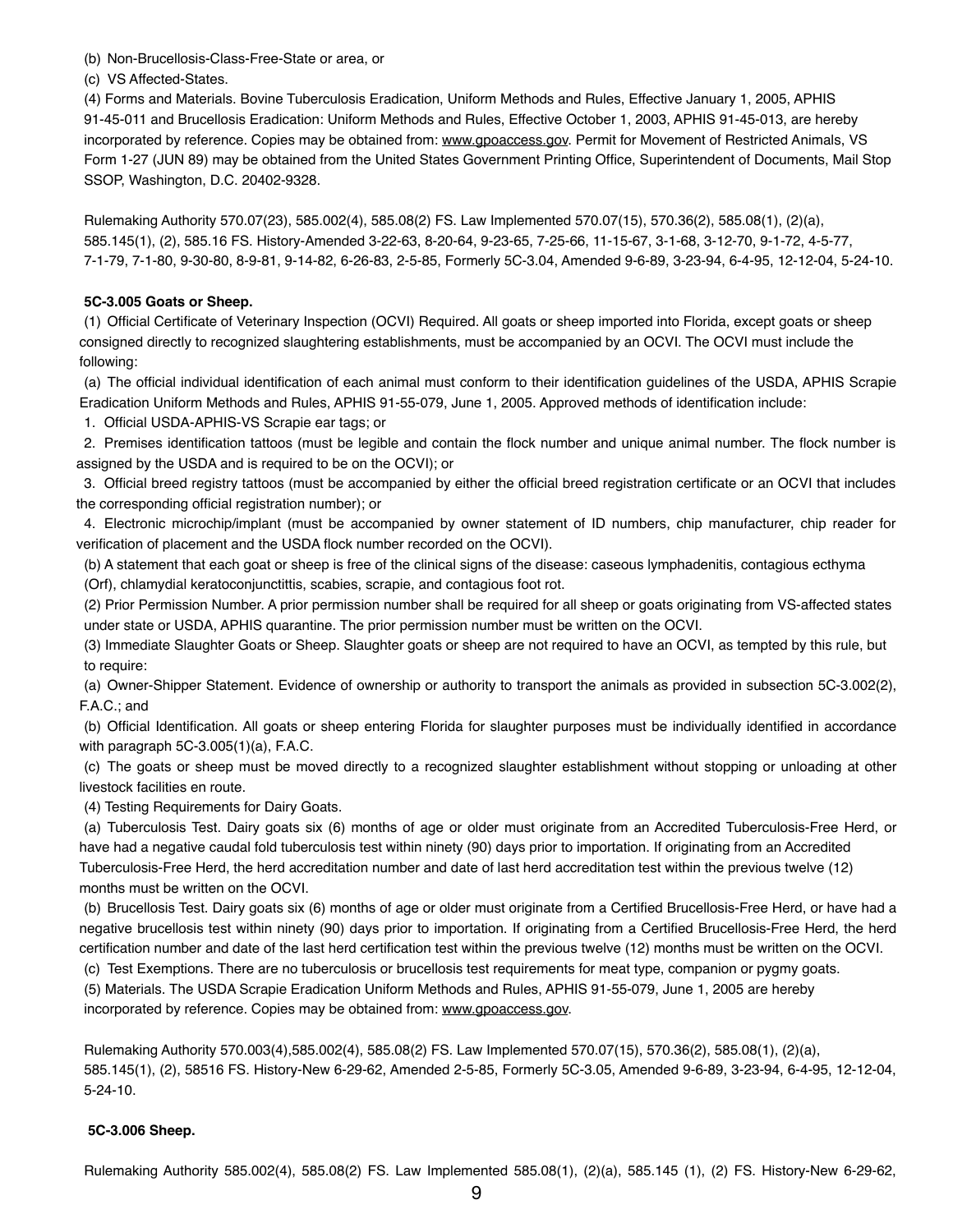Amended 2-5-85, Formerly 5C-3.06, Amended 9-6-89, 3-23-94, Repealed 6-4-95.

#### **5C-3.007 Swine.**

(1) Official Certificate of Veterinary Inspection (OCVI) Required. All swine imported into Florida, except swine consigned directly to a recognized slaughtering establishment or an approved livestock market for sale to slaughter, must be accompanied by an OCVI. Swine exempted from the OCVI requirements must be accompanied by an Owner-Shipper Statement as provided in subsections 5C-3.002(2), F.A.C.

(2) Prior Permissions Number. A prior permissions number is required on all swine imported into Florida. The prior permission number must be written on the OCVI or Owner-Shipper Statement accompanying the animals.

- (3) Test Required.
- (a) Brucellosis Test.
- 1. Swine six (6) months of age or older imported into Florida for breeding, exhibition or pet purpose must:

a. Originate from herds not known to be infected with or exposed to brucellosis and be accompanied by proof of an official negative brucellosis test, as provided in 9 CFR § 78.1 (2009) and 9 CFR § 78.33(b)(2) (2009), conducted within thirty (30) days prior to importation; or

- b. Be production swine that originate directly from a Validated Brucellosis-Free State; or
- c. Originate directly from a Validated Brucellosis-Free Herd. The Validated Brucellosis-Free Herd number and the date of the
- last certification test within the past twelve (12) months must be written on the OCVI.
- 2. Feeder Swine. Swine imported into Florida for feeder purpose must:
- a. Originate from herds not known to be infected with or exposed to swine brucellosis and be accompanied by proof of an official negative brucellosis test, as provided in 9 CFR § 78.33(b)(2) (2009), conducted within thirty (30) days prior to importation into Florida; or
- b. Originate from Validated Brucellosis-Free Herds; or

c. Be production swine that originate and are shipped directly from a farm of origin in a Swine Brucellosis Stage III (Free) State. (b) Pseudorabies Test.

1. Swine six (6) months of age or older imported into Florida for breeding, exhibition or pet purposes must:

a. Originate from a herd not known to be infected with or exposed to pseudorabies and be accompanied by proof of an official negative pseudorabies test, as provided in 9 CFR §§ 85.1 and 85.7(c)(2) (2009), conducted within thirty (30) days prior to importation; or

- b. Be production swine that originate directly from a Pseudorabies Stage IV or V (Pseudorabies-Free) State, or
- c. Originate from a Qualified Pseudorabies-Negative (QN) Feeder Pig Herd.
- 2. Feeder Swine.
- Swine imported into Florida for feeder purposes must:

a. Originate from herds not known to be infected with or exposed to pseudorabies and be accompanied by proof of an official negative pseudorabies test, as provided in 9 CFR § 85.1 (2009), conducted within thirty (30) days prior to importation; or

- b. Originate from a Qualified Pseudorabies-Negative (QN) Herd; or
- c. Originate from a Pseudorabies-Monitored Feeder Pig (MFPH) Herd; or
- d. Be production swine that originate directly from or shipped directly from the farm of origin in a Pseudorabies Stage III, IV, or
- V (Pseudorabies-Free) State.
- 3. Immediate Slaughter Swine.

Swine not known to be infected with or exposed to brucellosis or pseudorabies may enter Florida without tests, for slaughter purposes, provided they are accompanied by an Owner-Shipper Statement and a prior permission number. The prior permission number must be written on the accompanying document. Such swine must be:

- a. Consigned directly to a recognized slaughtering establishment; or
- b. Consigned directly to an approved livestock market and then sold to a recognized slaughtering establishment.
- 4. Feral and transitional swine may be imported into Florida provided:
- a. They have tested negative for pseudorabies and brucellosis, as provided in 9 CFR §§ 85.1 and 78.33(b)(2) (2009), on two (2) consecutive official tests conducted not less than thirty (30) days apart with the last test being within thirty (30) days of importation;
- b. They have a prior permission number; and
- c. They are accompanied by an OCVI. The prior permission number must be written on the OCVI.
- (4) Materials. 9 CFR §§ 78.1, 78.33(b)(2), 85.1 and 85.7(c)(2) (2009), are hereby incorporated by reference. Copies may be obtained from: www.gpoaccess.gov.

Rulemaking Authority 570.07(23), 585.002(4), 585.08(2) FS. Law Implemented 570.07(15), 570.36(2), 585.08(1), (2)(a), 585.145(1), (2), 585.16 FS. History–Amended 3-24-65, 11-7-67, 6-20-68, 1-1-71, 3-1-72, 8-4-77, 2-5-85, 10-23-85, Formerly 5C-3.07, Amended 9-6-89, 3-23-94, 12-12-04, 5-24-10.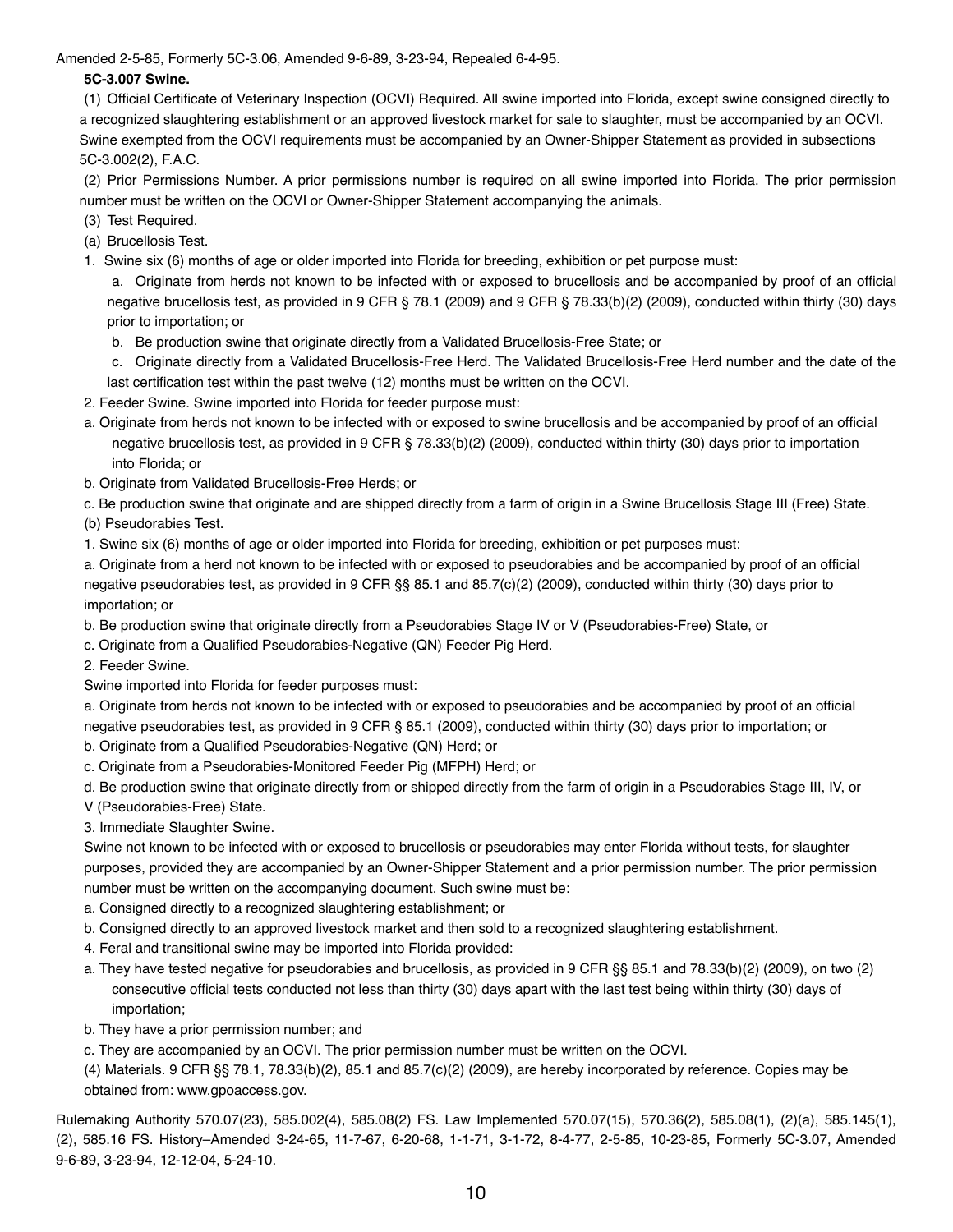#### **5C-3.008 Poultry.**

Rulemaking Authority 585.002(4), 585.08(2) FS. Law Implemented 585.08(1), (2)(a), 585.145(1), (2) FS. History–Amended 8-20-65, 8-17-72, 2-5-85, Formerly 5C-3.08, Amended 9-6-89, Repealed 3-23-94.

#### **5C-3.009 Dogs or Cats.**

(1) Official Certificate of Veterinary Inspection (OCVI) Required. All dogs or cats imported into Florida, except dogs or cats imported for exhibition purposes only and that will remain in the state less than six (6) months and any service animal or working dog, must be accompanied by an OCVI stating that they are:

- (a) Free from signs of any infectious or communicable disease;
- (b) Did not originate within an area under quarantine for rabies; and
- (c) Not known to have a history of exposure to a rabies-infected animal prior to importation.
- (2) Dogs or Cats for Sale Requirements for Importation.
- (a) Each dog or cat imported into Florida must:
- 1. Be accompanied by an OCVI, and
- 2. Meet the minimum standards for vaccinations, tests, and anthelmintic treatments, and be eight (8) weeks of age or older as specified in Section 828.29, F.S.
- (b) Evidence of Compliance with Section 828.29, F.S., shall accompany the owner or agent having jurisdiction of such dogs or cats imported into Florida or to which ownership is being transferred.

(3) Rabies Vaccination. Dogs or cats, including exhibition dogs or cats or service animals and working dogs, three (3) months of age and older transported into Florida must have a current rabies vaccination.

(4) Prior Permission Number. Dogs or cats originating from areas under quarantine for rabies must have a prior permission number from the Division as provided in subsection 5C-3.002(3), F.A.C. The prior permission number must be written on the

#### OCVI.

Rulemaking Authority 570.07(23), 585.002(4), 585.08(2) FS. Law Implemented 570.07(15), 570.36(2), 585.08(1), (2)(a), 585.145(1), (2), 585.16, 828.29(1)(a), (2)(a) FS. History–New 6-29-62, Amended 2-5-85, Formerly 5C-3.09, Amended 9-6-89, 3-23-94, 6-4-95, 12-12-04, 5-24-10.

#### **5C-3.0091 Domestic Cats.**

Rulemaking Authority 585.002(4), 585.08(2) FS. Law Implemented 585.08(1), (2)(a), 585.145(1), (2) FS. History–New 9-6-89, Amended 3-23-94, Repealed 6-4-95*.*

#### **5C-3.010 Violation of Rules.**

Rulemaking Authority 585.002(1), (2), (4), 585.004, 585.005, 585.08(2) FS. Law Implemented 585.08(2), (3), 585.007(1), (2) FS. History–New 6-29-62, Amended 2-5-85, Formerly 5C-3.10, Repealed 3-23-94.

#### **5C-3.0091 Domestic Cats.**

Rulemaking Authority 585.002(4), 585.08(2) FS. Law Implemented 585.08(1), (2)(a), 585.145(1), (2) FS. History–New 9-6-89, Amended 3-23-94, Repealed 6-4-95.

#### **5C-3.010 Violation of Rules.**

Rulemaking Authority 585.002(1), (2), (4), 585.004, 585.005, 585.08(2) FS. Law Implemented 585.08(2), (3), 585.007(1), (2) FS. History–New 6-29-62, Amended 2-5-85, Formerly 5C-3.10, Repealed 3-23-94.

#### **5C-3.011 Cervids (Farmed or Captive).**

- (1) Chronic Wasting Disease (CWD) Herd Status.
- (a) All cervids imported into Florida must originate from herds that are enrolled in a CWD herd certification program, as provided in 9 CFR § 55, Subpart B (2009), in the state from which the originating herd is located, and
- (b) The originating herd must have participated in the program for the previous five (5) years with no cases of CWD reported.
- (2) Official Certificate of Veterinary Inspection (OCVI) Required.
- (a) All cervids imported into Florida, except those consigned to a recognized slaughtering establishment, must be accompanied by an OCVI. The OCVI must list the official identification of each animal, the date and negative results for any required tests as provided below, and a prior permission number.
- (b) All information required on the OCVI shall be fully completed by the issuing accredited veterinarian and shall include:
- 1. The name, physical address and phone number of the consignor;
- 2. The name, physical address and phone number of the consignee;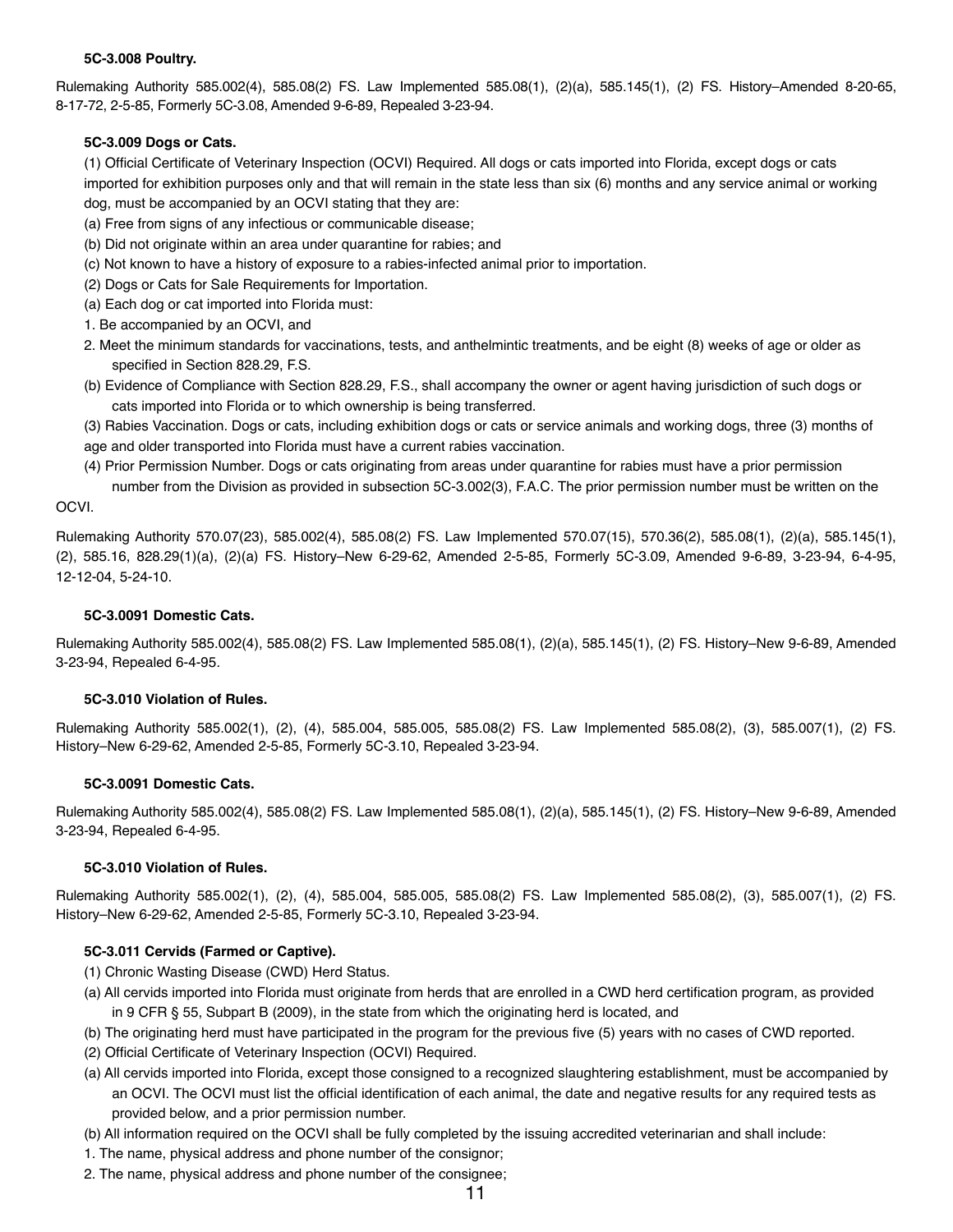- 3. The point of origin;
- 4. The point of destination;
- 5. The date of examination;
- 6. The number of animals examined;
- 7. The official individual identification number of each cervid;
- 8. The age, sex, and breed of each animal;
- 9. The test results and CWD herd status for brucellosis and tuberculosis as specified in Rule 5C-26.005, F.A.C.
- 10. A statement by the issuing accredited veterinarian that the animals identified on the OCVI are free of signs of infectious, communicable or neurologic disease;
- 11. The phone number of the issuing accredited veterinarian;
- 12. The purpose for which the animals are being moved;
- 13. The CWD herd status of the herd of origin; and
- 14. The prior permission number.
- (c) A copy of the OCVI shall be forwarded immediately via facsimile message, Fax: (850) 410-0946, to the Florida Department of Agriculture and Consumer Services, Division of Animal Industry, prior to shipment for review and verification that import requirements have been met and issuance of a prior permission number.
- (d) The OCVI shall be void thirty (30) days after issuance.
- (3) Prior Permission Number. All cervids imported into Florida, must have a prior permission number. The prior permission number must be written on the OCVI or owner-shipper statement accompanying the animals.
- (4) Testing Requirements and Exemptions.
- (a) Chronic Wasting Disease Test. There is no test presently required for importation of cervids into Florida. However, the animal(s) imported must meet the requirements of subsection 5C-3.011(1), F.A.C., prior to importation.
- (b) Tuberculosis Test.
- 1. Cervids from an Accredited Tuberculosis-Free Herd, as provided in 9 CFR § 77.33(f) (2009), are exempt from this test. The herd status must be listed on the accompanying OCVI.
- 2. Cervids which do not originate from Accredited Tuberculosis-Free Herds and are not known to be affected with or exposed to tuberculosis may be imported into Florida if they are:
- a. Under six (6) months of age; or
- b. Originate from a herd which has been classified negative to an official tuberculosis test, as provided in 9 CFR § 77.20 (2009), of all eligible animals conducted within the past twelve (12) months, and the animals to be imported are negative to a second official tuberculosis test conducted within ninety (90) days of importation; or
- c. The animals to be imported have two (2) consecutive negative official tuberculosis tests, as provided in 9 CFR § 77.20 (2009), conducted not less than ninety (90) days apart, the second test conducted within ninety (90) days prior to importation, with animals isolated from all other members of the herd during the testing period.
- d. The official tuberculosis test results and dates of tests must be recorded on the OCVI accompanying the animals.
- (c) Brucellosis Test.
- 1. Cervids originating from a Certified Brucellosis-Free Herd as defined in the USDA, APHIS, Brucellosis in Cervidae: Uniform Methods and Rules, Effective September 30, 2003, APHIS 91-45-16, are exempt from this test. The herd status must be listed on the accompanying OCVI.
- 2. Cervids which do not originate from Certified Brucellosis-Free Herds and are not known to be affected with or exposed to brucellosis may be imported if they are:
- a. Under six (6) months of age; or

b. Sexually intact animals, six (6) months of age or older, and negative to an official brucellosis test, as provided in the Brucellosis in Cervidae: Uniform Methods and Rules, Effective September 30, 2003, APHIS 91-45-16, conducted within ninety (90) days prior to importation. The official brucellosis negative test results must be recorded on the OCVI accompanying the animals.

- (5) Consignee's herd shall be registered and comply with requirements of the Florida Department of Agriculture and Consumer Services Cervidae Herd Health Plan as provided in Chapter 5C-26, F.A.C., unless imported for slaughter.
- (6) Movement to Slaughter. All cervids imported into Florida for immediate slaughter must be consigned to a recognized slaughtering establishment and accompanied by an Owner-Shipper Statement and a prior permission number. The prior permission number must be written on the Owner-Shipper Statement.
- (7) Materials. 9 CFR § 55, Subpart B (2009), 9 CFR §§ 77.20 and 77.33(f) (2009), and APHIS 91-45-16, Brucellosis in Cervidae, Uniform Methods and Rules, Effective September 30, 2003, are hereby incorporated by reference. Copies may be obtained from: www.gpoaccess.gov.

Rulemaking Authority 570.07(23), 585.002(4), 585.08(2) FS. Law Implemented 570.07(15), 570,36(2), 585.08(1), (2)(a), 585.145(1), (2)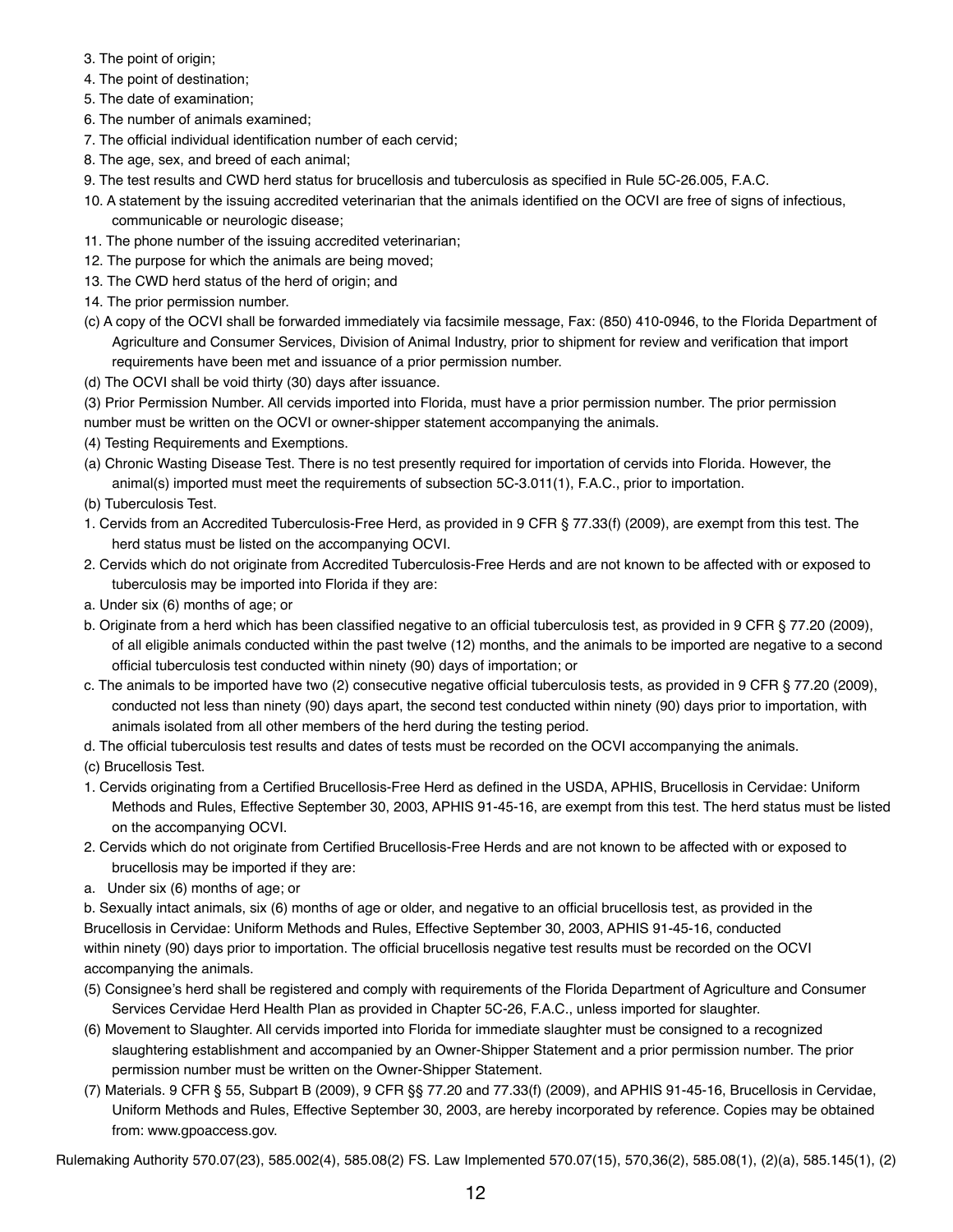#### **5C-3.012 Domestic Fowl, Poultry, Poultry Products and Ratites.**

(1) Official Certificate of Veterinary Inspection (OCVI) Required. All domestic fowl, poultry and eggs for hatching purposes imported into Florida, unless exempted by this rule, must be accompanied by an OCVI. Poultry and hatching eggs classified under provisions of the National Poultry Improvement Plan (NPIP) may substitute Report of Sales of Hatching Eggs, Chicks, and Poults, VS Form 9-3 (OCT 2011), for the OCVI. Report of Sales of Hatching Eggs, Chicks, and Poults, VS Form 9-3 (OCT 2011) is hereby incorporated by reference and available online at [http://www.flrules.org/Gateway/reference.asp?No=Ref-05947.](http://www.flrules.org/Gateway/reference.asp?No=Ref-05947) Racing pigeons that are transported out of Florida for racing purposes in a sealed crate(s) and reenter Florida with unbroken seals are exempt from the OCVI importation requirements.

(2) Prior Permission Number. A prior permission number is required on the accompanying documentation for importation of all domestic fowl, poultry, and eggs for hatching purposes except those listed in paragraphs (a)-(f), that originate from a state not affected by Exotic New Castle Disease (END) or Avian Influenza (AI):

(a) Poultry consigned directly to a Recognized Slaughtering Establishment for slaughter;

(b) Individual exotic birds;

(c) Racing pigeons returning to Florida in unbroken, sealed containers;

(d) Exhibition birds originating in NPIP participating flocks in Florida and returning to Florida.

(e) Those shipments moving through Florida for transshipment outside of the United States and traveling on an international OCVI, consigning the shipment to a foreign county, provided the shipping containers are not opened in Florida.

(f) Hatching eggs or chicks less than 4 days of age originating from NPIP participating flocks accompanied by a Report of Sales of Hatching Eggs, Chicks, and Poults, VS Form 9-3 (2011).

(3) Testing Requirements

(a) Pullorum-Typhoid testing requirement.

1. An official negative test for Pullorum-Typhoid, as provided in 9 CFR §§ 147.1-147.5 (2013), as adopted in Rule 5C-3.001,

F.A.C., is required within thirty (30) days of importation into Florida for poultry or on the flock from which hatching eggs originate. However, no Pullorum-Typhoid test is required for the following:

a. Importing poultry or eggs for hatching purposes originating from flocks classified under provisions of the NPIP as U.S. Pullo rum-Typhoid Clean, as provided in 9 CFR §§ 145.23(b), 145.33(b), 145.43(b), 145.53(b) and 145.63(b) (2013), as adopted in Rule 5C-3.001, F.A.C.

b. Quail, pheasants, and other birds used strictly for hunting purposes that are consigned directly to a Florida Fish and Wildlife Conservation Commission licensed hunting preserve;

c. Ratites;

d. Waterfowl imported for exhibition purposes;

e. Exotic birds;

f. Racing pigeons;

g. Exhibition birds originating from NPIP-participating flocks in Florida returning to Florida. These birds must be accompanied by proof of a valid NPIP flock testing record for pullorum-typhoid indicating that the flock test, in accordance with a 9 CFR § 145.53(b) (2013), as adopted in Rule 5C-3.001, F.A.C., was conducted within the previous twelve (12) months or proof of a valid NPIP participant card current within the past twelve (12) months; or

h. Poultry consigned directly to a Recognized Slaughtering Establishment for slaughter.

(b) Avian Influenza (AI) testing requirements.

1. Poultry or poultry products originating from a non-AI affected state.

a. All poultry and poultry products must be accompanied by proof of a negative, approved test for Avian Influenza (AI); and,

b. Entry into Florida must be within twenty-one (21) days of the Avian Influenza (AI) sample being taken; and,

c. If a flock with greater than thirty (30) birds is to be imported, then no less than thirty (30) samples per flock must be taken with at least ten (10) samples taken per house; or

d. If a flock of less than thirty (30) birds is to be imported, then all birds must be tested.

2. Exemptions to the AI testing requirements for poultry and poultry products originating from a non-AI affected state. No AI test is required for the following:

a. Poultry or poultry products originating from flocks classified as U.S. Avian Influenza Clean, as provided in 9 CFR §§ 145.23(h), 145.33(1), 145.43(g), 145.53(e), and 145.63(b) (2013), as adopted in Rule 5C-3.001, F.A.C., in non-AI affected states.

#### b. Ratites;

- c. Exotic birds;
- d. Racing pigeons.

3. Proof of negative Avian Influenza (AI) testing and the Department issued prior permission number, unless exempted from prior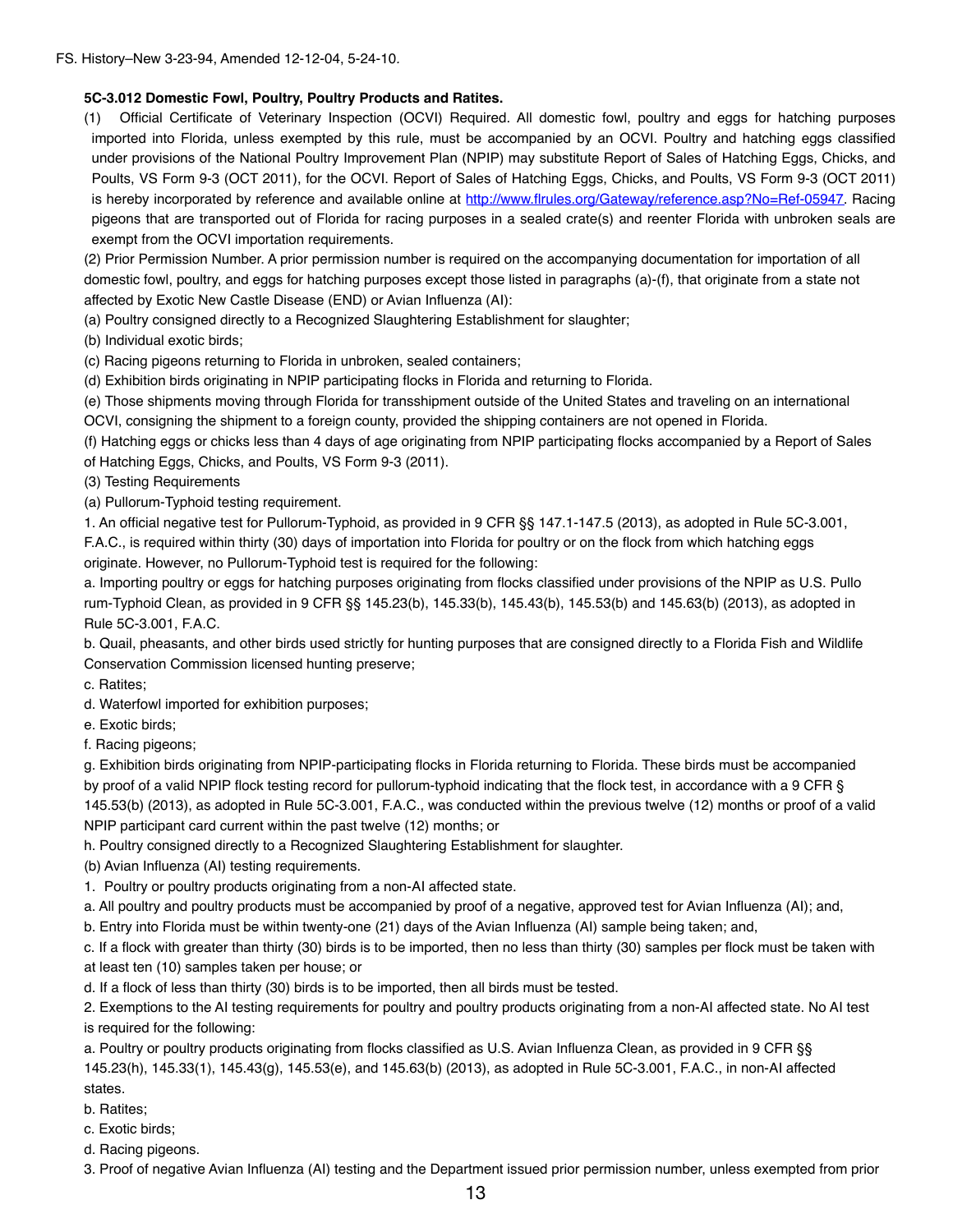permission number requirement in accordance with subsection 5C-3.012(2), F.A.C., must be documented on the Report of Sales of Hatching Eggs, Chicks, Poults, VS Form 9-3 9 (OCT 2011), or OCVI listing the description of birds, test date, test results, and the name of the laboratory.

4. Poultry products originating from an Avian Influenza (AI) affected state.

a. From a Quarantine or Control Area as defined by originating state. No domestic fowl, live poultry or poultry products or hatching eggs originating from a Quarantine or Central Area in an Avian Influenza (AI) affected state may enter Florida except for imported birds that have completed all USDA or originated state requirements to move from a Quarantine or Control Area and have completed Florida import requirements as described in subsections (1)-(3) of this rule. The Department shall verify USDA requirements have been met through the Emergency Management Response System (EMRS) prior to permitting for entry into Florida by the State Veterinarian's Office.

b. Non-Quarantine or Control Areas as defined by originating state. All poultry and poultry product;

(I) Must be accompanied by proof of a negative, approved test for Avian Influenza (AI).

(II) Entry into Florida must be within seven (7) days of the Avian Influenza (AI) sample being taken.

(III) If a flock with greater than thirty (30) birds is to be imported, then no less than thirty (30) samples per flock must be taken with at least ten (10) samples taken per house; or

(IV) If a flock of less than thirty (30) birds is to be imported, then all birds must be tested.

5. The following poultry and poultry products originating from a non-quarantined area in an AI affected state are exempt from the AI testing requirements described in sub-subparagraph (3)(b)4.b.;

a. Poultry or poultry products, originating from flocks classified as U.S. Avian Influenza Clean, as provided in 9 CFR §§ 145.23(h), 145.33(1), 145.43(g), 145.53(e), and 145.63(b) (2013), as adopted in Rule 5C-3.001, F.A.C., in AI affected states. b. Ratites;

- c. Exotic birds;
- d. Racing pigeons.

6. Proof of negative Avian Influenza (AI) testing and a Deportment issued prior permission number must be documented on the Report of Sales of Hatching Eggs, Chicks, Poults, VS Form 9-3 (OCT 2011), or OCVI listing the description of birds, test date, test results, and the name of the laboratory.

(c) Exotic Newcastle Disease (END) testing requirements. Exotic Newcastle Disease (END) testing requirements apply to only those shipments of poultry or poultry products originating from an END affected state.

- 1. Quarantine or Control Areas. No domestic fowl, live poultry or poultry products or hatching eggs originating from a Quarantine or Control Area may enter Florida except for imported birds that have completed all USDA and originating state requirements to move from a Quarantine or Control Area, have completed Florida import test requirements as described in subsections (1)- (3) of this rule and are permitted for entry into Florida by the State Veterinarian's Office.
- 2. Non-Quarantine or Control Areas.
- a. All poultry and poultry products must be accompanied by proof of a negative, approved test for Exotic Newcastle Disease (END).
- b. Entry in Florida must be within seven (7) days of the Exotic Newcastle Disease (END) sample being taken.
- c. If a flock with greater than thirty (30) birds is to be imported, then no less than thirty (30) samples per flock must be taken with at least ten (10) samples taken per house; or
- d. If a flocks of with less than thirty (30) birds is to be imported, then all birds must be tested.
- 3. Documentation. Poultry or poultry products must be accompanied by a Report of Sales of Hatching Eggs, Chicks, and Poults, VS Form 9-3 (OCT 2011), or OCVI indicating poultry or poultry product originates from an END-negative flock, listing the Department issued prior permission number, description of birds, test date, test results, and the name of testing laboratory.
- (4) Containers for Shipment. All imported domestic fowl, poultry, and eggs for hatching purposes must be shipped in new or cleaned and disinfected reusable containers.

Rulemaking Authority 570.07(23), 585.002(4) FS. Law Implemented 570.07(15), 570.36(2), 585.08(1), (2)(a), 585.145(1), (2), 585.16 FS. History–New 3-23-94, Amended 12-12-04, 5-24-10, 2-8-16.

#### **5C-3.013 Penalties for Violation.**

Rulemaking Authority 585.002(4) FS. Law Implemented 585.007(1), (2), 585.145(3) FS. History–New 3-23-94, Repealed 6-4-95.

#### **CHAPTER 5C-4 ADMISSION OF ANIMALS FOR EXHIBITION**

5C-4.0015 Definitions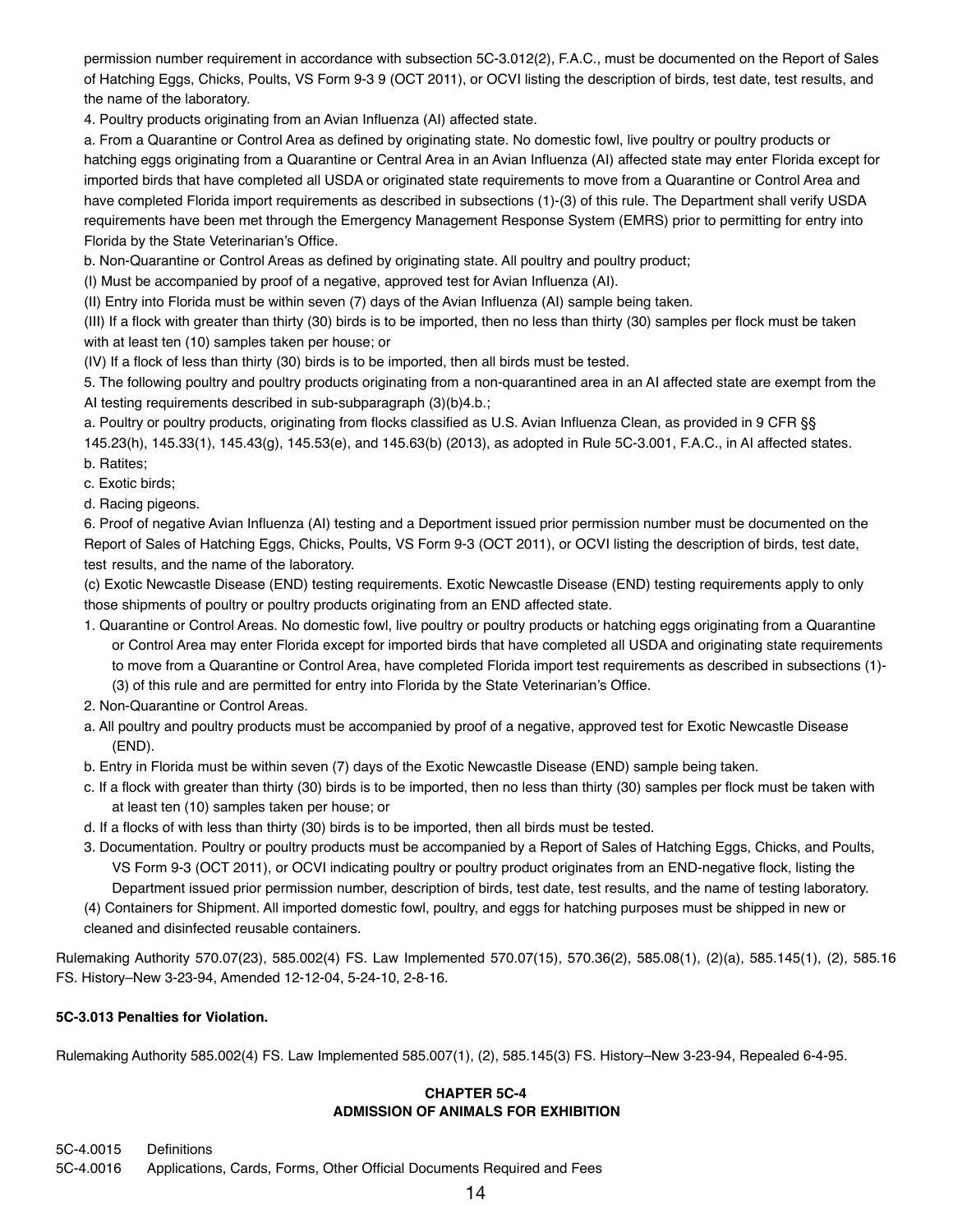5C-4.0017 General Requirements, Exemptions and Limitations 5C-4.002 Cattle 5C-4.003 Swine 5C-4.004 Poultry, Domestic Fowl and Ratites 5C-4.005 Goats or Sheep 5C-4.008 Horses

#### **5C-4.0015 Definitions.**

For the purposes of this chapter the following definitions shall apply:

(1) Accredited Veterinarian. A veterinarian licensed in the state of origin and accredited by the United States Department of Agriculture, Animal and Plant Health Inspection Service (USDA, APHIS) to perform certain functions of the federal and cooperative-state-federal programs in accordance with the provisions of Title 9 Code of Federal Regulations (9 CFR) § 161 (2005).

(2) Animal(s). This term shall include:

(a) Livestock including grazing animals, such as cattle, horses, sheep, swine, goats, and other hoofed animals;

(b) Ratites, limited to ostriches, emus, and rheas;

(c) Poultry or Domestic fowl which are propagated or maintained for commercial or breeding purposes; and

(d) Wild or game animals which may threaten the agricultural interests of Florida.

(3) Authorized Representative. An employee of the state or federal government, or a licensed veterinarian accredited by the USDA, who is authorized to conduct animal disease control and eradication activities.

(4) Commercial Production Swine. Swine that have been subjected to and found negative on an annual brucellosis and pseudorabies test and have been continuously managed with adequate facilities and practices to prevent exposure to either transitional or feral swine and so recognized by state animal health officials.

(5) Group. One or more animals maintained on the same premises or in contact with one another.

(6) Horse. Any horse, mule, ass, zebra or other equine.

(7) Isolation. Separation of individual animals by a physical barrier in a manner that assures one animal does not have access to the body, excrement, or discharges of another animal; does not share a building with a common ventilation system; and is not within ten feet of another animal.

(8) Market Class. An exhibition class consisting of finished fed animals that all go directly to slaughter immediately following the exhibition.

(9) Official Certificate of Veterinary Inspection (OCVI). A legible record or certificate made on an official form from the state of origin or from the USDA, or a Department-approved electronic format, issued and signed by veterinarians licensed and accredited in the state of origin for the purpose of certifying the official individual identification, test requirements, and health status of specific animals for movement, exhibition, and other designated purposes.

(10) Official Individual Identification. An individual animal identification that uniquely identifies the animal, the owner, the premises where the animal was identified and the state in which the official individual identification was applied and: (a) For Cattle:

1. Is approved by the United States Department of Agriculture in accordance with 9 C.F.R. § 86.4(a)(1) (2013), as incorporated in Rule 5C-31.006, F.A.C.; or

2. Is submitted to and verified by the Department as meeting the requirements for official individual identification such that state officials can determine the herd in which the animal was officially identified.

(b) For Livestock Other than Cattle:

1. Tattoos and registered brands such as ear, tail-web or flank tattoos, breed registration tattoos when accompanied by breed registration papers; or an official breed registration brand when accompanied by a brand registration certificate;

2. Official leg or wing bands for poultry;

3. Color digital images or notarized color photographs of the animal, signed by a state-licensed, USDA-accredited veterinarian; or 4. Implanted electronic chips with a unique number that is recorded in a single, central database.

(11) Official test. A test conducted by a method approved by Department rules for the specific disease and animal species.

(12) Poultry, Domestic Fowl or Ratites. Chickens, turkeys, quail, pheasants, chukars, peafowl, guineas, ratites (limited to

ostriches, emus and rheas) and waterfowl that are propagated or maintained for commercial or breeding purposes.

(13) Segregated. To maintain a group of animals separate from another group of animals in such a manner as to prevent physical contact between animals of the two groups.

Rulemaking Authority 585.002(4), 585.08(2), 585.145(2) FS. Law Implemented 585.08(2)(a), 585.145(1), (2) FS. History–New 1-19-95, Amended 6-4-95, 6-21-06, 2-19-14.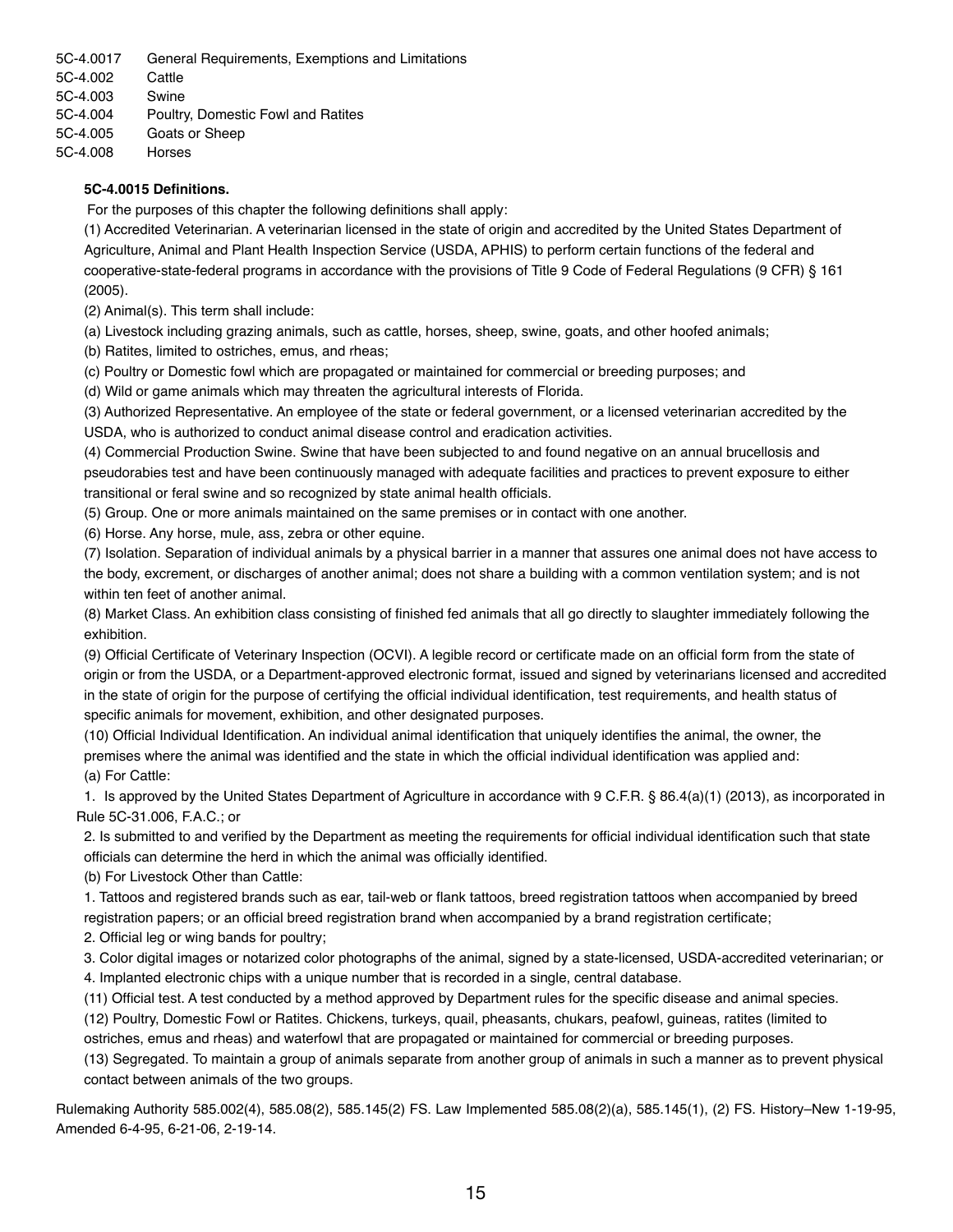#### **5C-4.0016 Applications, Cards, Forms, Other Official Documents Required and Fees.**

(1) USDA. VS Form 10-11. An official USDA, APHIS, VS form required for submitting samples and reporting results of Equine Infectious Anemia (EIA) tests.

(2) Division.

(a) Official Certificates of Veterinary Inspection (OCVI). These certificates are provided only to Florida-licensed and USDAaccredited veterinarians and may be obtained as provided in subsection 5C-4.0016(3), F.A.C. Depending on species and purpose (sale or movement), the following are Florida-recognized OCVIs:

1. Official Certificate of Veterinary Inspection, DACS-09000; for use with all species, in association with movement or sale. Cost is \$65 per book of 25 certificates.

2. Official Equine Certificate of Veterinary Inspection, DACS-09002; for use with equine, in association with movement or sale. Cost is \$65 per book of 25 certificates.

(b) Equine Interstate Passport Card, DACS-09207, is an official card provided by the Department to the horse owner, which certifies the existence of an official negative EIA test within the previous 12 months and a valid Florida Official Equine Certificate of Veterinary Inspection for interstate movement for exhibition purposes in states which accept the card. The document is valid for six (6) months provided the conditions in subsections 5C-3.003(5)(a)-(f), F.A.C., are met. The Equine Interstate Passport Card is not acceptable for change of ownership purposes. It may be applied for by submitting an Application for Equine Interstate Passport Card, DACS-09219, to the Division with the associated fee of \$15.00 for the first equine and \$5.00 for each additional equine on the same application. Copies may be obtained as provided in subsection 5C-4.0016(3), F.A.C. (c) Negative EIA Test Verification Card, DACS-09160, is an official document provided by the Department to the horse owner to

show proof of a negative EIA test within the previous 12 months, for purposes other than change of ownership. The document is valid for 12 months from the date the blood was drawn and is renewable annually with an associated fee of \$5.00 per application (Card). The Negative EIA Test Verification Card may be applied for by submitting the Application for Negative EIA Test Verification Card, DACS-09206. Copies may be obtained as provided in subsection 5C-18.0011(4), F.A.C.

(d) Equine Event Extension (A Permit), DACS-09051, an official document provided by the Department to the horse owner, which certifies the existence of an official negative EIA test within the previous 12 months and a valid Florida Official Certificate of Veterinary Inspection. The document is valid for six (6) months provided the conditions in subsections 5C-3.003(5)(a)-(f), F.A.C., are met. It may be applied for by submitting the Application for Equine Event Extension, DACS-09078, to the Division as referred to in subsection 5C-3.003(5), F.A.C., with the associated fee of \$10.00 for the first equine and \$5.00 for each additional equine on the application; copies of which may be obtained as provided in subsection 5C-3.0011(4), F.A.C.

(3) Forms. VS Form 10-11 (APR 90), is hereby incorporated by reference. Copies may be obtained from the United States Government Printing Office, Superintendent of Documents, Mail Stop SSOP, Washington, D.C. 20402-9328. Official Certificate of Veterinary Inspection, DACS-09000 Rev. 07/03; Official Equine Certificate of Veterinary Inspection, DACS-09002 Rev. 10/05; Equine Event Extension (A Permit), DACS-09051 Rev. 03/06, Application for Equine Event Extension, DACS-09078 Rev. 10/05, Equine Interstate Passport Card, DACS-09207 Rev. 07/05, Application for Equine Interstate Passport Card, DACS-09219 Rev. 10/ 05, Negative EIA Test Verification Card, DACS-09160 Rev. 07/05, and Application for Negative EIA Test Verification Card, DACS-09206 Rev. 10/05, are hereby incorporated by reference. Copies may be obtained from the Florida Department of Agriculture and Consumer Services, Division of Animal Industry, 407 S. Calhoun St., Tallahassee, FL 32399-0800; (850)410-0900.

Rulemaking Authority 585.002(4), (5), 585.08(2)(a), 585.145(2) FS. Law Implemented 585.08(2)(a), 585.145(1), (2) FS. History–New 6-21-06.

#### **5C-4.0017 General Requirements, Exemptions and Limitations.**

(1) Official Certificate of Veterinary Inspection (OCVI) Required. Animals presented for exhibition purposes in Florida, unless specifically exempted, must be accompanied by an OCVI issued by a veterinarian accredited in the state of origin. (a) The OCVI must be complete including the breed, sex, and registration number, and the official individual identification of each animal.

(b) Results of a specific test requirement or herd accreditation, certification or validation number for each animal must be recorded on the OCVI with the date of the test or herd accreditation, certification or validation.

(2) Expiration of Required OCVI.

(a) For Florida-origin animals an OCVI is valid for 90 days from the date of issue; or until the expiration date of any required tests, whichever is the earliest date.

(b) For animals imported into Florida for exhibition purposes only, the OCVI is valid for 30 days, except that, for equine imported into Florida using a current Equine Interstate Passport Card, DACS-09207, or equivalent of the state of origin signed by the State Veterinarian or chief animal health official, the OCVI will be extended to the date of expiration of the Equine Interstate Passport Card or its equivalent of the state of origin.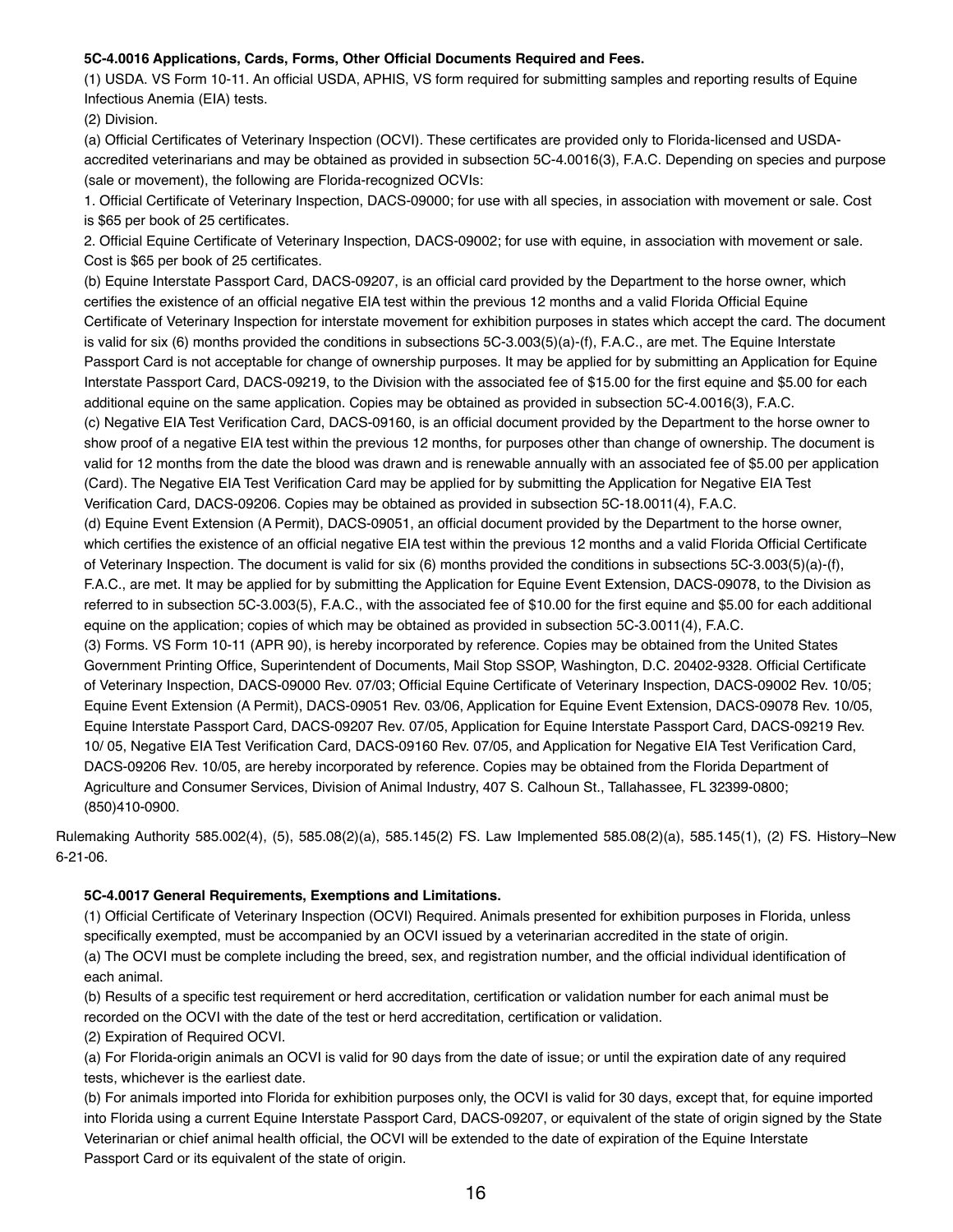(3) Exemption to Required OCVI. An OCVI is not required for animals originating in Florida and entered in market classes provided that animals are segregated from other animals and the pens are occupied only by the animals in a market class. Pens used for market classes must not be reused until after cleaning and disinfecting.

(4) Inspection Required. Prior to immediate acceptance at an exhibition, all animals presented for exhibition must be visually inspected by an authorized representative for:

(a) The required official individual identification of the animal; and

(b) Clinical signs of disease including, but not limited to: caseous lymphadenitis, blisters/ulcers around the mouth, nostrils,

coronary band, pinkeye, pox, scabies, lice, ringworm, atrophic rhinitis, or multiple warts that are clearly visible; and

(c) Evidence of compliance with animal tests and OCVI requirements, where required.

(5) Animals Rejected for Exhibition.

(a) Any animal in noncompliance with animal tests and OCVI requirements, or

(b) Any animal not meeting the official individual identification requirements, or

(c) Any animal which is suspected of having or showing clinical signs of dangerous transmissible, contagious or infectious dis ease on visual inspection, or any animal which is known to be exposed to such diseases must be:

1. Immediately withdrawn from exhibition and returned to the place of origin, or

2. Examined by a Florida-licensed and USDA-accredited veterinarian at the owner's expense within 24 hours, who certifies by a signed, written statement, that the animal is free of dangerous transmissible, contagious or infectious disease and pests.

(6) Forms. Equine Interstate Passport Card, DACS-09207 Rev. 07/05, is hereby incorporated by reference. Copies may be obtained from the Florida Department of Agriculture and Consumer Services, Division of Animal Industry, 407 S. Calhoun St., Tallahassee, FL 32399-0800.

Rulemaking Authority 585.002(4), 585.08(2)(a), 585.145(2) FS. Law Implemented 585.08(2)(a), 585.145(1), (2) FS. History–New 6-21-06.

#### **5C-4.002 Cattle or Bison.**

(1) OCVI Required.

(a) Florida-origin cattle or bison moved for exhibition must be accompanied by an OCVI dated not more than 90 days prior to exhibition.

(b) Cattle or bison imported from other states for exhibition must be accompanied by an OCVI dated not more than 30 days prior to exhibition.

(2) Test or Certification Required.

(a) Tuberculosis.

1. Florida-origin cattle or bison may be entered for exhibition without a tuberculin test.

2. Imported dairy cattle may be entered for exhibition provided they have a negative caudal fold tuberculin skin test within 30 days prior to the date of the exhibition; except that, dairy cattle from Accredited Tuberculosis-Free Herds originating in Tuberculosis-Free States, are exempt from this test requirement.

3. Imported beef cattle or bison may be entered for exhibition without a negative caudal fold tuberculin skin test provided they originate from Accredited Tuberculosis-Free States or Herds. Otherwise, they must meet the requirements in subparagraph

#### **5C-4.002(2)(a)2., F.A.C.**

(b) Brucellosis.

1. Test Required. Cattle or bison, six (6) months of age or older, must have evidence of a negative brucellosis test within 30 days prior to the date of exhibition.

2. Exemption from Required Brucellosis Test.

a. Steers and spayed heifers; and

b. Cattle or bison originating from a Certified Brucellosis-Free Herd, or a Brucellosis Class Free State or Area which when certified, the OCVI must show the certified herd number and the date of the last herd certification test; and

c. Cattle or bison from non-quarantined herds originating from Class A State or Area provided that the cattle are under 18 months of age.

Rulemaking Authority 585.002(4), 585.08(2)(a), 585.145(2) FS. Law Implemented 585.08(2)(a), 585.145(1), (2) FS. History–Amended 7-25-66, 11-15-67, 1-1-70, 7-1-71, 9-1-72, 8-7-77, 8-8-79, 9-30-80, 6-26-83, Formerly 5C-4.02, Amended 4-17-89, 1-19-95, 6-21-06.

#### **5C-4.003 Swine.**

(1) OCVI Required.

(a) Swine for exhibition must be accompanied by an OCVI dated not more than 90 days prior to presentation for exhibition.

(b) Swine imported for exhibition must be accompanied by an OCVI dated not more than 30 days prior to presentation for exhibition.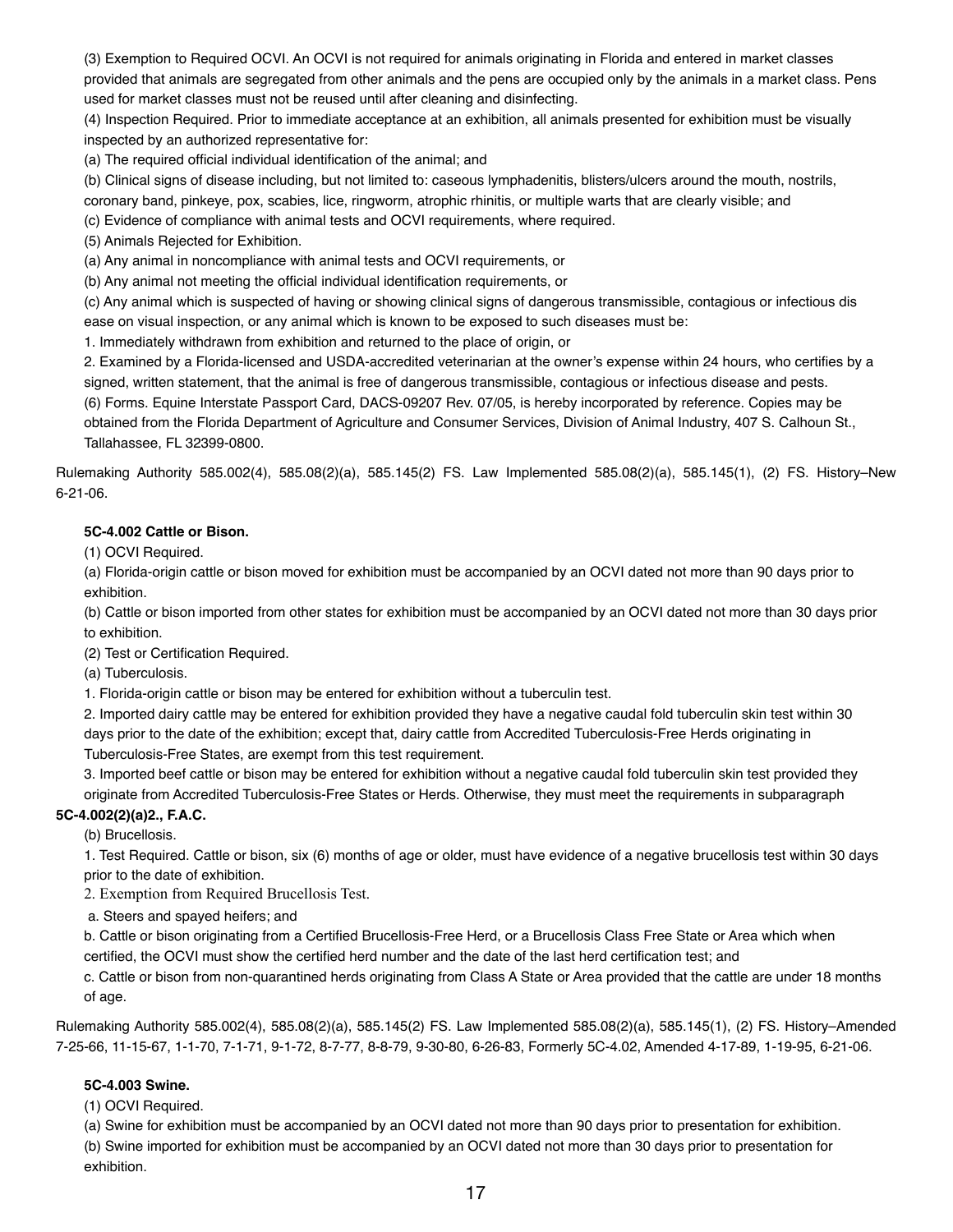(2) Tests or Certification Required for Breeding Swine.

(a) Brucellosis.

1. Swine six (6) months of age or older must be negative to an official test for brucellosis within 30 days prior to exhibition, or

2. Originate from a Validated Brucellosis-Free Swine herd as defined in 9 CFR § 78.1, or

3. Originate from a Commercial Production Swine Herd as defined in subsection 5C-4.0015(4), F.A.C.

(b) Pseudorabies. Swine six (6) months of age or older must be negative to an official test for pseudorabies within 30 days prior to exhibition, or

1. Originate from a Qualified Pseudorabies-Free Herd as defined in 9 CFR § 85, or

2. Originate from an Approved Commercial Production Swine Herd.

(3) Exemptions. Swine for exhibition as "market class" swine are exempt from the OCVI and test requirements provided that all swine in the class go directly to slaughter following the exhibition.

(4) Isolation. Breeding swine returning to the farm from exhibitions must be isolated from other swine at least 30 days before being returned to the herd. Breeding swine for exhibition must be maintained in isolation between exhibitions or move directly between exhibitions.

(5) Materials. 9 CFR § 78 (2005) and § 85 (2005) are hereby incorporated by reference. Copies may be obtained from the United States Government Printing Office, Superintendent of Documents, Mail Stop SSOP, Washington, D.C. 20402-9328.

Rulemaking Authority 585.002(4), 585.08(2)(a), 585.145(2) FS. Law Implemented 585.08(2)(a), 585.145(1), (2) FS. History–Amended 3-21-64, 6-20-68, 1-1-71, 3-1-72, Formerly 5C-4.03, Amended 4-17-89, 1-19-95, 6-21-06.

#### **5C-4.004 Poultry, Domestic Fowl or Ratites.**

(1) OCVI Required. An OCVI is required for poultry, domestic fowl or ratites for movement into Florida, but not specifically for exhibition. However, poultry, domestic fowl or ratites presented for exhibition without an OCVI, must be inspected as provided in subsection 5C-4.0017(4), F.A.C.

(2) Test or Certification Required. All poultry or domestic fowl entered for exhibition must originate from Pullorum-Typhoid Clean flocks or hatcheries, as provided in 9 CFR § 145 (2005) and § 147 (2005), or have a negative pullorum-typhoid test within 90 days prior to exhibition.

(3) Materials. 9 CFR § 145 (2005) and § 147 (2005) are hereby incorporated by reference. Copies may be obtained from the United States Government Printing Office, Superintendent of Documents, Mail Stop SSOP, Washington, D.C. 20402-9328.

Rulemaking Authority 585.002(4), 585.08(2)(a), 585.145(2) FS. Law Implemented 585.08(2)(a), 585.145(1), (2) FS. History–Amended 4-20-67, 4-18-84, 4-4-85, Formerly 5C-4.04, Amended 6-21-87, 4-17-89, 1-19-95, 6-4-95, 6-21-06.

#### **5C-4.005 Goats or Sheep.**

(1) OCVI Required.

(a) Florida-origin goats or sheep presented for exhibition must be accompanied by an OCVI dated not more than 90 days prior to presentation.

(b) Goats or sheep imported into Florida for exhibition must be accompanied by an OCVI completed within 30 days prior to exhibition.

(2) Identification. All goats or sheep entered for exhibition purposes must have an official individual identification in accordance with the National Scrapie Eradication Uniform Methods and Rules, APHIS 91-55-066, June 1, 2005.

(3) Test or Certification Required.

(a) Tuberculosis Test. All dairy goats six (6) months of age or older imported for exhibition purposes must originate from an Accredited Tuberculosis-Free Herd, or have had a negative caudal fold tuberculosis test within 90 days prior to exhibition. When originating from accredited tuberculosis-free herds, the OCVI must show, the accredited herd number and the date of the last herd accreditation test.

(b) Brucellosis Test. All dairy goats six (6) months of age or older imported for exhibition purposes must originate from a Certified Brucellosis-Free Herd, or have had a negative brucellosis test within 90 days prior to exhibition. When originating from a certified brucellosis-free herd, the OCVI must show the certified herd number and the date of the last herd certification test.

(c) Exemption From Test Requirements. There are no tuberculosis or brucellosis test requirements for meat type goats or Floridaorigin dairy goats.

(4) Materials. Scrapie Eradication Uniform Methods and Rules, APHIS 91-55-066, June 1, 2005, is hereby incorporated by reference. Copies may be obtained from the United States Government Printing Office, Superintendent of Documents, Mail Stop SSOP, Washington, D.C. 20402-9328.

Rulemaking Authority 585.002(4), 585.08(2)(a), 585.145(2) FS. Law Implemented 585.08(2)(a), 585.145(1), (2) FS. History–New 11-4-76, Formerly 5C-4.05, Amended 4-17-89, 1-19-95, 6-4-95, 6-21-06*.*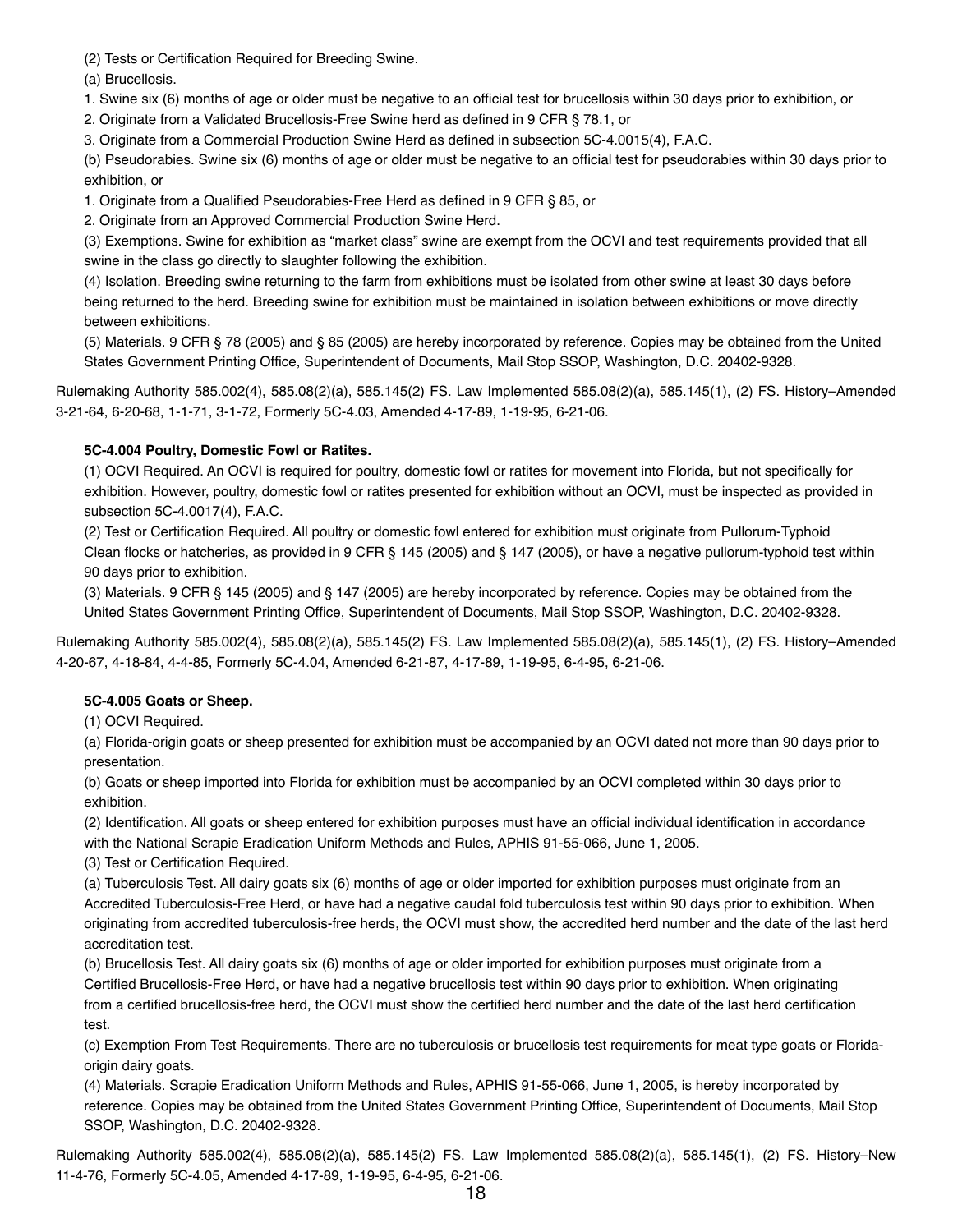#### **5C-4.008 Horses.**

(1) OCVI Required. An OCVI or an Equine Interstate Passport Card, DACS-09207, or equivalent of the state of origin, signed by the State Veterinarian or chief animal health official, is required for horses for movement into Florida, but not specifically for exhibition.

(2) Test or Certification Required. All horses presented for exhibition must be accompanied by evidence of a negative official test for Equine Infectious Anemia (EIA), conducted within 12 months prior to exhibition. The negative EIA test must be reported on:

(a) An original owner's copy of a VS Form 10-11;

(b) A laboratory certified copy of a VS Form 10-11;

(c) A legible photocopy of a VS Form 10-11;

(d) An Equine Interstate Passport Card, DACS-09207, or equivalent of the state of origin signed by the State Veterinarian or chief animal health official; which may be applied for by submitting the Application for Equine Interstate Passport Card, DACS-09219 as provided in subsection 5C-4.008(4), F.A.C.;

(e) A Negative EIA Test Verification Card, DACS-09160, or equivalent of the state of origin signed by the State Veterinarian or chief animal health official; which may be applied for by submitting the Application for Negative EIA Test Verification Card, DACS-09206 as provided in subsection 5C-4.008(4), F.A.C., or

(f) A Department-approved electronic EIA form containing clear, color digital images.

(3) Exemption to Test Requirement. A foal under six (6) months of age accompanied by its dam which has met the EIA test requirement is not required to have an EIA test.

(4) Forms. VS Form 10-11 (APR 90), Equine Infectious Anemia Laboratory Test, is hereby incorporated by reference. Copies may be obtained from the United States Government Printing Office, Superintendent of Documents, Mail Stop SSOP, Washington, D.C. 20402-9328. Application for Equine Interstate Passport Card, DACS-09219 Rev. 10/05, Equine Interstate Passport Card, DACS-09207 Rev. 07/05, Application for Negative EIA Test Verification Card, DACS-09206 Rev. 10/05, and Negative EIA Test Verification Card, DACS-09160 Rev. 07/05, are hereby incorporated by reference. Copies may be obtained from the Florida Department of Agriculture and Consumer Services, Division of Animal Industry, 407 S. Calhoun St., Tallahassee, FL 32399-0800.

Rulemaking Authority 585.002(4), 585.08(2)(a), 585.145(2) FS. Law Implemented 585.08(3), 585.145 FS. History–New 1-19-95, Amended 6-4-95, 6-21-06*.*

#### **CHAPTER 5C-31 CATTLE IDENTIFICATION**

5C-31.001 Definitions

- 5C-31.002 Application of Official Individual Identification
- 5C-31.003 Approved Tagging Site Requirements
- 5C-31.004 USDA Approved Livestock Facilities
- 5C-31.005 Required Identification for Intrastate Movement
- 5C-31.006 Documents Incorporated By Reference
- 5C-31.007 Penalties

#### **5C-31.001 Definitions.**

- (1) Approved Livestock Facility. A livestock market or stockyard under state or federal veterinary supervision where livestock are assembled and that has been approved under 9 C.F.R. § 71.20 (2013), as incorporated in Rule 5C-31.006, F.A.C.
- (2) Approved Tagging Site. A site or location specifically approved by the department to apply official individual identification to cattle.
- (3) Approved Tagging Site Manager. The individual responsible for an approved tagging site.
- (4) Cattle. Any bull, steer, ox, cow, heifer, calf, or any other bovine animal including bison.
- (5) Moved directly. The transport of cattle, without offloading, from one premises to another.
- (6) Official Individual Identification. An individual animal identification that uniquely identifies the animal, the premises of origin or the premises where the animal was uniquely identified, and the state in which the official individual identification was applied, and

(a) Is approved by the United States Department of Agriculture in accordance with 9 C.F.R. § 86.4(a)(1) (2013) as incorporated in Rule 5C-31.006, F.A.C., or

(b) Is submitted to the department and verified by the department as meeting the requirements for official individual identification such that state officials can determine the herd in which the animal was officially identified.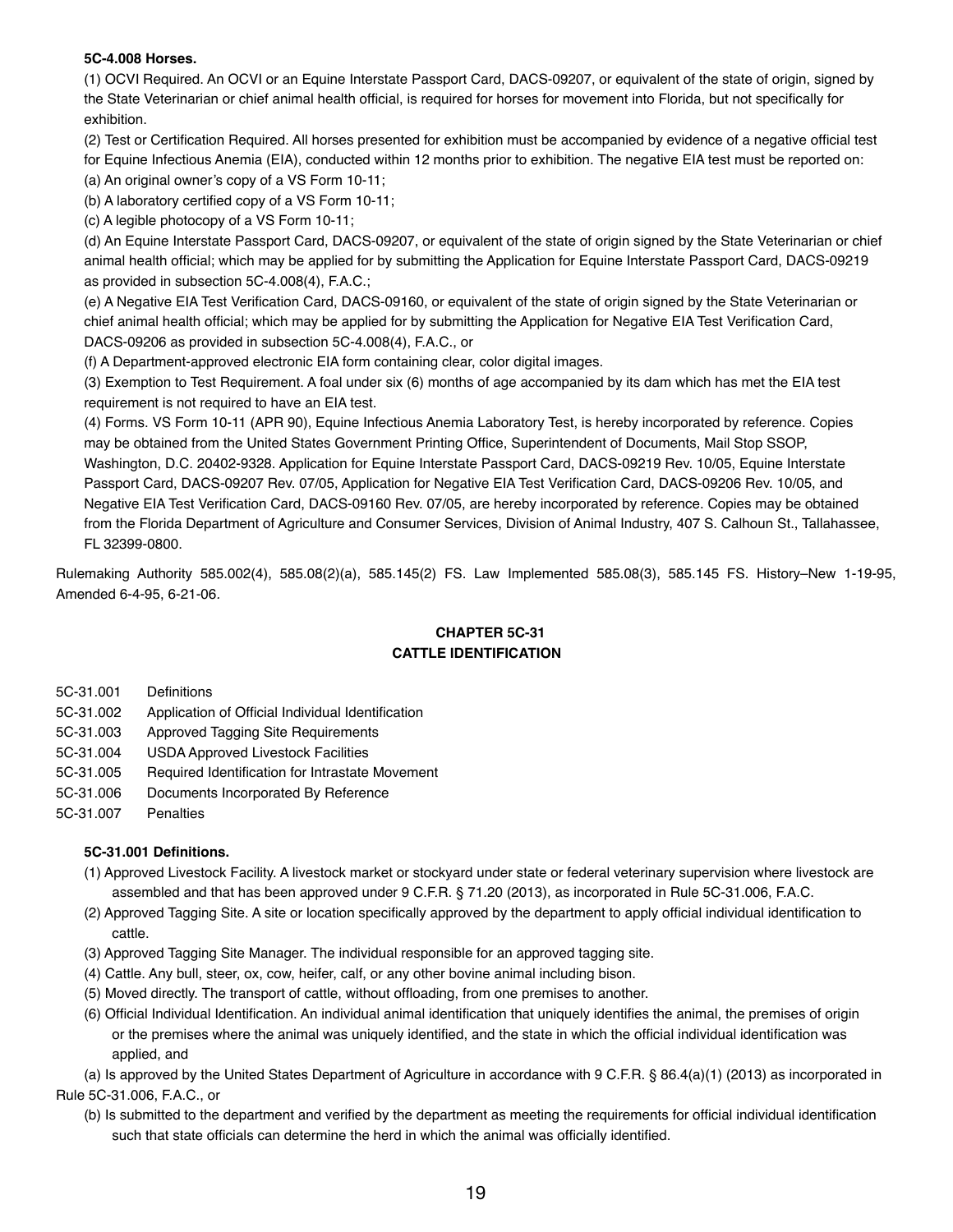- (7) Premises Identification Number. A nationally unique number assigned by a state, tribal and/or federal animal health authority to a premises that is, in the judgment of the state, tribal and/or federal animal health authority, a geographically distinct location from other premises.
- (8) Premises of Origin. The farm or ranch at which the official individual identification is applied, or if the official identification is applied at an approved tagging site, the farm or ranch from which the cattle have been brought to the approved tagging site.
- (9) Purchaser. The new owner of the cattle purchased during or as part of an auction or sale at an Approved Livestock Facility.
- (10) Recognized Slaughter Establishment. Any slaughter establishment operating under the provisions of the Federal Meat Inspection Act (21 U.S.C. §§ 601 et seq.) as incorporated in subsection 5C-3.001(36), F.A.C., or the state meat inspection act of the state in which the establishment is located.

Rulemaking Authority 534.071, 570.07(23), 585.002(4), 585.08(2)(a) FS. Law Implemented 570.07(15), 585.08(2)(a), 585.11, 585.145 FS. History-New 2-19-14, Amended 9-4-14.

#### **5C-31.002 Application of Official Individual Identification.**

- (1) Official individual identification may be applied by a cattle owner, veterinarian, or other person employed or contracted by an owner on an owner's premises; or at an approved tagging site, by the tagging site manager or a person employed by such manager.
- (2) Official individual identification may be obtained:

(a) From United States Department of Agriculture Approved Providers as provided in 9 C.F.R. § 86.4(a)(1) (2013), as incorporated in Rule 5C-31.006, F.A.C.

(b) From Florida Department of Agriculture and Consumer Services, Division of Animal Industry at no charge. Official individual identification tags may be requested using the form entitled Request For Official Identification Devices, FDACS-09246, Rev. 12/13, as incorporated in Rule 5C-31.006, F.A.C. In order to obtain official identification devices from the department, a premises identification number is required. The premises identification number can be applied for using the form the Application for Premises Registration, FDACS-09215, Rev. 05/13, as incorporated in Rule 5C-31.006, F.A.C. The department shall provide written notification containing a premises identification number to the applicant upon approval.

Rulemaking Authority 534.071, 570.07(23), 585.002(4), 585.08(2)(a) FS. Law Implemented 570.07(15), 585.08(2)(a), 585.11, 585.145 FS. History-New 2-19-14.

#### **5C-31.003 Approved Tagging Site Requirements.**

- (1) Applicant shall submit the Application for Approved Tagging Site and Tagging Site Manager, FDACS-09254, 03/13, as incorporated in Rule 5C-31.006, F.A.C., to the address provided on the application. This application provides the physical location of the proposed site and the signature of the individual of record serving as tagging site manager.
- (2) The department shall provide written notification to the applicant upon approval or disapproval of the site as an approved tagging site.
- (3) Each approved tagging site shall:
- (a) Report any change in management to the Florida Department of Agriculture and Consumer Services, Division of Animal Industry, and
- (b) Be open to inspection by the Florida Department of Agriculture and Consumer Services, Division of Animal Industry during tagging or as requested for review of official records.
- (4) An approved tagging site manager shall:
- (a) Maintain records of official individual identification tags applied using the form entitled Record of Official Individual Identification Applied to Cattle in Florida, FDACS-09255, Rev. 05/14, as incorporated in Rule 5C-31.006, F.A.C., unless official individual identification tags are provided by the owner. If official individual identification tags are provided by the owner to be applied at the approved tagging site, then the tagging site manager is not required to maintain records as provided above.
- (b) Ensure that official individual identification is correctly correlated to the owner/premises of origin; and
- (c) Ensure that official individual identification tags provided by an owner are applied only to cattle belonging to that owner; and
- (d) Forward records to Florida Department of Agriculture and Consumer Services, Division of Animal Industry within 7 days of application of tags.

Rulemaking Authority 534.071, 570.07(23), 585.002(4), 585.08(2)(a) FS. Law Implemented 570.07(15), 585.08(2)(a), 585.11, 585.145 FS. History-New 2-19-14, Amended 9-4-14.

#### **5C-31.004 USDA Approved Livestock Facilities.**

(1) Unidentified cattle required to be officially identified in accordance with Rule 5C-31.005, F.A.C., and brought to an Approved Livestock Facility (Facility) shall be: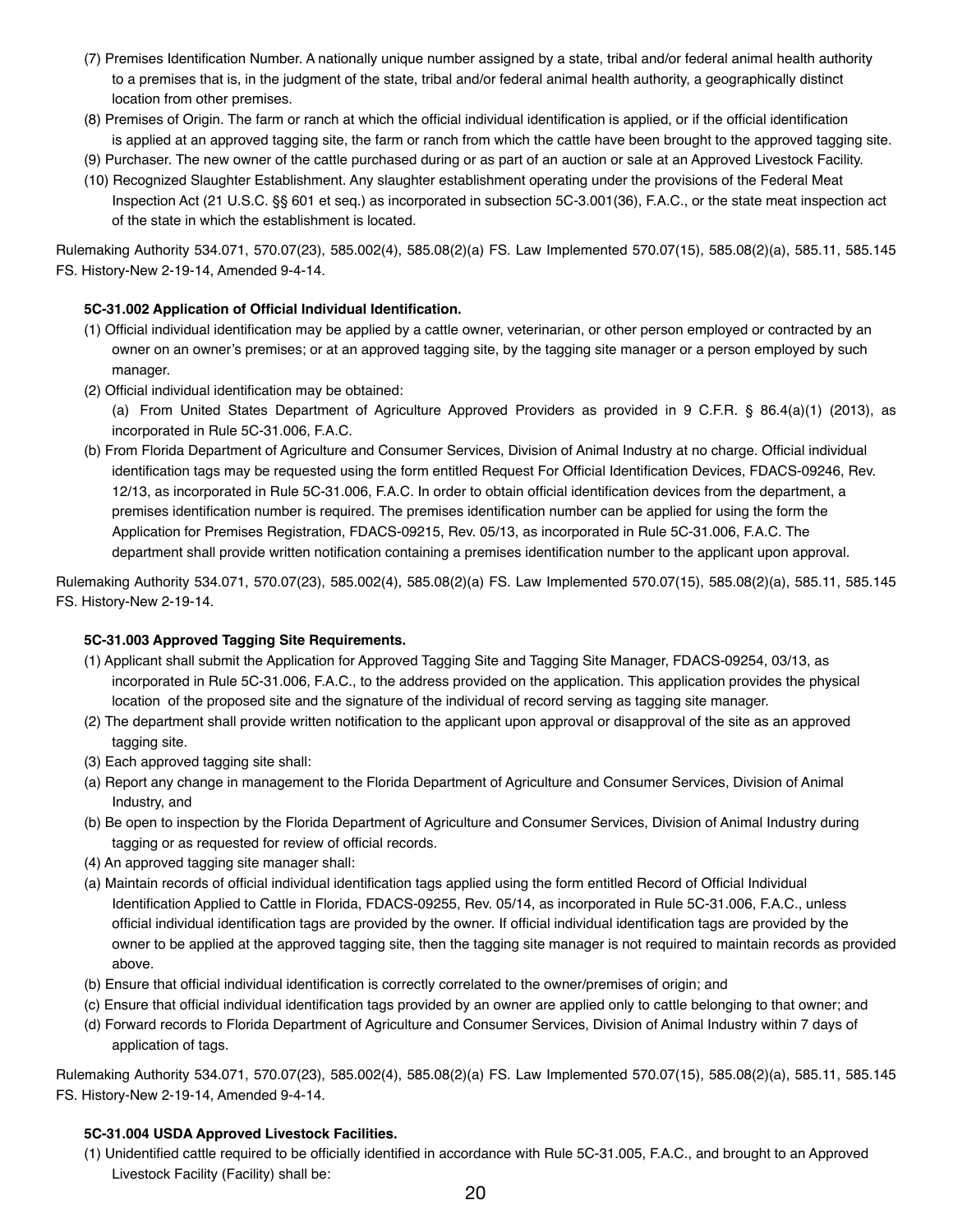- (a) Tagged with Official Individual Identification by the Facility in accordance with subsection (2); or
- (b) Tagged with Official Individual Identification by the Facility on behalf of the seller in accordance with Rule 5C-31.003, F.A.C.; or
- (c) Placed into designated "slaughter only" sale channels; or
- (d) Denied entry to the market.
- (2) The Purchaser of unidentified cattle shall ensure that the cattle receive Official Individual Identification by either of the following methods.
- (a) Option 1: Subsequent to a request made by the Purchaser, the Approved Livestock Facility shall tag the unidentified cattle with Official Individual Identification prior to the unidentified cattle departing the Approved Livestock Facility if the following conditions are met:

1. The Approved Livestock Facility shall be registered with the department as an Approved Tagging Site in accordance with Rule **5C-31.003, F.A.C.**

- 2. The Approved Livestock Facility shall record the following information using the form entitled Record of Official Individual Identification Applied to Cattle in Florida, FDACS-09255, Rev. 05/14, which is incorporated in Rule 5C-31.006, F.A.C.
- a. The numbers of the Official Individual Identification tags applied to each of the cattle by the Approved Livestock Facility.
- b. The corresponding number of the "back tags" applied by the Approved Livestock Facility to each of the unidentified cattle.
- c. The Purchaser's name and contact information.
- d. The Purchaser's Premises Identification Number.
- 3. The Approved Livestock Facility shall submit the completed form to the department in accordance with the instructions provided on the form. The completed form must be received by the department within 7-days of the conclusion of the Approved Livestock Facility's auction or sale in which the cattle were purchased.
- 4. The Approved Livestock Facility shall retain the sales transaction information (including the date of sale and the seller's and Purchaser's name and contact information) along with a copy of the completed form described above for a minimum of 5 years and make these records available to the department upon request.
- (b) Option 2: The Purchaser shall tag the unidentified cattle with Official Individual Identification upon delivery to a premises with a Premises Identification Number if the following conditions are met:
- 1. The Purchaser shall have registered and obtained a Premises Identification Number for the premises where the unidentified cattle will be delivered.
- 2. The Purchaser shall provide the Premises Identification Number for the premises where the unidentified cattle will be delivered to the Approved Livestock Facility prior to departing with the unidentified cattle.
- 3. The Purchaser shall tag the unidentified cattle with Official Individual Identification and record the following information using the form entitled Record of Official Individual Identification Applied by the Purchaser, FDACS-09269, 05/14, which is incorporated in Rule 5C-31.006, F.A.C.
- a. The date of the sale or auction where the unidentified cattle were purchased.
- b. The name and location of the Approved Livestock Facility where the unidentified cattle were purchased.
- c. The numbers of the unique Official Individual Identification tags applied to each of the cattle.
- d. The corresponding number of the "back tags" applied by the Approved Livestock Facility to each of the unidentified cattle.
- e. The Purchaser's name and contact information.
- f. The Purchaser's Premises Identification Number.
- g. A certification that the Purchaser has tagged the unidentified cattle in accordance with Rule Chapter 5C-31, F.A.C.
- 4. The Purchaser shall submit the completed Record of Official Individual Identification Applied by the Purchaser, FDACS-09269, 05/14, to the department in accordance with the instructions provided on the form. The completed form must be received by the department within 7-days of the conclusion of the Approved Livestock Facility's auction or sale in which the cattle were purchased.
- 5. The Purchaser shall retain a copy of the completed form described above for a minimum of 5-years and make it available to the department upon request.
- 6. The Approved Livestock Facility shall record the following information using the form entitled Record of Sale of Unidentified Cattle from an Approved Livestock Facility, FDACS-09270, 05/14, which is incorporated in Rule 5C-31.006, F.A.C.
- a. The date of the sale or auction where the unidentified cattle were purchased.
- b. The name and location of the Approved Livestock Facility where the unidentified cattle were purchased.
- c. The Purchaser's name and contact information.
- d. The Purchaser's Premises Identification Number.
- e. The number of the temporary "back tag" applied by the Facility to each of the unidentified cattle.
- 7. The Approved Livestock Facility shall submit the completed Record of Sale of Unidentified Cattle from an Approved Livestock Facility, FDACS-09270, 05/14, to the department in accordance with the instructions provided on the form. The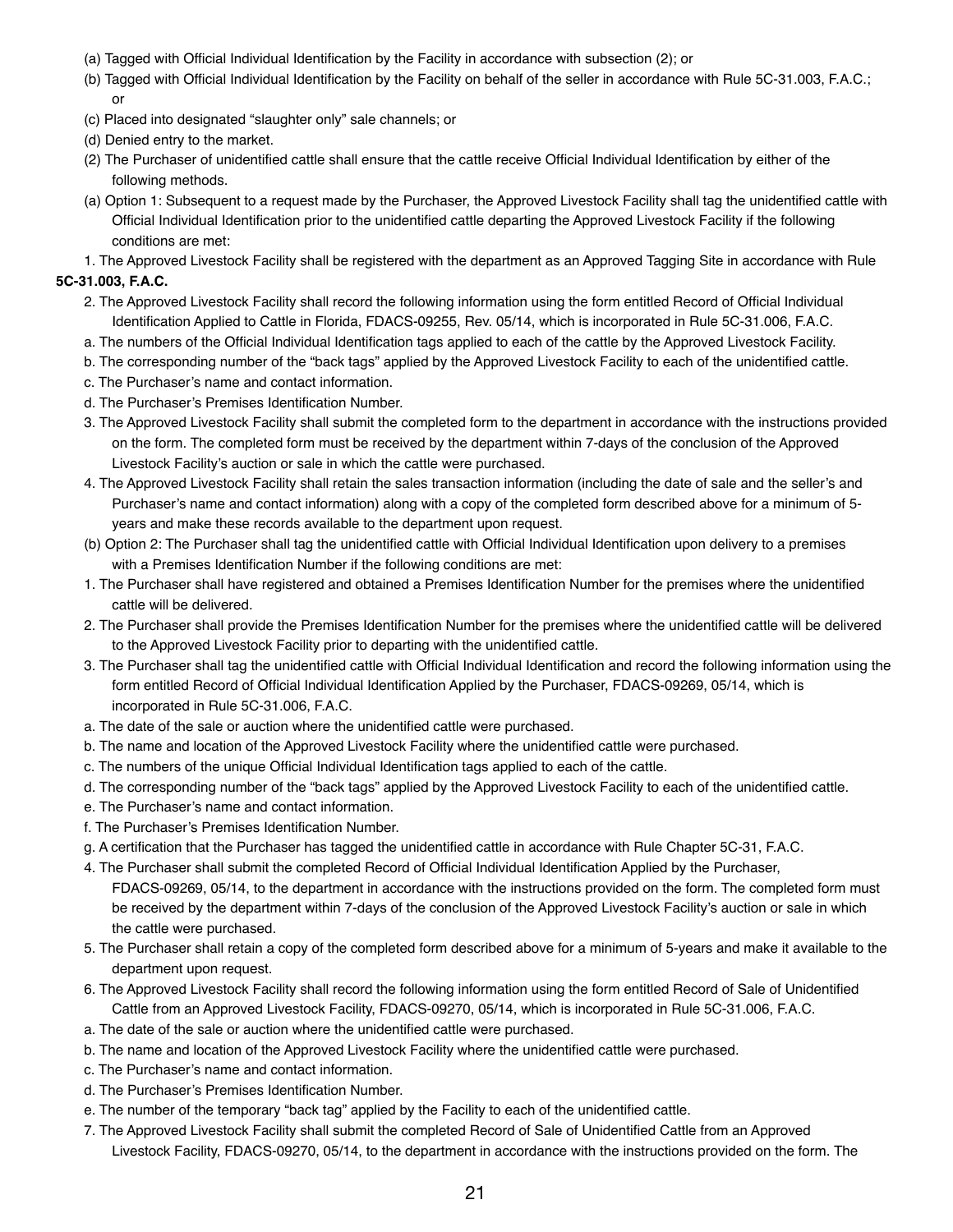completed form must be received by the department within 24-hours of the conclusion of the Approved Livestock Facility's auction or sale in which the cattle were purchased.

8. The Approved Livestock Facility shall retain the sales transaction information (including the date of sale and the seller's and Purchaser's name and contact information) along with a copy of the completed form described above for a minimum of 5 years and make these records available to the department upon request.

Rulemaking Authority 534.071, 570.07(23), 585.002(4), 585.08(2)(a) FS. Law Implemented 570.07(15), 585.08(2)(a), 585.11, 585.145 FS. History‒New 2-19-14, Amended 9-4-14*.*

#### **5C-31.005 Required Identification for Intrastate Movement.**

Cattle 18 months of age or older, moving within the state of Florida, must have official individual identification unless the cattle are:

(1) Being moved directly to a Recognized Slaughter Establishment or through no more than one USDA approved livestock facility and then to a recognized slaughter facility;

(2) Being moved directly to an approved tagging site; or

(3) Being moved from one premises to another premises with the cattle remaining under common ownership as part of normal farm or ranching operations. Cattle shall not be commingled with cattle under separate ownership.

Rulemaking Authority 534.071, 570.07(23), 585.002(4), 585.08(2)(a) FS. Law Implemented 570.07(15), 585.08(2)(a), 585.11, 585.145 FS. History‒New 2-19-14*.* 

#### **5C-31.006 Documents Incorporated By Reference.**

The following documents are hereby incorporated by reference. Copies of these documents may be obtained from the Division of Animal Industry, 407 South Calhoun Street, Tallahassee, Florida 32399-0800 or online as indicated.

(1) Application for Premises Registration, FDACS-09215, Rev. 05/13,

[http://www.flrules.org/Gateway/reference.asp?No=Ref-03294.](http://www.flrules.org/Gateway/reference.asp?No=Ref-03294)

(2) Request For Official Identification Devices, FDACS-09246, Rev. 12/13,

[http://www.flrules.org/Gateway/reference.asp?No=Ref-03477.](http://www.flrules.org/Gateway/reference.asp?No=Ref-03477)

(3) Application for Approved Tagging Site and Tagging Site Manager, FDACS-09254, 03/13,

[http://www.flrules.org/Gateway/reference.asp?No=Ref-03296.](http://www.flrules.org/Gateway/reference.asp?No=Ref-03296)

(4) Record of Official Individual Identification Applied to Cattle in Florida, FDACS-09255, Rev. 05/14,

[http://www.flrules.org/Gateway/reference.asp?No=Ref-04498.](http://www.flrules.org/Gateway/reference.asp?No=Ref-04498)

(5) 9 C.F.R. § 71.20 (2013), [http://www.flrules.org/Gateway/reference.asp?No=Ref-03299.](http://www.flrules.org/Gateway/reference.asp?No=Ref-03299)

(6) 9 C.F.R. § 86.4(a)(1) (2013), [http://www.flrules.org/Gateway/reference.asp?No=Ref-03298.](http://www.flrules.org/Gateway/reference.asp?No=Ref-03298)

(7) Record of Official Individual Identification Applied by the Purchaser, FDACS-09269, 05/14,

[http://www.flrules.org/Gateway/reference.asp?No=Ref-04497.](http://www.flrules.org/Gateway/reference.asp?No=Ref-04497)

(8) Record of Sale of Unidentified Cattle from an Approved Livestock Facility, FDACS-09270, 05/14, [http://www.flrules.org/Gateway/reference.asp?No=Ref-04496.](http://www.flrules.org/Gateway/reference.asp?No=Ref-04496)

Rulemaking Authority 534.071, 570.07(23), 585.002(4), 585.08(2)(a) FS. Law Implemented 570.07(15), 585.08(2)(a), 585.11, 585.145 FS. History-New 2-19-14, Amended 9-4-14.

#### **5C-31.007 Penalties.**

Violations of Chapter 5C-31, F.A.C., will be determined as referenced in Rule 5C-30.003, F.A.C.

Rulemaking Authority 534.071, 570.07(23), 585.002(4), 585.08(2)(a) FS. Law Implemented 570.07(15), 585.08(2)(a), 585.11, 585.145 FS. History-New 2-19-14.

**The official USDA metal tags can be ordered and provided at not charge from USDA. Tags can be ordered from Robert Capote at [RobertCapote@FreshFromFlorida.com](mailto:RobertCapote@FreshFromFlorida.com)**

### **National Sheep and Goat Scrapie Eradication Program**

This information is presented to clarify the mandatory identification requirements for sheep and goats under the National Scrapie Eradication Program. There are two components of the identification requirements that; must be met before sheep and goats are allowed to move into the state or within Florida (intrastate) for shows, exhibitions, and fairs. All sheep and goats are required to be individually identified except non-breeding animals less than 18 months of age going directly to slaughter. "Directly to Slaughter" means consigned to a USDA Recognized Slaughtering Establishment.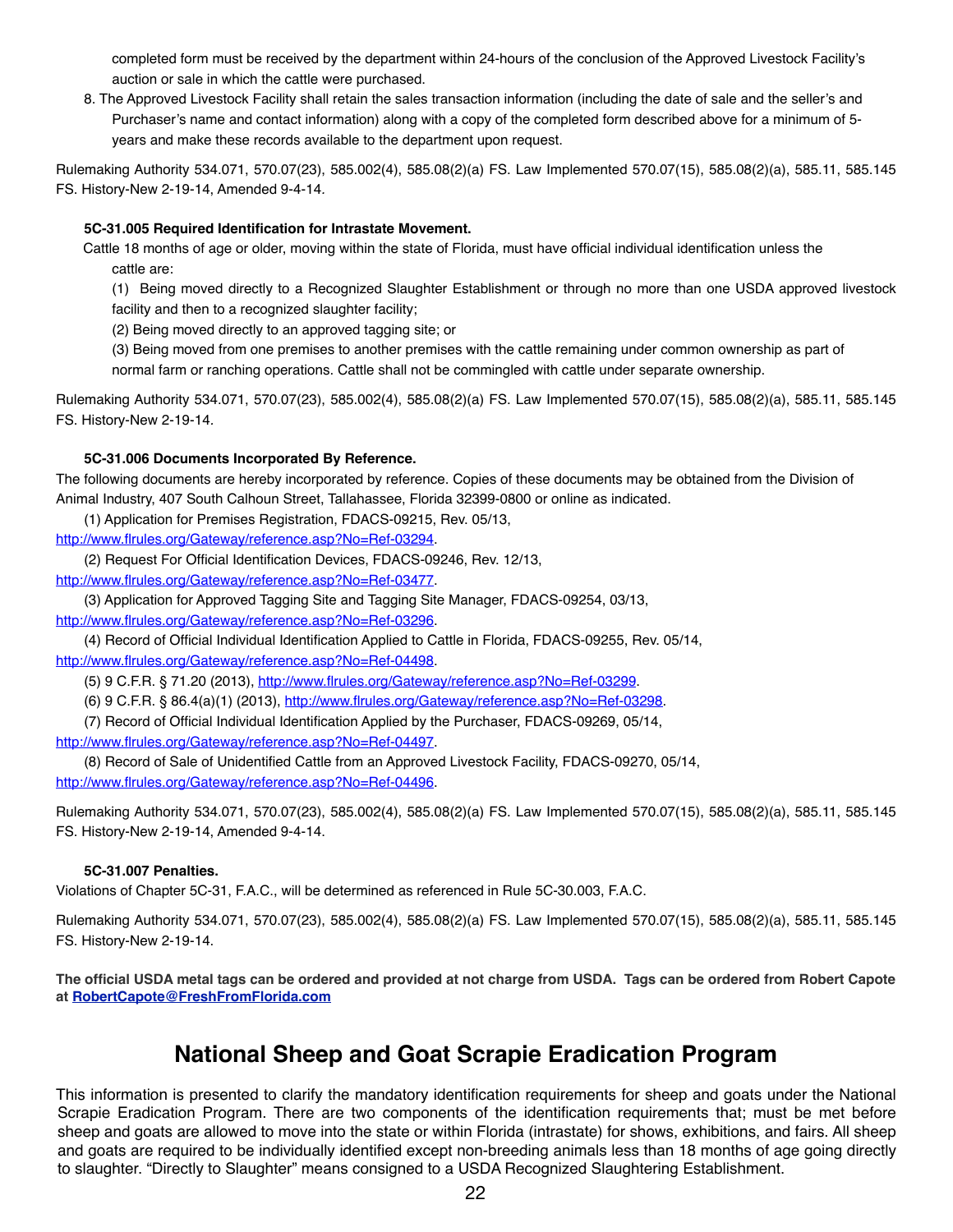1. Premises Identification - Before official individual animal identification tags can be issued, the owner /agent must

 register the premises on which the animal is located and obtain a premises identification number from USDA. Note: The premises must be registered before the exhibitor can receive the official individual ear tag for each

animal. The official tags must be applied to the exhibitor's animals prior to presenting them for exhibition. Official ear tags must be affixed by FFA, 4-H leaders or by a representative of the Livestock Show.

2. Individual Animal Identification - Once the premises is registered, the owner/agent will receive official individual animal identification tags for identifying each sheep and goat. Applicator pliers will be provided to FFA, 4-H leaders and/or Fair/ livestock/show committee for assisting exhibitors in application of the official ear tags.

3. Types of identification that are acceptable include (for sheep and goat):

- a. Official ear tags: APHIS approved tamper resistant ear tags which include the premises identification number, combined with an unique animal identification number.
- b. Legible official registry tattoos that have been recorded in the book of record of a sheep or goat registry Assn. when the animal is accompanied by either a registration certificate or a certificate of veterinary inspection.

4. If participating in the Voluntary Scrapie-free Flock Certification Program:

Electronic Implants can be used, but it must be accompanied by an owner statement that included the electronic implant numbers and the name of the chip manufacturer (owner should have their own chip reader as well).

For animals going directly to a USDA recognized slaughter facility: USDA Back tags or official premises identification back-tags that include a unique animal identification number

(applied within 3 inches of the poll on the dorsal (upper) surface of the head or neck).

For breeds of animals without sufficient ear tissue for tagging:

Premises identification tattoos, if the premises identification tattoo is legible and consists of the flock number and a unique animal number, or if the premises identification tattoo is legible and combined with an ear tag that has a unique animal number. These guidelines meet state requirements for animals originating within Florida. Animals imported must meet the Health Requirements covered by Chapter 5C-3, Importation of Animals. The management of a fair, show, or exhibition may impose additional requirements at their discretion

#### **ETHICS CERTIFICATION**

#### **Ethics certification:**

- 1. The Volusia County Fair & Youth Show believes that all youth exhibitors should receive proper training and information for raising and showing an animal project.
- 2. Exhibitors that exhibit at the Volusia County Fair & Youth Show will be required to have completed the ethics training class in order to show at the Volusia County Fair & Youth Show.
- 3. It is important that youth exhibitors understand:
	- Purpose of youth livestock projects.
	- The importance of ethics in youth livestock projects.
	- Proper animal handling and management.
	- The difference between animal welfare and animal rights.
	- Be prepared to be an ambassador for animal agriculture.

The Youth Livestock Show Ethics and Animal Care Workshops are designed to certify students/exhibitors meet the mandatory certification requirements that will be in effect for showing at the Volusia County Fair & Youth Show. Certification is valid for a three (3) year period. The program is endorsed by the Florida Department of Agriculture and Consumer Services and the University of Florida, Institute of Food and Agricultural Sciences (IFAS).

Livestock exhibitors are required to provide proof of ethics certification on the entry form and attach a copy to the entry form.

#### **Ethics certification:**

Ethics certification is required for exhibitors of livestock and small animals at the Volusia County Fair & Youth Show.

- If an exhibitor is found at check in to have an invalid ethics certification number, their animal will be removed, and the exhibitor will have a one year suspension from showing at the Volusia County Fair & Youth Show.
- If an exhibitor is found to have an invalid ethics certification number after checking in, the exhibitor will forfeit premiums and have a one year suspension from showing at the Volusia County Fair & Youth Show.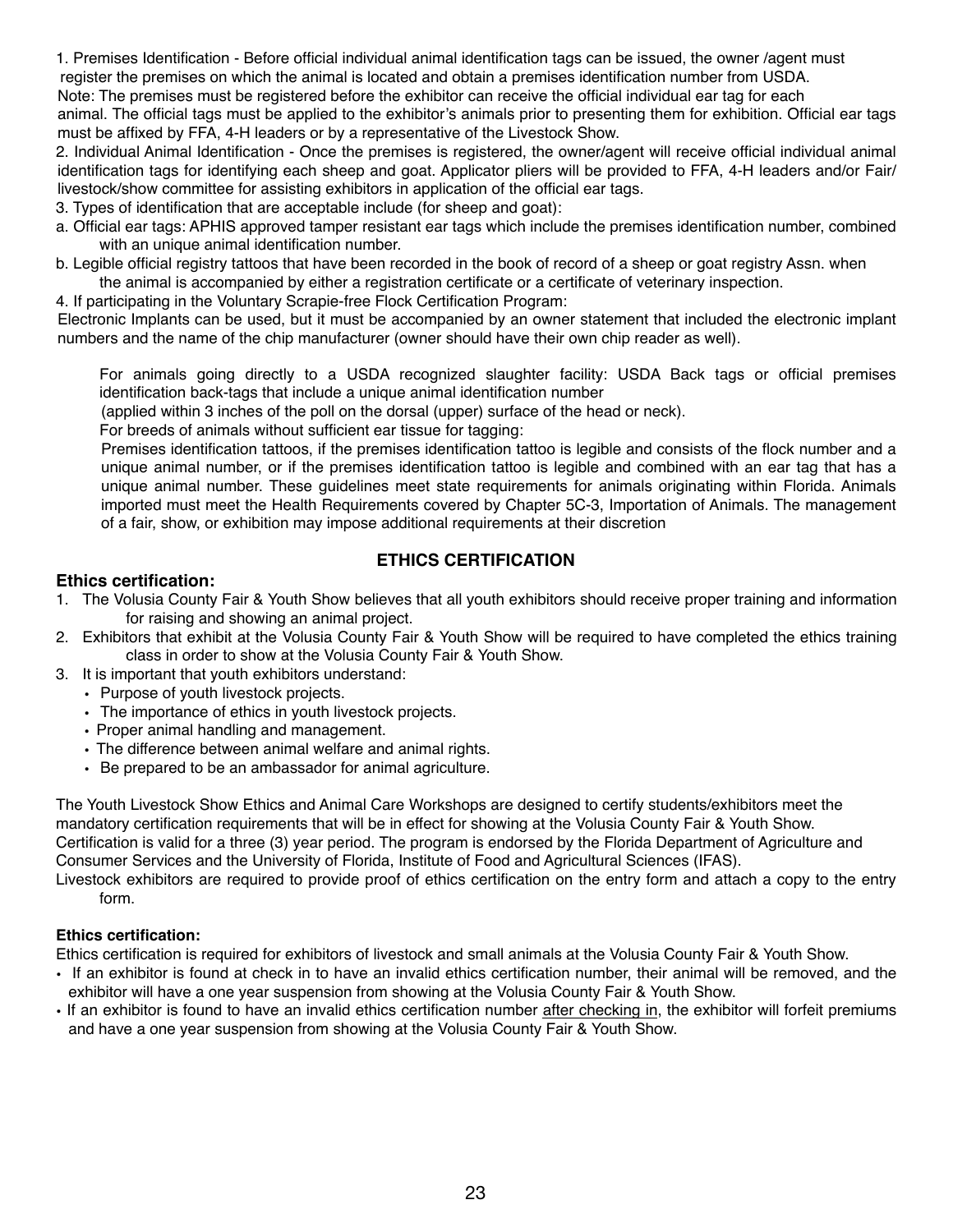#### **IAFE (INTERNATIONAL Assn. OF FAIRS AND EXPOSITIONS) NATIONAL CODE OF SHOW RING ETHICS**

Exhibitors of animals at livestock shows shall at all times deport themselves with honesty and good sportsmanship. Their conduct in this competitive environment shall always reflect the highest standards of honor and dignity to promote the advancement of agricultural education. This code applies to junior as well as open class exhibitors who compete in structured classes of competition. This code applies to all livestock offered in any event at a livestock show. In addition to the IAFE National Code of Show Ring Ethics, fairs and livestock shows have rules and regulations which they impose on the local, county, state, provincial and national levels.

All youth leaders working with junior exhibitors are under an affirmative responsibility to do more than avoid improper conduct or questionable acts. Their moral values must be so certain and positive that those younger and more pliable will be influenced by their fine example. Owners, exhibitors, fitters, trainers and absolutely responsible persons who violate the code of ethics will forfeit premiums, awards and auction proceeds and shall be prohibited from future exhibition in accordance with the rules adopted by the respective fairs and livestock shows. Exhibitors who violate this code of ethics demean the integrity of all livestock exhibitors and should be prohibited from competition at all livestock shows in the United States and Canada.

The following is a list of guidelines for all exhibitors and all livestock in competitive events:

- 1. All exhibitors must present, upon request of the fair and livestock officials, proof of ownership and age of all animals entered. Misrepresentation of ownership, age, or any facts relating thereto is prohibited.
- 2. Owners, exhibitors, fitters, trainers, or absolutely responsible persons shall provide animal health certificates from licensed veterinarians upon request by fair or livestock show officials.
- 3. Exhibitors are expected to care for and groom their animals while at fairs or livestock shows.
- 4. Animals shall be presented to show events where they will enter the food chain free of volatile drug residues. The act of entering an animal in a livestock show is the giving of consent by the owner, exhibitor, fitter, trainer and/or absolutely responsible person for show management to obtain any specimens of urine, saliva, blood, or other substances from the animal to be used in testing. Animals not entered in an event which culminates with animal entering the food chain shall not be administered drugs other than in accordance with entry fee federal, state and provincial statutes, regulations and rules. Livestock shall not be exhibited if the drugs administered in accordance with federal, state and provincial statutes, regulations and rules affect the animal's performance or appearance at the event. If the laboratory report on the analysis of saliva, urine, blood, or other sample taken from livestock indicates the presence of forbidden drugs or medications, this shall be prima facie evidence such substance has been administered to the animal either internally or externally. It is presumed that the sample of urine, saliva, blood, or other substance tested by the laboratory to which it is sent is the one taken from the animal in question, its integrity is preserved and all procedures of said collection and preservation, transfer to the laboratory and analysis of the sample are correct and accurate and the report received from the laboratory pertains to the sample taken from the animal in question and correctly reflects the condition of the animal at the time the sample was taken, with the burden on the owner, exhibitor, fitter, trainer, or absolutely responsible person to prove otherwise. At any time after an animal arrives on the fair or livestock show premises, all treatments involving the use of drugs and/or medications for the sole purpose of protecting the health of the animal shall be administered by a licensed veterinarian.
- 5. Any surgical procedure or injection of any foreign substance or drug or the external application of any substance (irritant, counterirritant, or similar substance) which could effect the animal's performance or alter its natural contour, confirmation, or appearance except for surgical procedures performed by a duly licensed veterinarian for the sole purpose of protecting the health of the animal, is prohibited.
- 6. The use of showing and/or handling practices or devices such as striking animals to cause swelling, using electrical contrivance, or other similar practices are not acceptable and are prohibited.
- 7. Direct criticism or interference with the judge, fair or livestock show management, other exhibitors, breed representatives, or show officials before, during, or after the competitive event is prohibited. In the furtherance of their official duty, all judges, fair and livestock show management, or other show officials shall be treated with courtesy, cooperation and respect and no person shall direct abusive or threatening conduct toward them.
- 8. No owner, exhibitor, fitter, trainer, or absolutely responsible person shall conspire with another person or persons to intentionally violate this code of ethics or knowingly contribute or cooperate with another person or persons either by affirmative action or inaction to violate this code of ethics. Violations of this rule shall subject such individual to disciplinary action as determined by the Volusia County Fair Management.
- 9. The application of this code of ethics provides for absolute responsibility for an animal's condition by an owner, exhibitor, fitter, trainer, or participant whether or not he or she was actually instrumental in or had knowledge of the treatment of the animal in contravention of this code of ethics.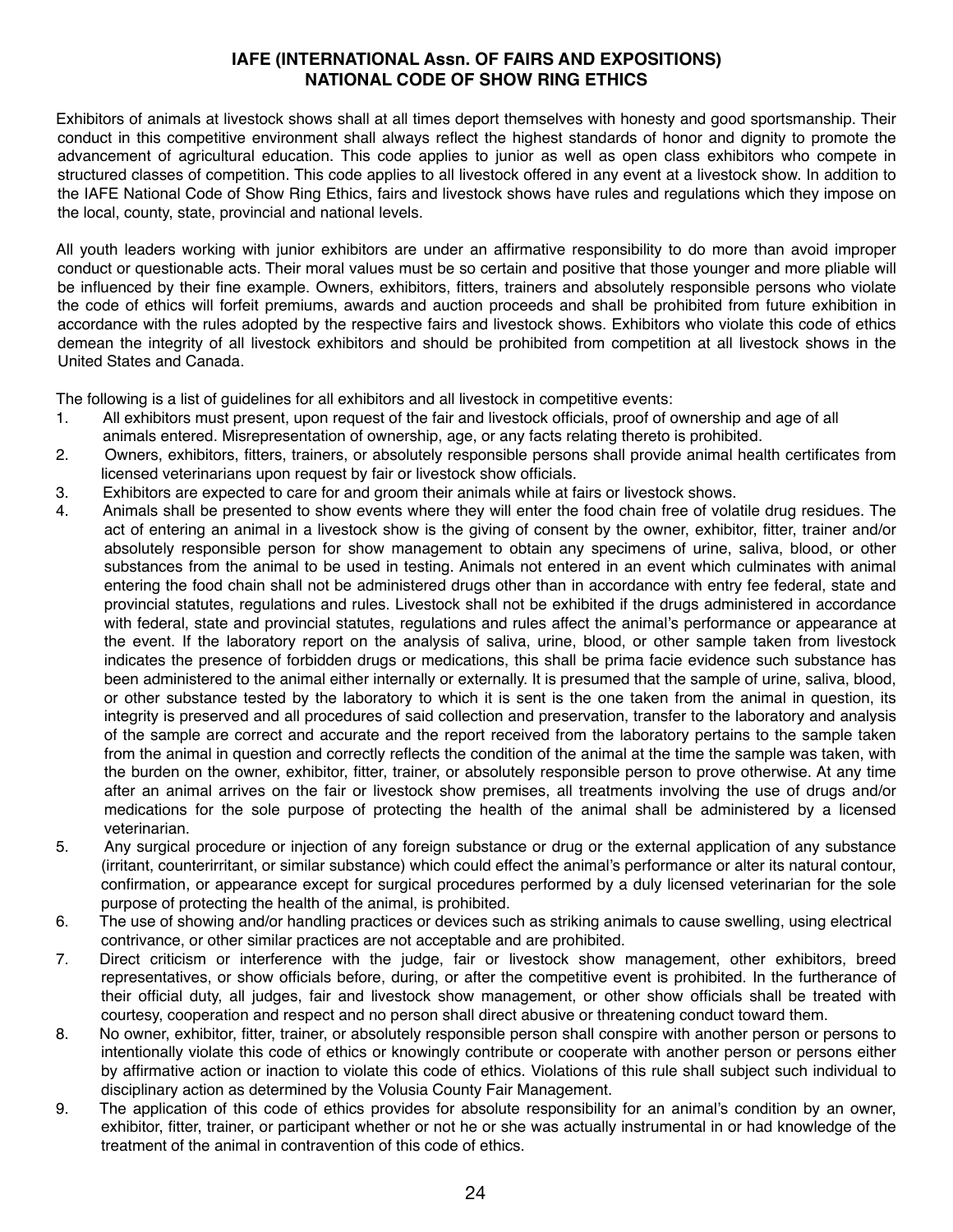- 10. The act of entering an animal is the giving of consent by the owner, exhibitor, fitter, trainer, or absolutely responsible person to have disciplinary action taken by the fair or livestock show for violation of this Code of Show Ring Ethics and any other rules of competition of the fair or livestock show without recourse against the fair or livestock show. The act of entering an animal is the giving of consent that any proceedings or disciplinary action taken by the fair or livestock show may be published with the name of the violator or violators in any publication of the International Assn. of Fairs and Expositions, including Fairs and Expositions and any special notices to members.
- 11. The act of entering of an animal in a fair or livestock show is the giving of verification by the owner, exhibitor, fitter, trainer, or absolutely responsible person that he or she has read this IAFE National Code of Show Ring Ethics and understands the consequences of and penalties provided for actions prohibited by the code. It is further a consent that any action which contravenes these rules and is also in violation of federal, state, or provincial statutes, regulations, or rules may be released to appropriate law enforcement authorities with jurisdiction over such infractions.

**Please Note:** The Volusia County Fair Assn. has the final interpretation of Show Ring Ethics Rules. Any exhibitor, advisor, parent or any other responsible person who violates the Volusia County Fair & Youth Show Ring Code of Ethics demeans the integrity of all livestock exhibitors and could be prohibited from the Volusia County Fair & Youth Show competition and livestock shows.

~~~~~~~~~~~~~~~~~~~~~~~~~~~~~~~~~~~~~~~~~~~~~~~~~~~~~~~~~~~~~~~~~~~~~~~~~~~~~~~~~~~~~~~~~~~~~~~~~~~~~~~~~~~~~~~~~~~

### **2022 Volusia County Fair & Small Animal Show General Rules**

- 1. **Rule Interpretation:** The management of the Volusia County Fair Association, Inc. has the right to amend, add to, interpret and administer the rules and regulations, and to arbitrarily settle and determine all questions and differences in regard thereto, or otherwise arising out of, connected with, or incident to the Volusia County Fair, and their decision is final. Any complaint must be in writing within thirty (30) days of the date of the complaint and delivered to the fair office of the Volusia County Fair Assn., Inc. at 3150 E. New York Avenue, DeLand, FL 32724. Any evidence of fraud coming to the attention of the fair management will be prosecuted to the fullest extent of the law. Check back often for new revisions of the handbook.
- 2. **Eligibility of Exhibitor:** Exhibitor must reside in Volusia County, meet age requirement as of September 1st, of the current year and be enrolled and in attendance in an elementary school through high school or home school in Volusia County at the time of the fair. Anyone having graduated or dropped out of high school shall be ineligible to enter or show. The Livestock Committee or Fair Management reserves the right to ask for proof of school records and proof of residence. Exhibitor may be a member of a FFA Chapter, 4-H Club or an Independent Exhibitor. Ethics certification is required to show at the Volusia County Fair. The fair reserves the right to not accept entry forms that are late, incomplete, without entry fee, unsigned, without a copy of ethics certificate or waiver.
- 3. **Ethics Certification:** Ethics certification is required for exhibitors of livestock and small animal. Current ethics numbers are to be on the entry form and a copy of your ethics certificate attached to the entry form. Livestock exhibitors are required to provide a valid ethics certification number on the entry form annually. Bring a copy of your ethics certification with all entries. Should you have an expired ethics certificate, you must provide a new ethics certificate within 7-10 days after completion of a new ethics class.
- 4. **Exhibitor Liability Responsibility:** The owner or custodian of all property of any kind if entered for exhibit or for other purposes assumes, as a condition of admission to the grounds, all responsibility for loss, damages, thefts or personal injury to self or others. Due diligence will be used to ensure the safety of exhibits, but under no circumstances will the Volusia County Fair Assn., Inc. be held responsible. Its officers, agents and employees shall be indemnified by the exhibitor against all legal or other proceedings relating thereto. By signing the entry form, I/ we agree to indemnify and to hold harmless the Volusia County Fair Assn., it's agents, directors, employees and all persons connected directly or indirectly with the operation of the fair against any and all negligence or not, which may arise by reason or use by signing exhibitor(s) of the Volusia County Fair Assn. property. I have read and understand, consent to and agree to abide by the IAFE (International Assn. of Fairs and Expositions) National Code of Show Ring Ethics and the rules and regulations of livestock animal competition as stated in the premium book of the Volusia County Fair & Youth Show.
- 5. **Exhibitor Liability for Animals:** Exhibitor assumes all liability in case of death, injury or loss of their animal until the animal is removed from the fairgrounds. If an exhibitor's animal becomes sick or injured while at the fair, consult your veterinarian and contact the Superintendent, Livestock Chairman or Fair Management immediately. If an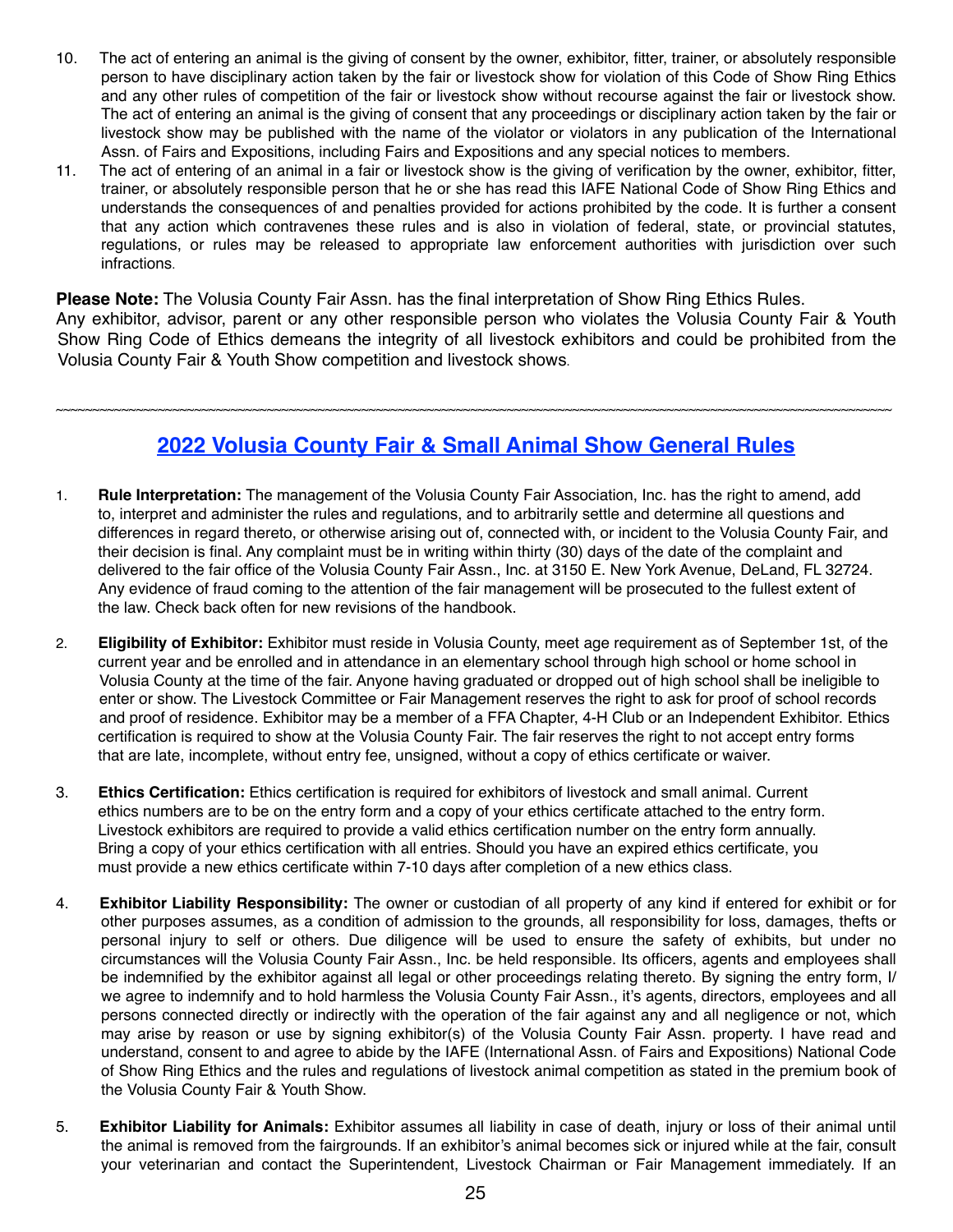exhibitor is unavailable to ensure prompt attention to their animal, in case of illness, injury or death, the exhibitor gives a Superintendent and/or the Livestock Chairman the authorization to contact a veterinarian. The exhibitor agrees to be responsible for all expenses incurred. Sick animals may be released immediately. The Superintendent and/or the Livestock Chairman will determine if the animal will be allowed to stay at the fair.

- 6. **Exhibiting Animals and Replacement exhibitor:** Only animals being shown at the Volusia County Fair are permitted on the fairgrounds. Animals will be shown by the entered exhibitor only. If an entered exhibitor is unable to show an animal, the exhibitor must contact the Superintendent and Livestock Chairman. A replacement exhibitor must be approved by the Livestock Chairman and the Superintendent. Approved exhibitor changes will require a new entry form to be completed, signed and turned into the fair office by the deadline entry date. No changes after the deadline date.
- 7. **Unprofessional Actions:** Any exhibitor, parent, advisor, teacher, leader, or other, who display unprofessional and/or inappropriate behavior or actions on any social media towards any member of the Fair Board, Fair Staff, Livestock Chairman, Livestock Committee, Graders, Judges or exhibitors may be just cause for the exhibitor and their animal(s) to be disqualified and removed from the fairgrounds. Exhibitors may also be barred from showing at future fairs. Each person is responsible for his or her own actions and behavior.
- 8. **Food, Drink, Tobacco Products in Livestock Area or Animal Areas:** Food, drinks, tobacco products, drugs and alcoholic beverages are strictly prohibited in the livestock barn, small animal barn and all animal areas of the fairgrounds. Drugs and alcoholic beverages are not allowed in any area of the fairgrounds.
- 9. **Animal Control and Area Restrictions:** Exhibitors must be able to safely handle and control their animal. Failure to maintain animal and exhibit area to acceptable standard and/or failure to cooperate with fair management may result in forfeiture of premiums, disqualification and/or dismissal from the fair. Animals are restricted to designated areas of the fairgrounds and must not be taken from this area. Violators are liable for any damage incurred by owner or animal. Only animals being shown are permitted on the fairgrounds. No dogs are allowed, except Service Dogs.
- 10. **Treatment of Animals:** Exhibitors must treat all animals in a humane way and understand they will forfeit their right to show at the Volusia County Fair & Youth Show if this rule is violated. The use of all artificial products is prohibited. Refer to IAFE Code of Ethics for information.
- 11. **Animal Tampering:** Tampering with any animal, such as but not limited to, filling with a foreign substance or using artificial products is prohibited. Refer to IAFE Code of Ethics for information.
- 12. **Veterinarian on Fairgrounds:** Veterinarians called to treat or examine an animal entered in the Volusia County Fair & Youth Show must check in at the barn with Livestock Chairman. The owner of the animal is responsible for veterinarian charges.
- 13. **Removal of Animals:** Animals must be removed from the fairgrounds on the check out day and time. Animals removed before the check out day and time, unless the animal is sick or injured and is released by the Division Superintendent and Livestock Chairman or animals left after check out day and time, will not receive premiums. The fair accepts no responsibility for animals remaining after the check out day and time.
- 14. **Official Entry Forms:** On the official entry form, the exhibitor is the same as the owner. All information must be that of the owner of the animal. Premiums will be paid to the exhibitor as listed on the entry form. Hand deliver the completed, signed entry form, parental waiver, copy of ethics certificate and entry fee to the fair office by the deadline date. **Entries are accepted Monday - Friday from 9 a.m. to 4 p.m. only.**
- 15. **Premiums and Awards:** The Volusia County Fair & Youth Show reserves the right to alter or delete premiums and awards, delete or change categories and/or change sponsorships.

 1. Premiums will be paid on the basis of the judging and cash award reports, which must be verified and signed by the department superintendent.

- 2. Premiums and awards are given to exhibitors at check out when time allows.
- 3. Award checks or money not picked up at check out, will be available at the fair office.
- 4. The fair will not mail checks or money.
- 5. Checks and money will be held for sixty (60) days after the last day of the fair.
- 6. Premium checks must be cashed within ninety (90) days from the check date.

 7. If an exhibitor fails to timely negotiate a check or collect money, the exhibitor shall be deemed to have made an unconditional and irrevocable gift of said check or cash to the Volusia County Fair Association.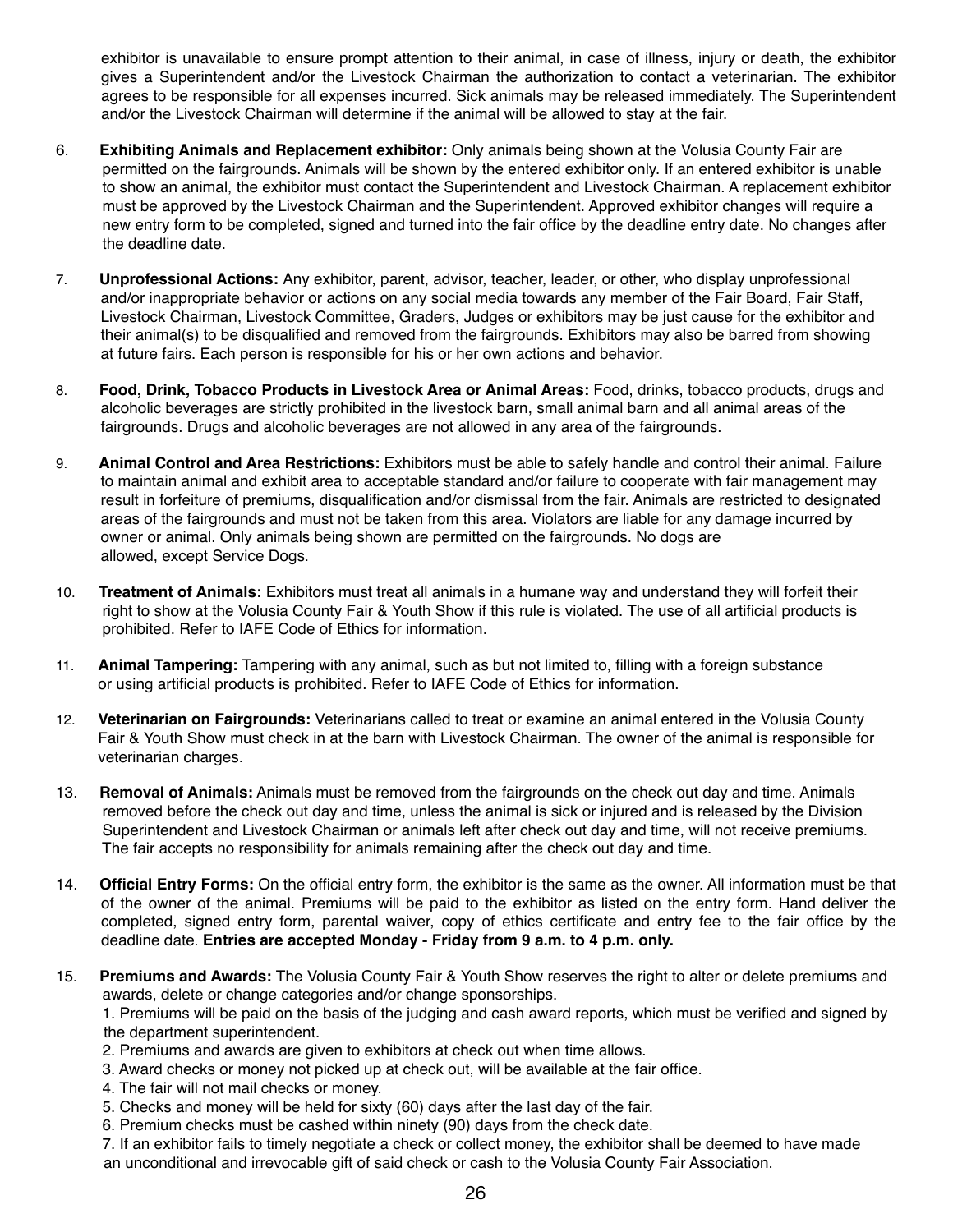- 16. **Exhibitor Special Needs:** It is the responsibility of the exhibitor and a parent to inform the Livestock Chairman if the exhibitor has any special needs (i.e., hearing or physical disability). Special arrangements cannot be made if fair management is not aware of the need.
- 17. **Attire:** All exhibitors are required to wear the following for shows:
	- **•** FFA Exhibitors Official dress for FFA as defined in the official manual.
	- **•** 4-H Exhibitors Dark pants, belt, white shirt with collar, 4-H insignia, 4-H jacket.
	- **•** Independent Exhibitors Dark blue or black pants, belt, white shirt with collar, tie or scarf. No 4-H or FFA insignias or jackets.
	- **•** Shirts must be tucked into pants. Belts are recommended. Skirts are not recommended.
	- **•** No hats, caps or headgear allowed in the show ring.
	- **•** No blue jeans in the show ring.
	- **•** Closed toe shoes or boots must be worn in the barn and show ring. Flip-flops, open toe shoes, athletic shoes (sneakers/tennis shoes) or boat shoes (Sperry's) are not to be worn in the barn area.

#### 18. **Showing Animals:** An individual exhibitor may not show individual and a club or chapter animal.

- 1. Exhibitors must designate on the entry form which organization they will be showing under, 4-H or FFA or as an independent. No exhibitor will be allowed to change their organization after they have turned in the entry form. Exhibitors are not allowed to show an animal in the same department/division under FFA, 4-H or as an independent.
- 2. Chapter or Club animals may be shown by an approved member who is not showing another animal and has been responsible for the care and training of the animal.
- 3. The Volusia County Fair Board has the right to limit the number of animals in all shows and sales and to change classes/divisions when necessary.
- 4. Exhibitor must stay with their animal until a show or sale is concluded.
- 5. There will be a mandatory exhibitor meeting before each show. The exhibitors will gather in the show area.
- 6. For safety and security, only exhibitors showing in the livestock show or sale will be allowed in the barn thirty (30) minutes before the show or sale. Parents and others must be out of the barn starting thirty (30) minutes before a show or sale and remain out until the show or sale is concluded.
- 20. **Quota System on Animals:** A quota system is used, where necessary.

#### 21. **Judging - Danish System:**

.

All animals will be judged under the Danish System.

 The Volusia County Fair & Youth Show uses the Danish System of judging. The Danish System of judging is based upon established standards of quality for each type of product. In this system each exhibit is judged according to how well it meets that standard rather than how it compares with other exhibits. The Danish System of judging does not compare one person's work to another. The evaluation is made against a project standard. The judge evaluates whether the requirements have been met. Ribbons are awarded according to the degree that the exhibitor's project meets the standards. Also, in the Danish System everyone whose work fulfills the minimum qualifications receives a ribbon.

 Blue Ribbon - Excellent Award: Exhibits that rank "excellent" meet the standards. Blue indicates that the exhibit meets or exceeds product standards and meets exhibit requirements; overall, the work is of high quality excellent.

 Red Ribbon - Good Award: Exhibits that rank "good" in relation to the project standards or expected achievement. Red means the exhibits meets minimum product standards and exhibit requirements; overall, the work is of average quality - good. Red indicates good quality; however, there is room for improvement in the exhibit. **White Ribbon - Fair Award:** Exhibits that do not meet the product standards and needs much improvement. White indicates serious or considerable deficiencies in meeting product standards and/or exhibit requirements of fair.

 These exhibits upon evaluation are found lacking and rate only average, acceptable or satisfactory for the standards established. No award or no ribbon may be given if exhibits which, for one reason or another, fails to produce that level of achievement which can be reasonably expected in relation to the specific class or performance in which they are entered.

- 1. The decision of the judges shall be final. In case of a tie, the decision of the judges is final.
- 2. A judge may disqualify any exhibit not of show quality.

 3. Group owned animals (4-H Club and FFA Chapter youth groups) shall be judged separately, except in classes with no youth group division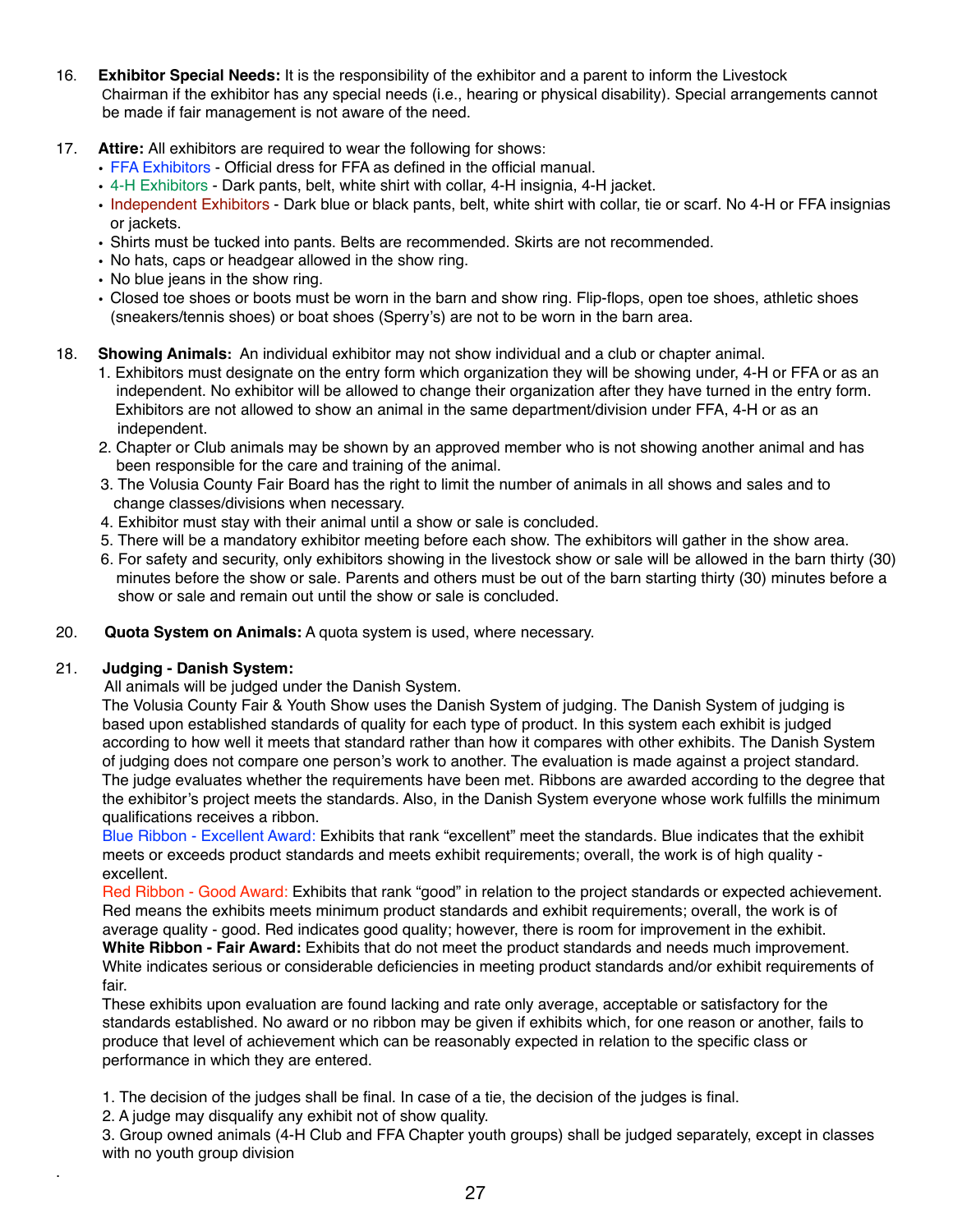4. Youth group divisions must have two (2) or more entries for a class or there is no youth group. See division rules on required youth group entries.

- 22. **Animal Identification:** Every animal entered in the Volusia County Fair must carry positive identification such as ear tags, ear tattoos or brands. Individual animal identification number must correspond with the numbers on the entry form.
- 23. **Health Papers:** No poultry or fowl will enter the barn until NPIP papers have been checked by the State Inspector. Rabbit and guinea pigs do not need a health certificate.
- 24. **Health Rules and Regulations of the State of Florida:** Animals must meet health regulations as specified in the Health Rules and Regulations of the State of Florida, Admission of Animals For Exhibition.
- 25. **Awards:** Premium awards and monies will be available after the shows from the superintendent.
- 26. **Record Book:** Record books are optional for small animal entries, except where required by FFA or 4-H.
- 27. **Livestock Judging:** Animals entered in the fair are subject to be judged.
- 28. **Daily Care and Feeding of Animal:** Exhibitors are responsible for the daily care and cleaning of their animal until the animal leaves the fairgrounds.
- 29. **Small Animal Feeding:** Poultry, fowl, rabbit and guinea pig will have sign-up sheets for exhibitors to volunteer for feeding, watering and cleaning of cages.
- 30. **Animal Area:** Animals are restricted to a designated area of the fairgrounds and must not be taken from this area. **•** Animals are not allowed to be removed from pens during fair hours unless that section of the barn is closed and/or under the supervision of a Small Animal Superintendent.
	- **•** Exhibitors are responsible for any damage incurred by owner or animal.
	- **•** Only animals being shown at the Volusia County Fair & Youth Show are permitted on the fairgrounds. Failure to maintain animals and exhibit areas to acceptable standard and/or failure to cooperate with fair officials will result in a verbal warning and may result in premium award forfeiture.
	- **•** If the problem continues, exhibitor may be charged a fine of \$25.00 a day and may be barred from future fairs.
- 31. **Signs:** All signs put on the pens/cages and in the barn are regulated by the Volusia County Fair Assn., Inc.
- 32. **Livestock Exhibitor Entrance and Parking:** No unauthorized vehicles are allowed in the area behind the barn or to park in this area. Small animal exhibitors are to enter thru the West entrance small animal gate. During the fair, small animal exhibitors are to use the South or West admission gates.
- 33. **Food Area:** The parking chairman will assign an area for FFA and 4-H food tents/trailers. This is the only area food will be allowed for exhibitors. Food and drinks are not allowed in the livestock barn area or the small animal barn.
- The Volusia County Fair & Youth Show reserves the right to alter or delete premiums and awards, delete or change categories and change sponsorships and change entry dates and times as may be necessary.
- The fair reserves the right to not accept entry forms that are late, incomplete, without entry fee, unsigned, without copy of ethics certificate or waiver.

#### **Check back often for new revisions of the handbook.**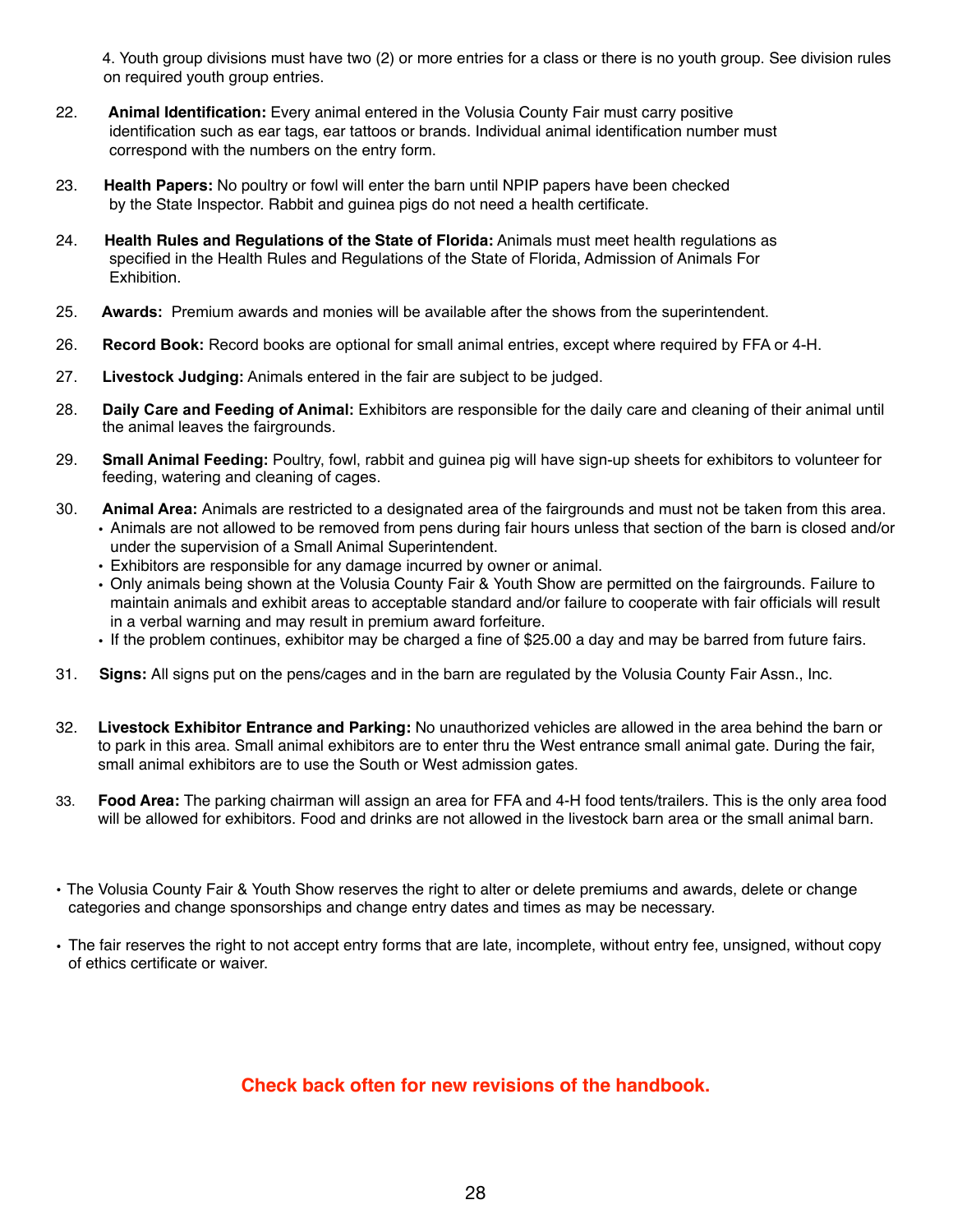### **2022 Small Animal Information & Dates To Remember**

- 1. Livestock entry fees: \$20 per entry for breeding goats, \$25 per entry for breeding swine and ewe, \$25 per entry for market swine and lamb, \$30 for market steer and prospect steers and \$10 per entry for rabbits, guinea pigs, poultry and fowl. Entry fees are nonrefundable and payable by cash, check or credit card. Returned checks will be charged a fee as charged by the bank. The return check charge and entry fee must be paid, in cash, before the first check-in day of the animals. **You must attend the mandatory livestock meeting in September.**
- 2. **Entry forms:** The fair reserves the right to not accept entry forms that are late, without entry fee, incomplete, unsigned, without a copy of ethics certificate or waiver attached. Entries accepted from 9 a.m. - 4 p.m.
- 3. **Social Security or Federal ID number:** If a Social Security Number or Federal ID Number is not provided, the Volusia County Fair reserves the right to not issue premium money or sale checks.
- 4. **Premiums and awards:** The Volusia County Fair Association reserves the right to change premiums, awards and fees, and delete or change categories and sponsorships.
- 5. **Ethics certification:** Ethics certification is required for exhibitors of livestock and small animals at the Volusia County Fair & Youth Show. Have a copy of your letter from the Florida State Fair with your ethics number and bring it in with your entry to the fair office. Livestock exhibitors are required to provide a valid ethics certification number on the entry form annually. Bring a copy of your ethics certification with all entries. Should you have an expired ethics certificate, you must provide a new ethics certificate within seven to ten days after completion of a new ethics class.
- 6. **Exhibitor special needs:** It is the responsibility of the exhibitor and a parent to inform the livestock chairmen of special needs (i.e., hearing or physical disability) an exhibitor may have. Special arrangements cannot be made if fair management is not aware of the need.

#### 7. **Small animal exhibitor fair admission:**

- Small animal exhibitors showing only small animals will receive ten (10) single day tickets for entry to the fair.
- A small animal exhibitor showing a small animal and a large animal, will get only ten (10) tickets for parents and use their livestock bracelet for entry.
- Be sure to have parents utilize the single day admission tickets to cover the days they will be at the fair.
- No additional tickets will be issued. Tickets may be purchased at the admission gates.
- The livestock bracelet allows entry to the fair each day for livestock and small animal exhibitors.
- A broken bracelet will be replaced when brought to the fair office. Lost bracelet will be replaced at a charge of \$15.00.

#### 8. **Gate entry for small animal exhibitors:**

- Gate entry on check in day only:
- Exhibitors will enter thru the South livestock walk thru gate for entry to the small animal building on check in day and parking will be in the South parking lot.
- Gate entry during the fair for exhibitors with small animals only:
- Small animal only exhibitors and parents will enter during the fair thru the general admission gates and parking will be in the South or West parking lots.

#### 9. **The small animal barn/Talton Exhibit Hall rules:**

- The small animal building will open at 8:00 a.m. each day for feeding and cleaning.
- The small animal barn will open to the public when the fair opens each day.
- The small animal building will close and be locked at 10:00 p.m. every night.
- Small animal exhibitors are to be out of the small animal building area at 10:00 p.m.
- Animals are not to be washed in the restrooms due to unsanitary conditions.
- Animals are to be washed outside in the wash area only.
- No food or drink allowed in the small animal barn.
- The Volusia County Fair & Youth Show reserves the right to alter or delete premiums and awards, delete or change categories and change sponsorships and change entry dates and times as may be necessary. The fair reserves the right to not accept entry forms that are late, incomplete, without entry fee, without ethics certificate, without parental waiver or unsigned.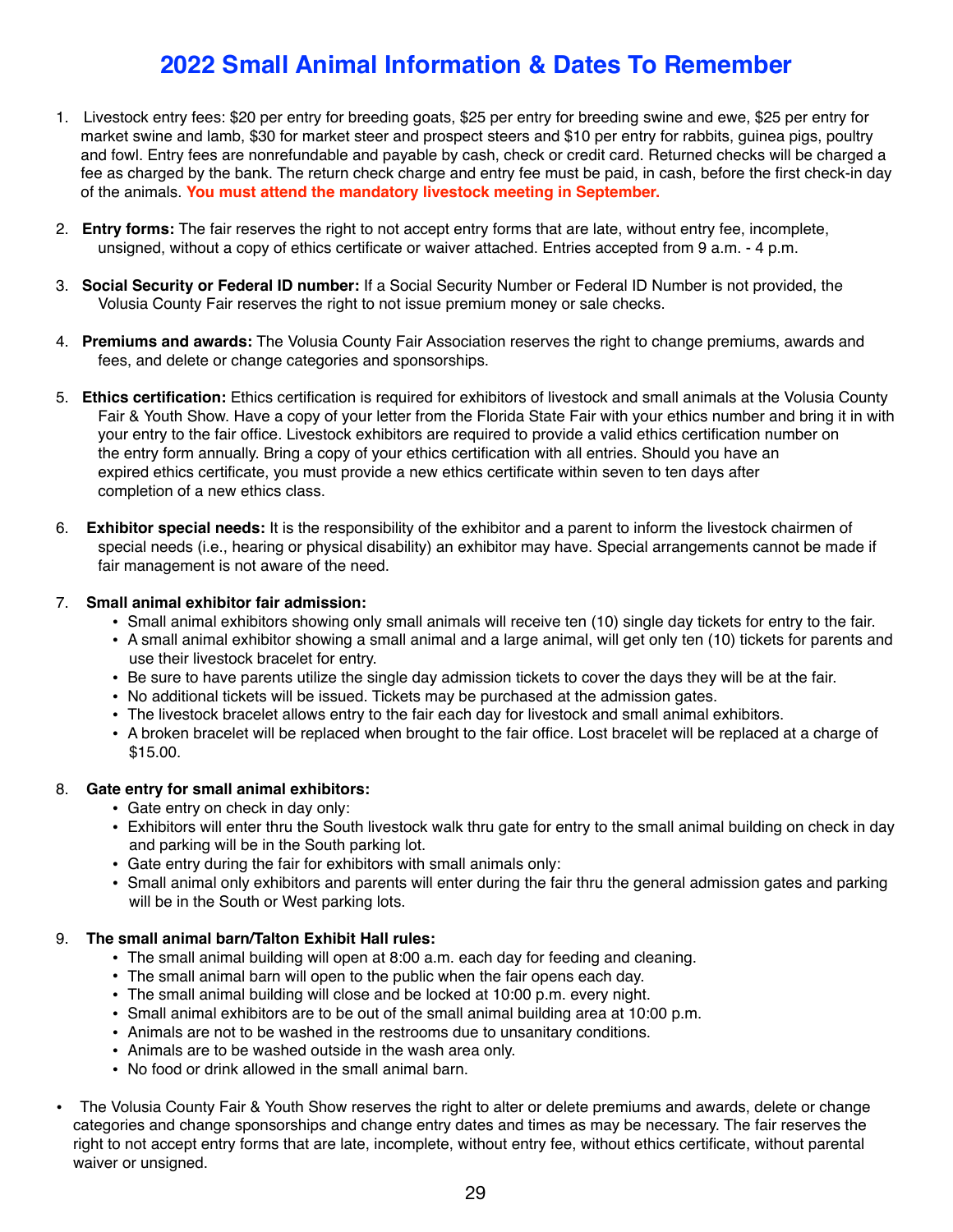### **2022 Date and Time Information**

- **June 11** 8-10 a.m. 1st Market steer weigh In Townsend Livestock Pavilion Minimum weigh at weigh-in is 700 pounds. Market steers must have USDA Identification Tag. Market steers are required to have a health certificate on check in day. Must have for entry: Completed & signed entry form, bill of sale or statement of ownership, livestock exhibitor certification, copy of ethics certificate, waiver, and entry fee of \$30 by cash or check. The fair reserves the right to not accept entry forms that are late, incomplete, unsigned, without a bill of sale or statement of ownership, livestock owner certificate, copy of current ethics certificate or waiver.
- Market steers will be required to weigh in at a minimum of 700 pounds at the 1st weigh in.
- Market steers are recommended to have a weight gain of one (1) pound per day or more from the 1st weigh in to check in day.
- Check-in weight for the fair is a minimum of 950 pounds.
- Animals weighing less than 950 pounds on check in day will not meet weight requirements and will be denied entry to the fair.
- Livestock auction max sale weight is 1450 pounds.

**June 20 - August 5** Entries are first come, first serve. Entries accepted in the fair office only. (no e-mail, fax or mail) (no online entries) Entries accepted Monday - Friday from 9 a.m. - 4 p.m only.

- Breeding swine, ewe, beef breeding, market swine, market lamb, prospect steer and breeding goats.
- All livestock (excludes market steer) will be entered in the fair office
- \*\*Exhibitors must have a slot allocation from FFA, 4-H or as independent when entering.
- At time of entry, a copy of the entry form with a bill of sale or statement of ownership, livestock exhibitor certificate, copy of ethics certificate and waiver must be turned in to the fair office.

**August 1 - September 2** Entries accepted in the fair office only. (no e-mail, fax or mail) (no online entries) Entries accepted Monday - Friday from 9 a.m. - 4 p.m only.

- Rabbits, guinea pigs, poultry and fowl
- Small animals with be entered in fair office.
- At time of entry, a copy of the entry form, waiver and copy of ethics certificate must be turned in to the fair office.
- In the case of small animal entries, slot allocations will be given by date entered in fair office.

Text or e-mail Sharon Katuin to arrange for an appointment for tattooing or tagging. (386) 717-3744 or [sbkatuin@outlook.com](mailto:sbkatuin@outlook.com)

| Sept 10                                               |               | 7 a.m. - 9 a.m. Market swine tag in - Show quality of the market swine will be determined.                                                                  |
|-------------------------------------------------------|---------------|-------------------------------------------------------------------------------------------------------------------------------------------------------------|
| Sept 10                                               |               | 7 a.m. - 9 a.m. Market lamb tag in - Townsend Livestock Pavilion                                                                                            |
| <b>Sept. 12</b><br><b>Sept. 12</b><br><b>Sept. 13</b> | 7 p.m.        | <b>Mandatory livestock meetings - Townsend Livestock Pavilion</b><br>Breeding animals, market animals & prospect steers<br><b>Small animals &amp; goats</b> |
| October 15                                            |               | Breeding swine bleeding and health certificates - Volusia County Fairgrounds                                                                                |
| Sept 19                                               |               | 11 a.m. - 2 p.m. Photo ID's for badges (superintendent's, Ag advisors, 4-H leaders only)<br>No students or exhibitors                                       |
| October 22                                            | $9 - 11$ a.m. | Barn workday - Townsend Livestock Pavilion                                                                                                                  |
| October 22                                            | 9 - 11 a.m.   | Photo ID's for badges (superintendents, Advisors, 4-H leaders only)<br>No students or exhibitors                                                            |
| October 17                                            |               | 11 a.m. - 2 p.m. Photo ID's for badges (superintendent's, Ag advisors, 4-H leaders only)<br>No students or exhibitors                                       |
| October 18                                            |               | 11 a.m. - 2 p.m. Last day for Photo ID badges (superintendents, Ag advisors, 4-H leaders only)                                                              |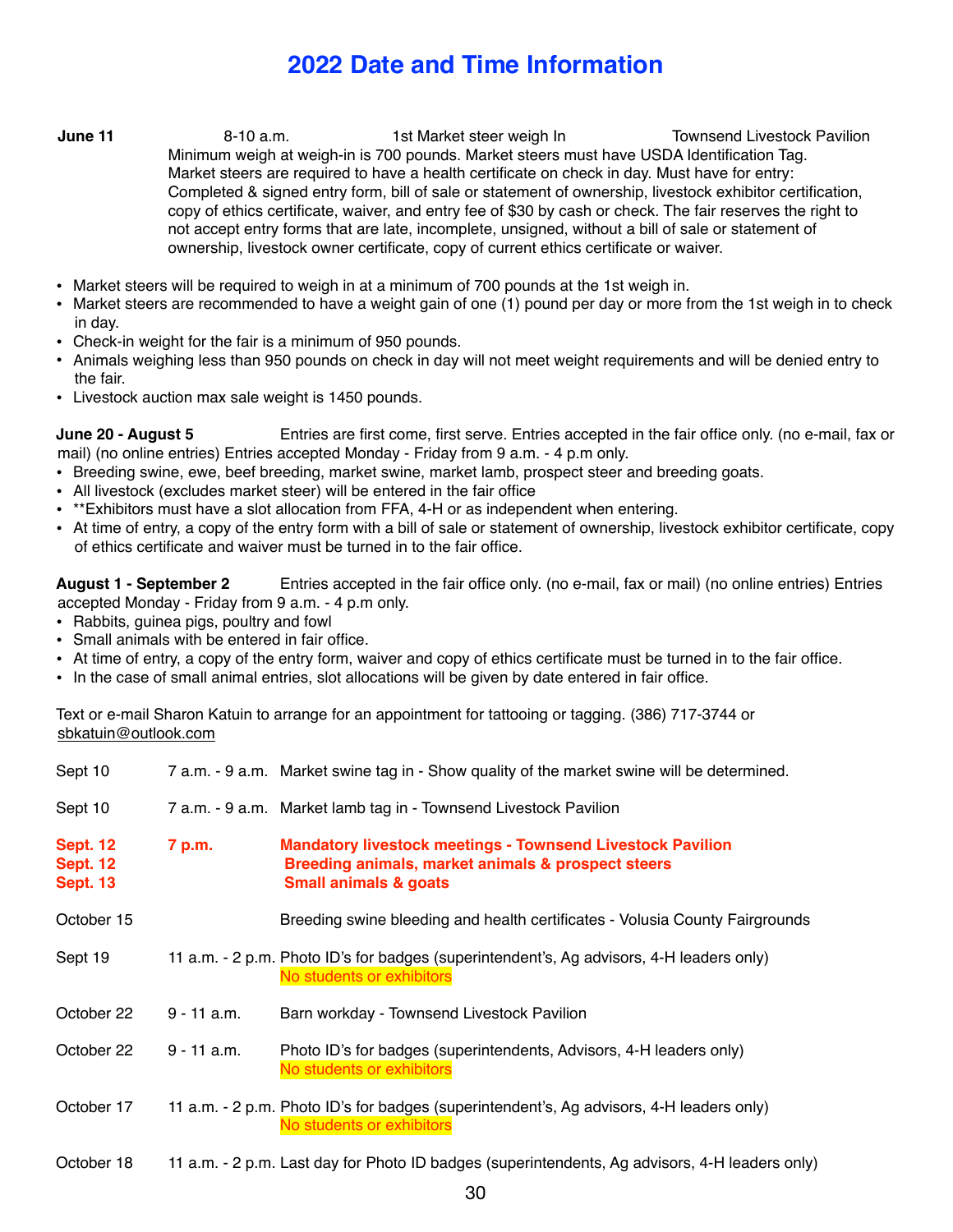No students or exhibitors

| November 2 | $1 - 5 p.m.$  | Pick up exhibitor credentials                                                                                                                                                                                                                                                                                                                                                                                                                                                                                                                                                                                                                                                                                                                                                                                                                                                                                                                                                                  | Livestock office 2                                                                |
|------------|---------------|------------------------------------------------------------------------------------------------------------------------------------------------------------------------------------------------------------------------------------------------------------------------------------------------------------------------------------------------------------------------------------------------------------------------------------------------------------------------------------------------------------------------------------------------------------------------------------------------------------------------------------------------------------------------------------------------------------------------------------------------------------------------------------------------------------------------------------------------------------------------------------------------------------------------------------------------------------------------------------------------|-----------------------------------------------------------------------------------|
| November 2 | $1 - 5 p.m.$  | Breeding animals record books due                                                                                                                                                                                                                                                                                                                                                                                                                                                                                                                                                                                                                                                                                                                                                                                                                                                                                                                                                              | Livestock office 2                                                                |
| November 2 | $1 - 5 p.m.$  | Check in day for breeding animals - Townsend Livestock Pavilion<br>Breeding Beef: Florida Commercial and European/Continental<br>Cattle 18 months and over must have USDA Identification Tag.<br>Breeding swine must not be over 10 months of age.<br>Breeding Ewes: Minimum weight of 70 pounds.<br>Breeding ewes must have a scrapie tag or tattoo.                                                                                                                                                                                                                                                                                                                                                                                                                                                                                                                                                                                                                                          | Breeding Swine: Minimum weight of 200 pounds with a maximum weight of 320 pounds. |
| November 2 | $3 - 6 p.m.$  | Poultry and fowl check in                                                                                                                                                                                                                                                                                                                                                                                                                                                                                                                                                                                                                                                                                                                                                                                                                                                                                                                                                                      | Small Animal Barn                                                                 |
| November 2 | $3 - 6 p.m.$  | Rabbit and guinea pig check in                                                                                                                                                                                                                                                                                                                                                                                                                                                                                                                                                                                                                                                                                                                                                                                                                                                                                                                                                                 | Small Animal Barn                                                                 |
| November 3 | 4 p.m.        | Fair opening day                                                                                                                                                                                                                                                                                                                                                                                                                                                                                                                                                                                                                                                                                                                                                                                                                                                                                                                                                                               |                                                                                   |
| November 3 | 7 p.m.        | Breeding swine show                                                                                                                                                                                                                                                                                                                                                                                                                                                                                                                                                                                                                                                                                                                                                                                                                                                                                                                                                                            | <b>Townsend Livestock Pavilion</b>                                                |
| November 4 | 6 p.m.        | Breeding ewe show                                                                                                                                                                                                                                                                                                                                                                                                                                                                                                                                                                                                                                                                                                                                                                                                                                                                                                                                                                              | <b>Townsend Livestock Pavilion</b>                                                |
| November 5 | 8:30 a.m.     | Livestock judging contests                                                                                                                                                                                                                                                                                                                                                                                                                                                                                                                                                                                                                                                                                                                                                                                                                                                                                                                                                                     | <b>Townsend Livestock Pavilion</b>                                                |
| November 5 | 5 p.m.        | Beef breeding heifer show                                                                                                                                                                                                                                                                                                                                                                                                                                                                                                                                                                                                                                                                                                                                                                                                                                                                                                                                                                      | Cow/Calf                                                                          |
| November 5 | 5 p.m.        | Beef breeding heifer show                                                                                                                                                                                                                                                                                                                                                                                                                                                                                                                                                                                                                                                                                                                                                                                                                                                                                                                                                                      | European/Continental Influence                                                    |
| November 5 | 5 p.m.        | Beef breeding heifer show                                                                                                                                                                                                                                                                                                                                                                                                                                                                                                                                                                                                                                                                                                                                                                                                                                                                                                                                                                      | Florida Commercial Brahman Influence                                              |
| November 6 | 11 a.m.       | Poultry contests                                                                                                                                                                                                                                                                                                                                                                                                                                                                                                                                                                                                                                                                                                                                                                                                                                                                                                                                                                               | <b>Townsend Livestock Pavilion</b>                                                |
| November 6 | $8 - 11$ a.m. | Check out day: Breeding animals<br>breeding heifers, breeding swine and breeding ewes                                                                                                                                                                                                                                                                                                                                                                                                                                                                                                                                                                                                                                                                                                                                                                                                                                                                                                          |                                                                                   |
| November 6 | $1 - 5 p.m.$  | Market animal record books due - Livestock office 2                                                                                                                                                                                                                                                                                                                                                                                                                                                                                                                                                                                                                                                                                                                                                                                                                                                                                                                                            |                                                                                   |
| November 6 | 12 - 4 p.m.   | Check-in day: Market steer, swine lamb & prospect steers<br>All market animals will be weighed at check in.<br>• Market Steer:<br>Minimum weight of 950 pounds for entry to the fair; Max sell weight 1450 pounds.<br>Steers under 950 pound will be denied entry to the fair.<br>Market steers are required to have a health certificate and USDA Tag.<br>Market steers must not be over 25 months of age.<br>• Prospect Steer:<br>Maximum weight for entry to the fair is 700 pounds.<br>Prospect steer is required to have a health certificate.<br>Prospect steer must be 8 - 12 months of age.<br>• Market Swine:<br>Minimum weight of 230 pounds and maximum weight of 320 pounds for entry to the fair.<br>Max sell weight 300 pounds.<br>Market swine must not be over 10 months of age.<br>• Market Lamb:<br>Minimum weight of 90 pounds for entry to the fair.<br>Market lambs must be less than one (1) year of age.<br>Lambs must be slick sheared, washed and clean upon arrival. |                                                                                   |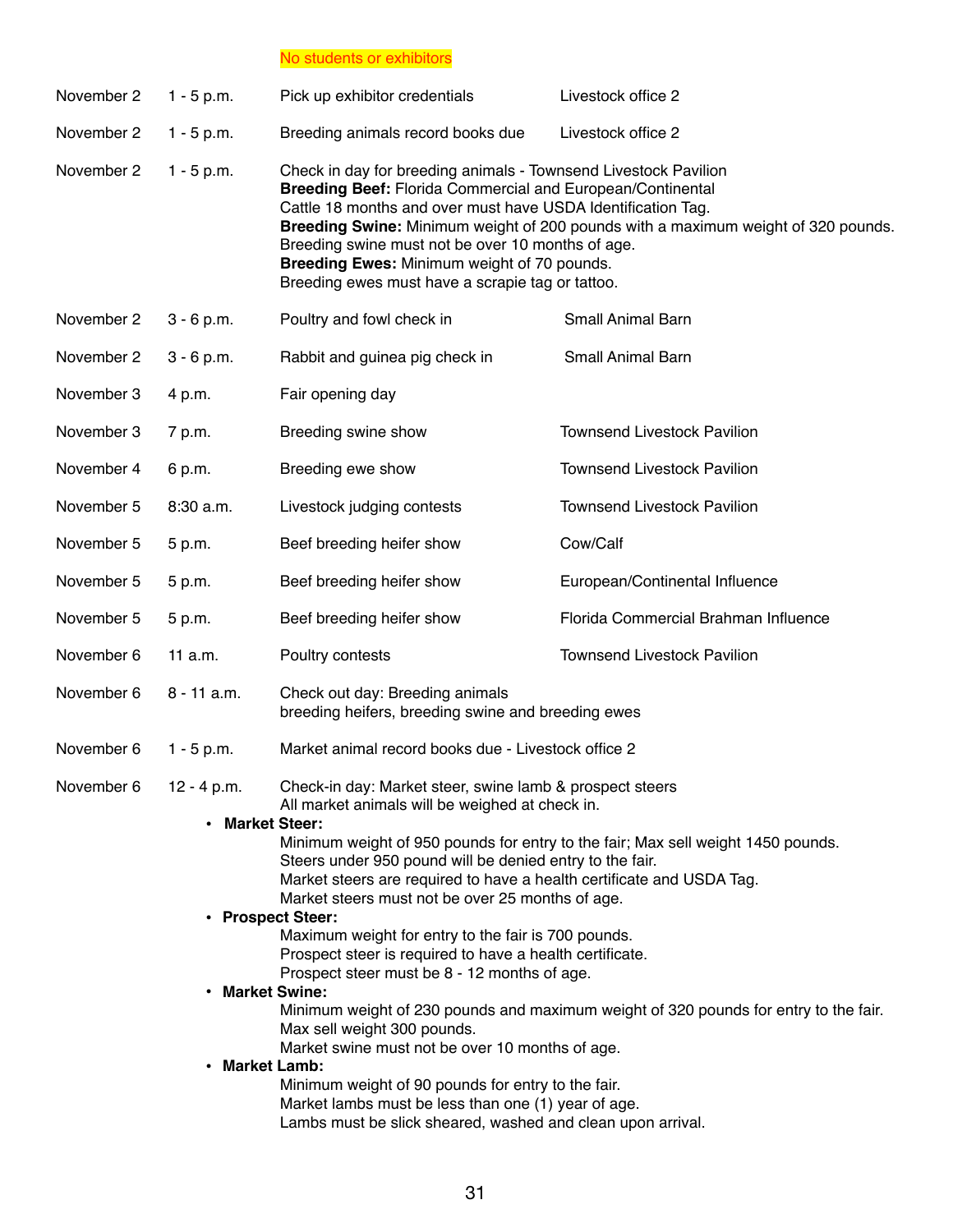| November 7  | 7 p.m.                                          | Market lamb show                                                                                                               | <b>Townsend Livestock Pavilion</b>                                                                                                                                                         |
|-------------|-------------------------------------------------|--------------------------------------------------------------------------------------------------------------------------------|--------------------------------------------------------------------------------------------------------------------------------------------------------------------------------------------|
| November 8  | 6 p.m.                                          | Market swine show                                                                                                              | <b>Townsend Livestock Pavilion</b>                                                                                                                                                         |
| November 9  | 8 p.m.                                          | Market steer show                                                                                                              | <b>Townsend Livestock Pavilion</b>                                                                                                                                                         |
| November 9  | 8 p.m.                                          | Prospect steer show<br>To follow market steer show                                                                             | <b>Townsend Livestock Pavilion</b>                                                                                                                                                         |
| November 10 | 6 p.m.                                          | Livestock market auction - Buyer's baskets are banned from the auction.                                                        |                                                                                                                                                                                            |
| November 11 | $2 - 5 p.m.$                                    | Check in day $-$ goats                                                                                                         |                                                                                                                                                                                            |
| November 11 | 6 p.m.                                          | Goats showmanship                                                                                                              | <b>Townsend Livestock Pavilion</b>                                                                                                                                                         |
| November 12 | 12 p.m.<br>1 p.m.<br>2 p.m.<br>3 p.m.<br>7 p.m. | Breeding dairy goat show<br>Breeding dwarf goat show<br>Breeding meat goat show<br>Market meat goat show<br>Goats costume show | <b>Townsend Livestock Pavilion</b><br><b>Townsend Livestock Pavilion</b><br><b>Townsend Livestock Pavilion</b><br><b>Townsend Livestock Pavilion</b><br><b>Townsend Livestock Pavilion</b> |
| November 13 | 11 $a.m.$                                       | Rabbit and guinea pig contests                                                                                                 | <b>Townsend Livestock Pavilion</b>                                                                                                                                                         |
| November 13 |                                                 | 4:30 - 6:30 p.m. Goats check out                                                                                               | <b>Townsend Livestock Pavilion</b><br>Clean pen and check out with your superintendent to receive your award money.                                                                        |
| November 13 | $5 - 6 p.m.$                                    | Small animal awards ceremony                                                                                                   | <b>Townsend Livestock Pavilion</b>                                                                                                                                                         |
| November 13 |                                                 | 6:30 - 8:30 p.m. Check out for small animals                                                                                   | <b>Talton Small Animal Barn</b>                                                                                                                                                            |
| November 13 | 9 p.m.                                          | Fair closes                                                                                                                    | 9:00 p.m.                                                                                                                                                                                  |

Note: Due to the early printing of this book, changes, errors, deletions, or omissions may occur, in which case, the Volusia County Fair Assn. reserves the right to amend its own rules and regulations and to decide all matters and differences in regards thereto including amendments.

- **•** The Volusia County Fair & Youth Show reserves the right to alter or delete premiums and awards, delete or change categories and change sponsorships and change entry dates and times as may be necessary.
- **•** The fair reserves the right to not accept entry forms that are late, incomplete, without entry fee, unsigned, without a copy of ethics certificate or waiver.

### **Thank you for participating in the Volusia County Fair & Youth Show.**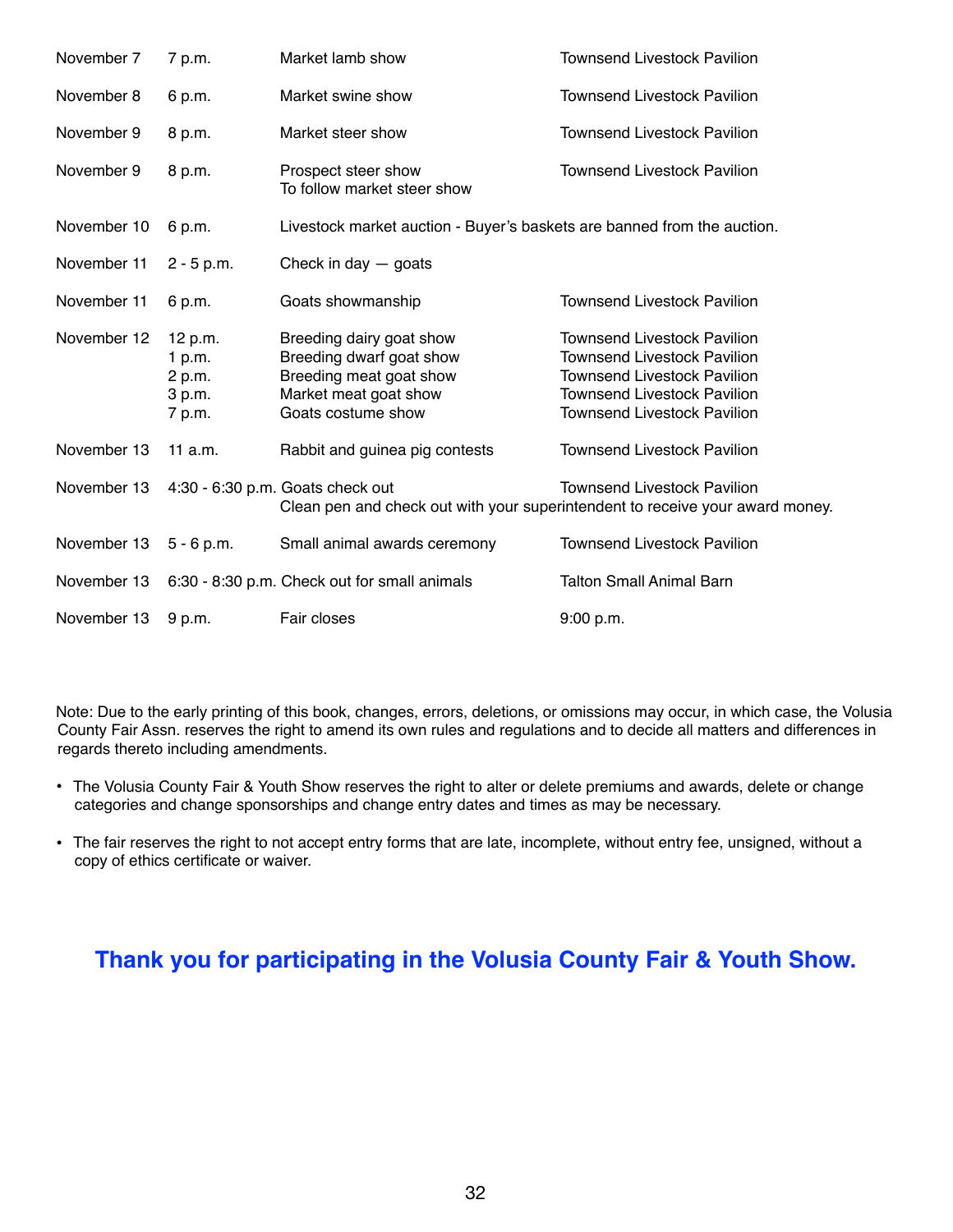### **2022 Volusia County Fair Livestock Committee**

### **Livestock Committee:**

Otis Smith 386-527-6694 Co-Chair James Evans 386-228-3919 Barn Assistant Lenton Fidler 386-566-4432 Barn Assistant David Luznar 386-547-2521 Barn Assistant Bill Rentz 386-801-5550 Weigh Master Doug Weaver 2008 2009 12:00 386-736-9094 Legal Otis Smith, President 386-527-6694 Ronnie Hull, General Manager 386-748-9033/386-734-9515

### **Livestock Sub-Committee:**

Becky Maloney 386-566-7173 Goat Supt. Chelsea Woodard 386-822-5778 4-H Agent Doug Weaver 386-736-9094 Legal Wade Roach 386-314-8717 Barn Asst. Ronnie Hull, General Manager

386-490-3421 Co-Chair

Dallas Hull 386-576-3874 Beef Breeding Supt.<br>
386-804-3747 Breeding Ewe Supt. 386-804-3747 Breeding Ewe Supt. Tommy Wilkins 386-804-3644 Breeding Swine Supt. Kristin Maloney 386-566-7172 Goat Asst. - Dairy Kelsey Maloney 386-760-4132 Goat Asst. - Dwarf Kassidy Maloney 386-760-4132 Goat Asst. - Meat Bill Johnson 386-490-3421 Mkt Steer Supt. 386-527-6694 Mkt Steer Asst. Donna Wilkins 386-804-3747 Mkt Lamb Supt. Troy Rentz **386-801-1810 Mkt Swine Supt.**<br>1986-566-4432 Mkt Swine Asst./Barn Supt.<br>386-566-4432 Mkt Swine Asst./Barn Supt. Lenton Fidler 1986 1996 100 386-566-4432 Mkt Swine Asst./Barn Supt. Asst.<br>386-717-3744 Rabbit. Guinea Pig. Poultry & Four 386-717-3744 Rabbit, Guinea Pig, Poultry & Fowl Supt. Brad Burbaugh 386-822-5778 Ag Center Director Bill Rentz<br>
Dr. Daniel Cox<br>
386-734-7190 X 60244 VC Schools<br>
386-734-7190 X 60244 VC Schools 386-734-7190 X 60244 VC Schools Brett Brandner 386-822-6909 X 23352 VC Schools FFA 386-547-2521 Barn Asst. Otis Smith, President 386-527-6694<br>
Ronnie Hull, General Manager 386-748-9033/386-734-9515

**Note: Due to the early printing of this book, changes, errors, deletions or omissions may occur, in which case, the Volusia County Fair Assn. reserves the right to amend its own rules and regulations and to decide all matters and differences in regards thereto including amendments.**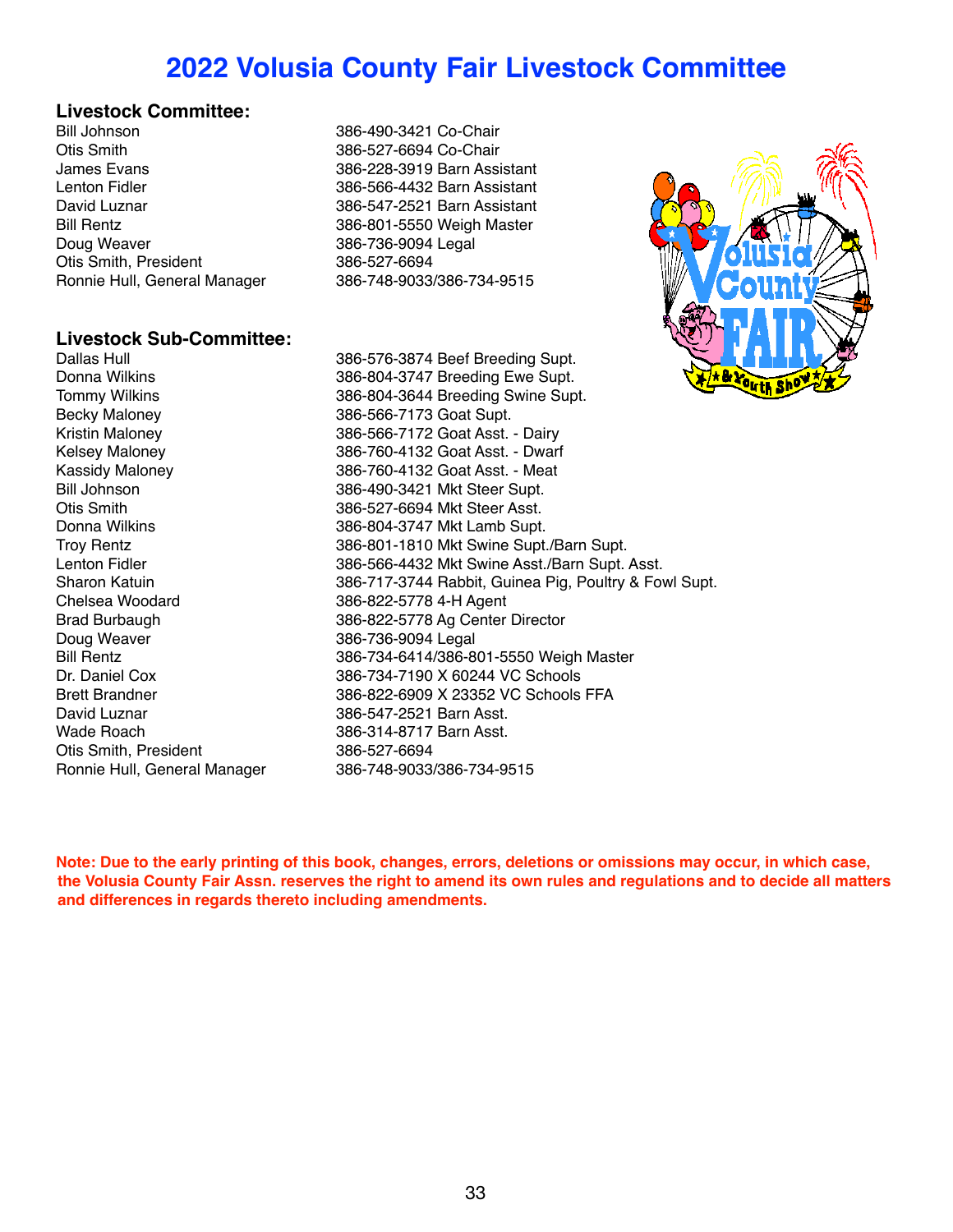Superintendent: Sharon Katuin 386-717-3744 (text only) [sbkatuin@outlook.com](mailto:sbkatuin@outlook.com) Asst. Superintendent:

#### **August 1 - September 2**………… Entries accepted in the fair office. (no e-mail, fax or mail)

- Rabbits, guinea pigs, poultry and fowl
- **•** Small animal will be entered in the fair office only. Entries accepted from 9 a.m 4 p.m.
- At time of entry, a copy of the entry form with waiver and a copy of ethics certificate must be turned into the fair office. The fair reserves the right to not accept entry forms that are late, incomplete, without entry fee, unsigned, without waiver or copy of ethics certificate.

| • Entry fee: \$10 per entry, non-refundable.<br>Check-in day: | Wednesday, November 2                                                  | $3-6$ p.m. | Small animal barn - Talton Exhibit Hall                                                                               |
|---------------------------------------------------------------|------------------------------------------------------------------------|------------|-----------------------------------------------------------------------------------------------------------------------|
|                                                               | Rabbit & guinea pig contests: Sunday, November 13 @ 11:00 a.m.         |            | <b>Townsend Livestock Pavilion</b><br>Gates open $@$ 11 a.m., no access for the general public prior to gate opening. |
| Awards ceremony:<br>Check out day:                            | Sunday, November 13 5 - 6 p.m.<br>Sunday, November 13 6:30 - 8:30 p.m. |            | Townsend Livestock Pavilion<br>Small animal barn - Talton Exhibit Hall                                                |

~~~~~~~~~~~~~~~~~~~~~~~~~~~~~~~~~~~~~~~~~~~~~~~~~~~~~~~~~~~~~~~~~~~~~~~~~~~~~~~~~~~~~~~~~~~~ • Rabbit & guinea pigs are limited to 150 entries. Exhibitors limited to five (5) entries. First come, first serve format.

• All rabbits and guinea pigs must meet official ARBA breed requirements for weight.

#### **Age of animal: Senior weight is under nine (9) pounds**

| A. Junior buck or junior doe        | $3$ months $-$ under 6 months |
|-------------------------------------|-------------------------------|
| <b>B.</b> Senior buck or senior doe | 6 months of age and over      |

#### **Age of animal: Senior weight is nine (9) pounds and over**

| <b>C.</b> Junior buck or junior doe             | $3$ months $-$ under 6 months |
|-------------------------------------------------|-------------------------------|
| <b>D.</b> Intermediate buck or intermediate doe | $6 - 8$ months                |
| <b>E.</b> Senior buck or senior doe             | 8 months and over             |

### **AWARDS:**

| <b>Rabbits:</b> |                                                                    |
|-----------------|--------------------------------------------------------------------|
| Best in Show    | Banner Sponsored by Lewis Feed and Garden, DeLand                  |
|                 | \$20 Provided by Creative Crafting                                 |
|                 | Reserve in ShowBanner Sponsored by Lewis Feed and Garden, DeLand   |
|                 | \$10 Provided by Creative Crafting                                 |
|                 | Best in Show Mixed Breed Banner Sponsored by RPM Pest Management   |
|                 | \$15 Provided by Creative Crafting                                 |
|                 | Reserve in Show Mixed BreedBanner Sponsored by RPM Pest Management |
|                 | \$5 Provided by Creative Crafting                                  |

**Guinea Pigs:**

| Best in Show    | Banner Sponsored by Bennett's Automotive                            |
|-----------------|---------------------------------------------------------------------|
|                 | \$20 Provided by Creative Crafting                                  |
| Reserve in Show | Banner Sponsored by Bennett's Automotive                            |
|                 | \$10 Provided by Creative Crafting                                  |
|                 | Best in Show Mixed Breed Banner Sponsored by Bennett's Automotive   |
|                 | \$15 Provided by Creative Crafting                                  |
|                 | Reserve in Show Mixed BreedBanner Sponsored by Bennett's Automotive |
|                 | \$5 Provided by Creative Crafting                                   |
|                 | Ribbons and cash awards Provided by Volusia County Fair             |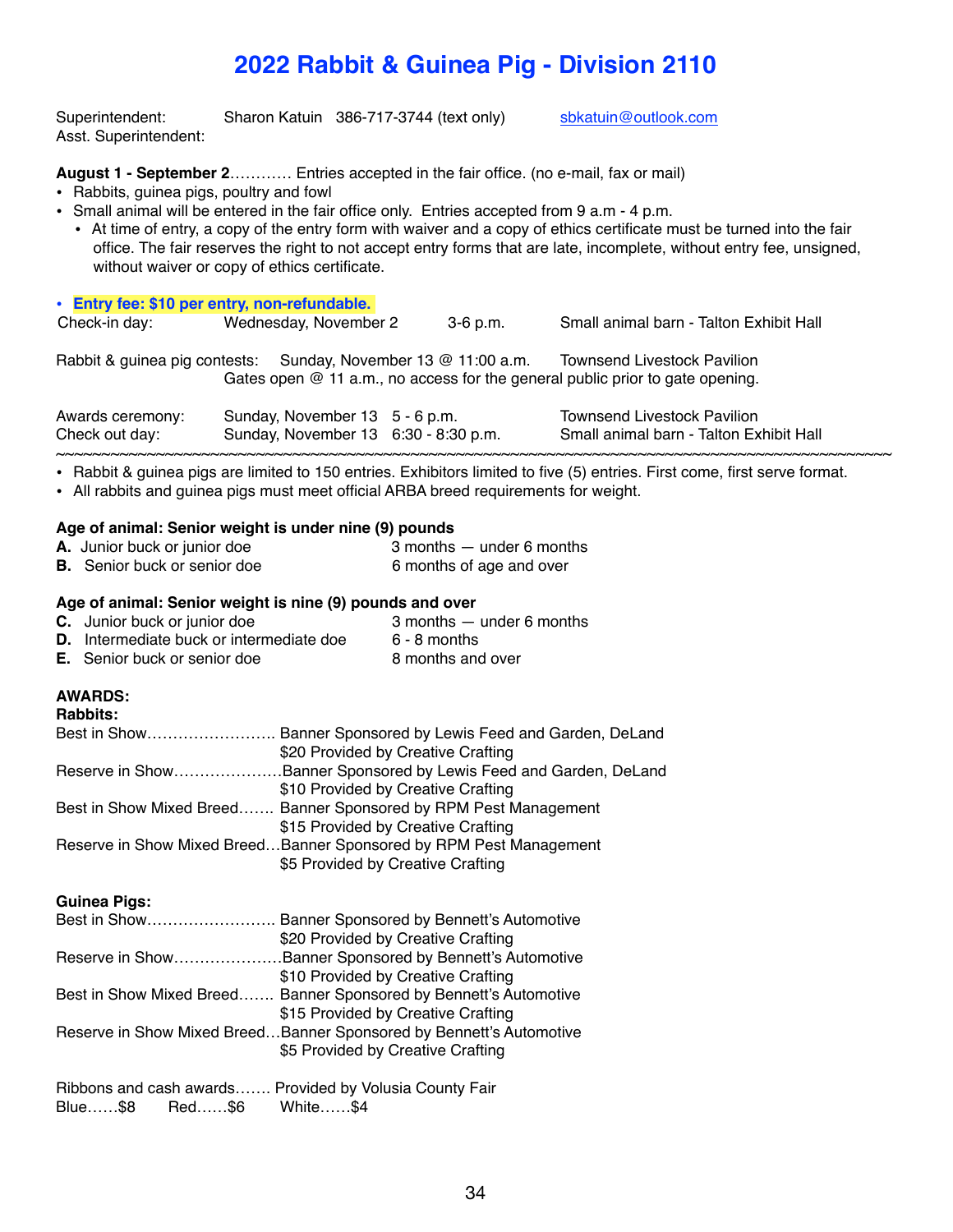- All animals must be pre-entered. Exhibitors limited to five (5) entries.
- No walk-in's or substitutions accepted on check-in day.
- All rabbits and guinea pigs must have tattoo or ear tag number on the entry form.
- **• Exhibitors must attend the mandatory livestock meeting.**
- Exhibitor must check-in and out with the superintendent.
- Ethics certification is required for exhibitors of small animals.
- Wash animals outside in the wash area only. No animals allowed in the restrooms.
- Any animal found in the restroom; you will be asked to leave the fair.

**Eligibility of exhibitor:** Youth five (5) years of age thru high school; reside in Volusia County and be enrolled and in attendance in an elementary school, high school or home school in Volusia County at the time of the fair. Anyone having graduated or dropped out of high school shall be ineligible to enter or show. The livestock committee or fair management reserves the right to ask for proof of school records. An exhibitor may be a member of a FFA Chapter, 4-H Club or an independent exhibitor. Exhibitor must meet age requirements as of September 1 of the current year.

**Eligibility/possession of animal:** As of September 1, exhibitor must show ownership of all animals. Exhibitor must bring the animal(s) on check-in day. Animals must be owned and in the possession of the exhibitor at least sixty (60) days before the first day of the fair. Animals must be three (3) months of age or older to be entered in the fair. All rabbits and guinea pigs must have a tattoo or ear tag number on the entry form. The Volusia County Fair reserves the right to limit the entries based on pen availability.

**Entry form and fees:** Completed and signed entry form with entry fee(s) must be received by the fair office on or before the deadline date. There is a \$10.00 fee per animal, per entry, nonrefundable, payable upon entry to the fair. Each animal must be listed individually. Incomplete, unsigned and late entry forms will not be accepted. No walk-in's accepted on check in day. Bring a copy of your ethics certificate, along with signed waiver with your entry form. Entries are accepted Monday - Friday from 9 a.m. to 4 p.m.

**Entry limit:** Exhibitors are limited to five (5) entries.

**Ethics certificate:** Livestock exhibitors are required to provide a valid ethics certification number on the entry form annually. Bring a copy of your ethics certification with all entries. Should you have an expired ethics certificate, you must provide a new ethics certificate within 7-10 days after completion of a new ethics class.

Rabbits and guinea pigs are entered as 4-H, FFA member or as an independent.

Mixed breeds must be entered as a pet. If you are unsure of the breed of animal, enter the animal as a pet.

**Entry form:** Deliver entry form, waiver and ethics certificate with entry fee(s) to the fair office on or before the deadline date. Entry forms that are incomplete, late, without copy of ethics certificate, waiver or unsigned will not be accepted. Entries are accepted Monday - Friday from 9 a.m. to 4 p.m. only.

**Ear tags/tattoos:** It is the responsibility of the exhibitor to have the rabbit tattooed or guinea pig tagged before entry to the fair. Rabbits must be tattooed in the left ear - MUST BE LEGIBLE and guinea pigs must have an ear tag in the left ear - No EXCEPTIONS. This is for identification purposes. Animals without a readable tattoo or ear tag number will not be accepted on check in day. Contact Sharon Katuin by text (386-717-3744 or e-mail **[sbkatuin@outlook.com](mailto:sbkatuin@outlook.com)** to schedule an appointment for tagging or tattooing.

**Animal substitutions/changes:** Substitutions or changes of animals will be determined on a case by case basis with fair management and department superintendent. Once the animal is entered, it may not be changed without authorization.

**Cage assignment:** Cages will be assigned by the superintendent. Cage contents - **Rabbits** - relaxing board, food dish, hay in a toilet paper/paper towel roll cut in half only. No toys or blankets etc. **Guinea Pigs** - bedding, food dish, and dome's only. No toys or blankets etc.

**Feeding and watering:** The rabbit & guinea pig division will have sign-up sheets for exhibitors to volunteer.

**Cage Cleanliness:** The rabbit & guinea pig division will have sign-up sheets for exhibitors to volunteer. The exhibitors will assist to clean relax boards, water bottles, refresh shavings, etc.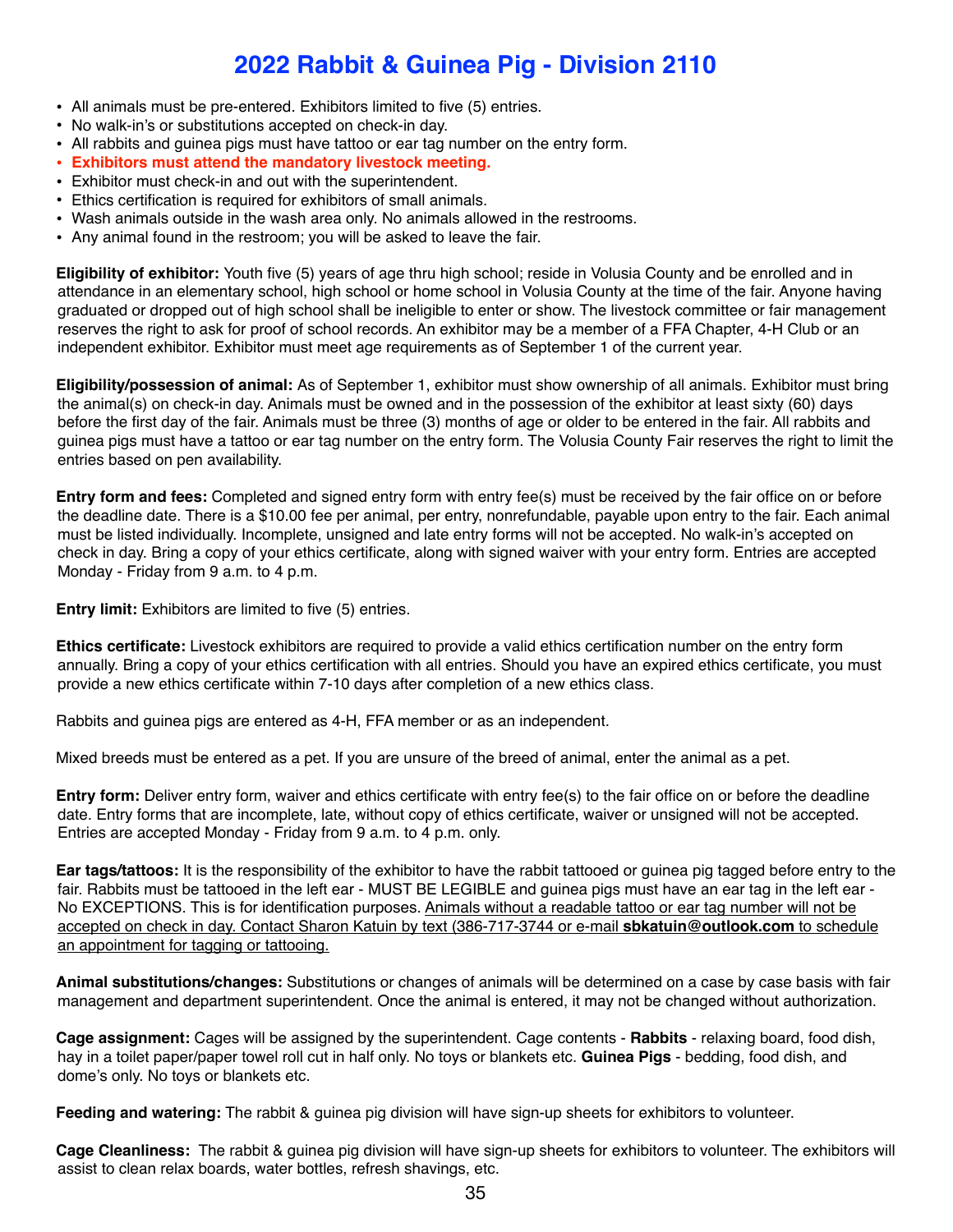**Show quality:** Is described as clean groomed fur, no matted or manure caked fur, toenails must be trimmed to an attractive length and good flesh condition.

**Show Time:** There will be a mandatory exhibitor meeting before each show. The exhibitors will gather in the show area.

#### **Health requirements:**

Animals will be checked for mites, fleas, etc., on check in day. An exhibit may be denied entry to the fair if the animal displays one or more of the following: pregnant doe's, ear canker, ear mites, fur mites, slobbers, colds, blindness, bad teeth, missing toenails, sore hocks showing infection, broken bones, torn or injured ears, vent disease, abscesses, or noticeably runny eyes. An entry may be declined by the superintendents if it is determined the entered should not be shown. State Health and USDA requirements will supersede any other rules or health requirements.

**Judging:** Rabbits and guinea pigs will be judged according to the American Rabbit Breeders Assn., Standards (ARBA). In the case of a tie, the judge's decision will be final.

- **•** The small animal barn will open at 8:00 p.m. each day for feeding and cleaning.
- **•** The small animal barn will close each night at 10:00 p.m.
- **•** Small animal exhibitors are to be out of the small animal barn area no later than 10:00 p.m.
- **•** DO NOT bring small animals though the front of the Talton Exhibit Hall East doors.
- **•** Any animal found in the restrooms, will be asked to leave the fair.
- **•** Animals are to be washed in the outside wash area.
- **•** No food or drinks are allowed in the livestock barn area or the small animal barn.

### **2022 Spirit Award**

~~~~~~~~~~~~~~~~~~~~~~~~~~~~~~~~~~~~~~~~~~~~~~~~~~~~~~~~~~~~~~~~~~~~~~~~~~~~~~~~~~~~

### **2021 SPIRIT AWARD WINNER: Madelyn Dees**

**Award:** Spirit Belt Buckle………. Sponsored by Don and Doris

The spirit award will be given to a participant in the rabbit & guinea pig division. Nominations for the award will be taken by the superintendent.

- 1. Exhibitor should log in hours worked in the ask me booth with the rabbit & guinea pig superintendent or the assistant.
- 2. Exhibitor will assist in feeding and watering the rabbits and guinea pigs.
- 3. Exhibitor will work to help keep the rabbit and guinea pig area clean.
- 4. Exhibitor will exhibit a willingness to help other exhibitors.
- 5. Exhibitor will educate the public on the care and upkeep of rabbits and guinea pigs.
- 6. Exhibitors wanting to qualify for the award must sign-up and register with the superintendents or assistant.

The award will be announced at the small animal award ceremony.

(Previous winners will be eligible after three (3) years)

### Check back often for new revisions of the handbook.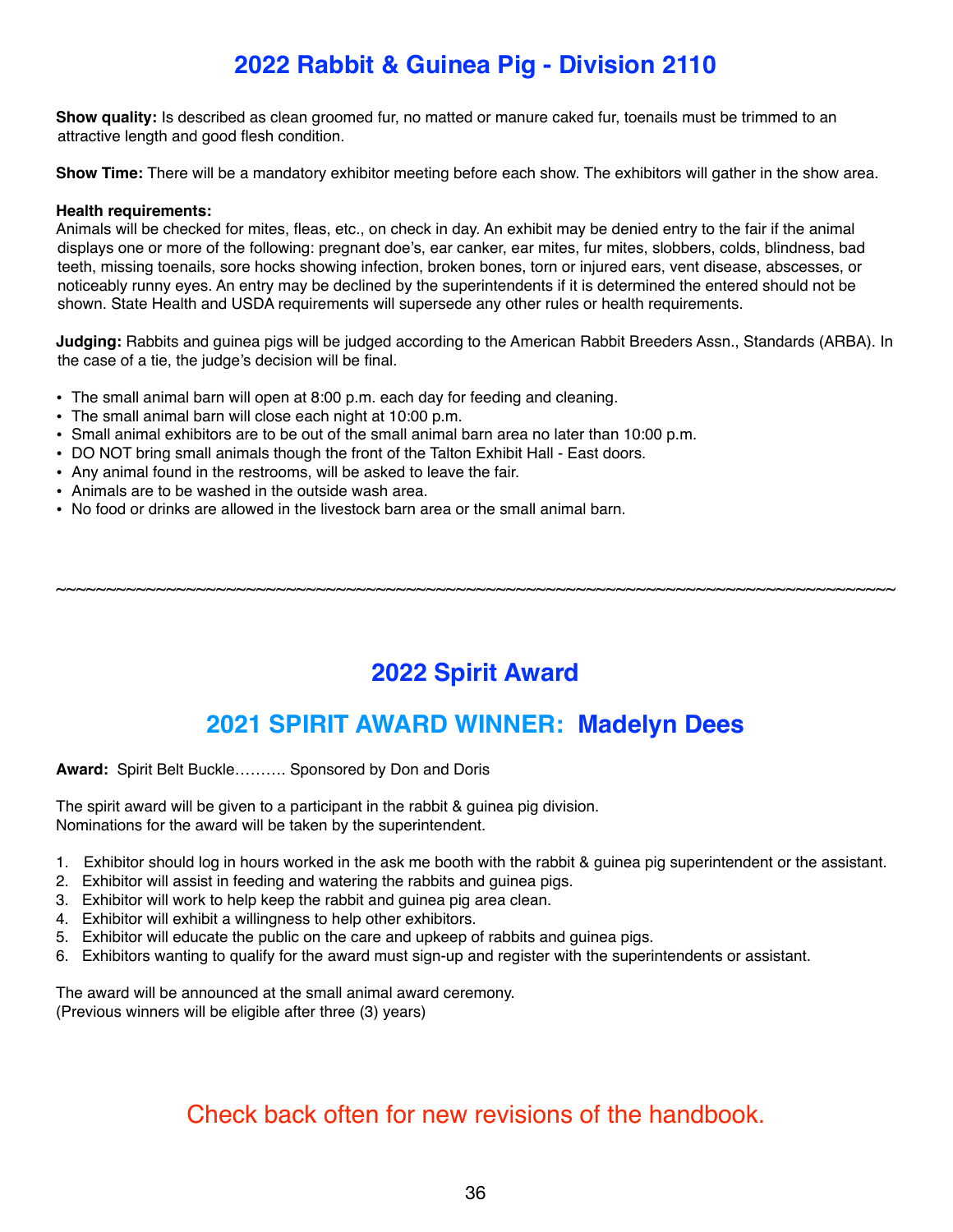### **2022 Rabbit & Guinea Pig - DIVISION 2110**

### **Ask Me Booth**

- 1. Exhibitors must sign-up for the ask me booth on the rabbit & guinea pig entry form.
- 2. Exhibitors will be able to choose from the time slot on the sign-up sheets. Exhibitors will sign-up for three (3), one half (1/2) hour slots throughout the fair.
- 3. Participants must be a rabbit or guinea pig exhibitor in the fair.
- 4. The booth is for the purpose of providing rabbit and guinea pig information to the fair going public.
- 5. Exhibitor will have no food, drink or cell phones at the table when in possession of their rabbit or guinea pig.
- 6. Only six (6) exhibitors will be permitted at the Ask Me Booth table at a time.

#### **Royalty points:**

One (1/2) hour time slot - 50 points (exhibitors may sign up for more than one slot but will receive a maximum of 150 points).

#### ~~~~~~~~~~~~~~~~~~~~~~~~~~~~~~~~~~~~~~~~~~~~~~~~~~~~~~~~~~~~~~~~~~~~~~~~~~~~~~~~~~~~~~~~~~~~ **Record Book**

The rabbit record book (for both rabbits and guinea pigs) is the ONLY record book that will be accepted and judged.

- 1. The record book will be available on-line at [www.volusiacountyfair.com.](http://www.volusiacountyfair.com) Click on the forms tab to bring up information.
- 2. Deliver record books to Sharon Katuin, on barn workday, Saturday, October 22, 2022, at the small animal barn from 9 - 11 a.m. or the **Volusia County Fair office** by October 21, 2022 by 4 p.m.
- 3. Exhibitors can pick up their record book after the rabbit fun day awards program.
- 4. Judging will be on a modified Danish System.

#### **Age division:**

| A: Pee Wee      | Age 5 - 7 Years                                  |
|-----------------|--------------------------------------------------|
| B: Junior       | Age 8 - 10 Years                                 |
| C. Intermediate | Age 11 - 13 Years                                |
| D. Senior       | Age 14 - 18 Years (thru grade 12 in high school) |

#### **Awards:**

| 2nd Red Rosette Sponsored by The Katuin Family |
|------------------------------------------------|
|                                                |
| 2ndRed Rosette Sponsored by The Katuin Family  |
|                                                |
| 2ndRed Rosette Sponsored by The Katuin Family  |
|                                                |
| 2ndRed Rosette Sponsored by The Katuin Family  |
|                                                |

**Ribbons**…………Participants will receive a blue, red or white ribbon based on their score. (no cash pay out)

Note: Due to the early printing of this book, changes, errors, deletions, or omissions may occur, in which case, the Volusia County Fair Assn. reserves the right to amend its own rules and regulations and to decide all matters and differences in regards thereto including amendments.

- **•** The Volusia County Fair & Youth Show reserves the right to alter or delete premiums and awards, delete or change categories and change sponsorships and change entry dates and times as may be necessary.
- **•** The fair reserves the right to not accept entry forms that are late, incomplete, without entry fee, unsigned, without a copy of ethics certificate or waiver.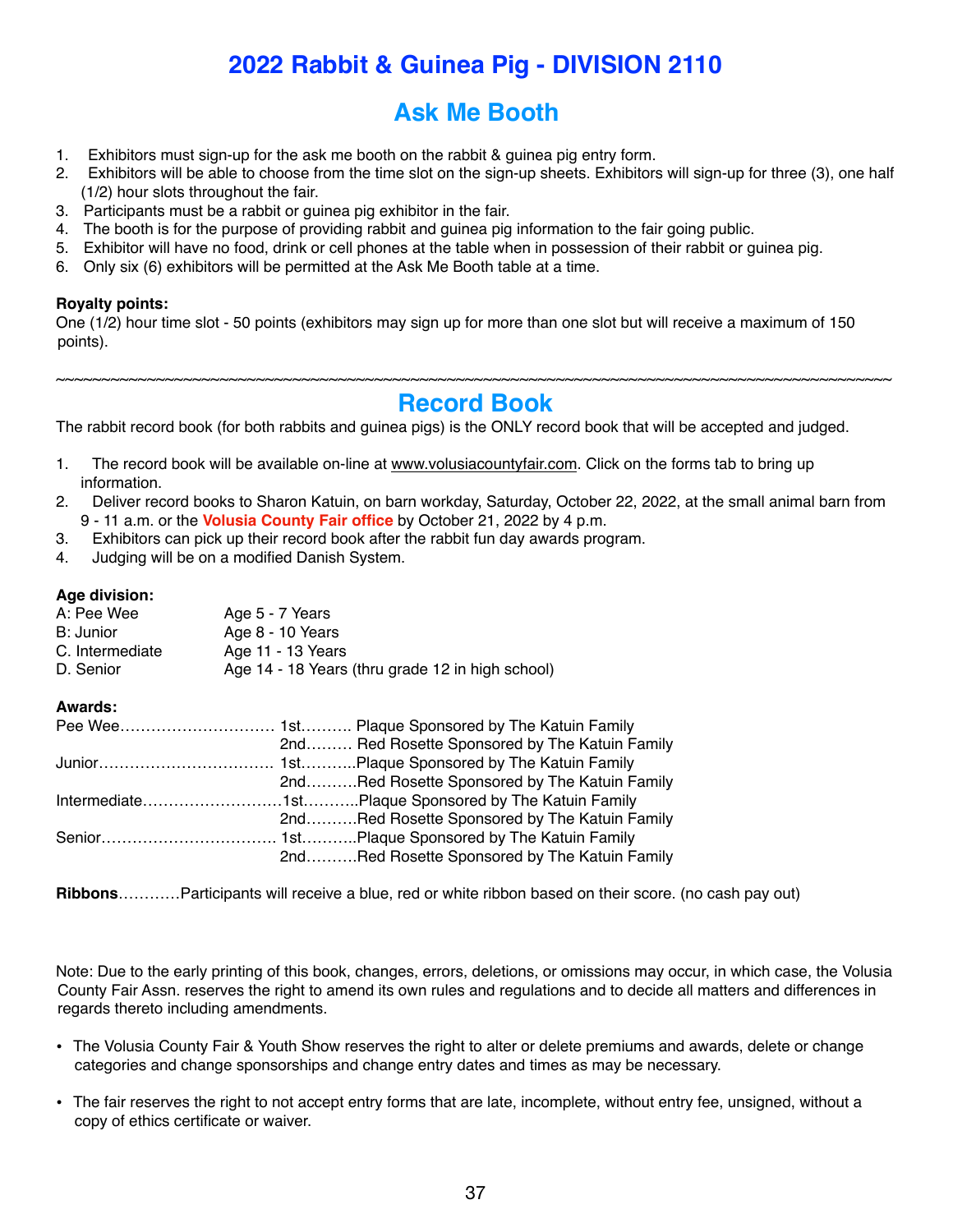### **Royalty Awards**

- 1. These awards will be given to the exhibitors that have the most points for their participation.
- 2. Award can only be won by the same exhibitor every third (3rd) year to encourage the more experienced exhibitors to assist the younger exhibitors.
- 3. Points will be given to the exhibitor that participated with the following: Showmanship, Skill-A-Thon, Record Book, Poster and Ask Me Booth.
- 4. The fair encourages exhibitors to thank their sponsors for the awards.
- 5. Awards will be based on the most points received by an exhibitor.
- 6. **Royalty points:**

 Participants receive number of points equal to their score. (For example, if the participant receives 89 on their record book, they will receive 89 points in this area.)

**Rabbit and guinea pig royalty awards: 2021 RABBIT ROYALTY GRAND: Lily Nail** (previous winners eligible after three (3) years) **Rabbit Royalty Grand**……………………… Trophy Sponsored by RPM Pest Management **Rabbit Royalty Reserve…………………..** Plaque Sponsored by RPM Pest Management **Guinea Pig Royalty Grand**………………. Trophy Sponsored by The Acheson Family **Guinea Pig Royalty Reserve**……………. Plaque Sponsored by The Acheson Family

#### ~~~~~~~~~~~~~~~~~~~~~~~~~~~~~~~~~~~~~~~~~~~~~~~~~~~~~~~~~~~~~~~~~~~~~~~~~~~~~~~~~~~~~~~~~~~~ **Skill-A-Thon**

- 1. Exhibitors must sign-up for the Skill-A-Thon on the entry form.
- 2. Participants must be a rabbit or guinea pig exhibitor in the fair.
- 3. Contest will be based on Florida State Fair manual which will be posted at [www.FloridaStateFairAg.com.](http://www.FloridaStateFairAg.com)
- 4. Judging will be on a modified Danish System.
- 5. **Royalty points:** Participants receive number of points equal to their scores, For example, if the participant receives a 89 on Skill-A-Thon, they will be given 89 points in this area. Highest number of points possible is 100.

#### **Age division:**

- A. Pee Wee Age 5 7 Years<br>B. Junior Age 8 10 Years Age 8 - 10 Years C. Intermediate Age 11 - 13 Years
- D. Senior Age 14 18 Years (thru grade 12 in high school)

#### **AWARDS:**

| Pee Wee:                  |                                                                                            |
|---------------------------|--------------------------------------------------------------------------------------------|
| 1st……………                  | Plaque Sponsored by Creative Crafting                                                      |
| 2nd<br>Junior:            | Red Rosette Sponsored by Creative Crafting                                                 |
| 1st.                      | <b>Plaque Sponsored by Creative Crafting</b>                                               |
| 2nd……………<br>Intermediate: | Red Rosette Sponsored by Creative Crafting                                                 |
| 1st……………                  | Plaque Sponsored by Creative Crafting                                                      |
| 2nd……………<br>Senior:       | Red Rosette Sponsored by Creative Crafting                                                 |
| 1st.<br>2nd               | <b>Plaque Sponsored by Creative Crafting</b><br>Red Rosette Sponsored by Creative Crafting |

Ribbons…….. Participants will receive a blue, red or white ribbon based on their score. (no cash payout)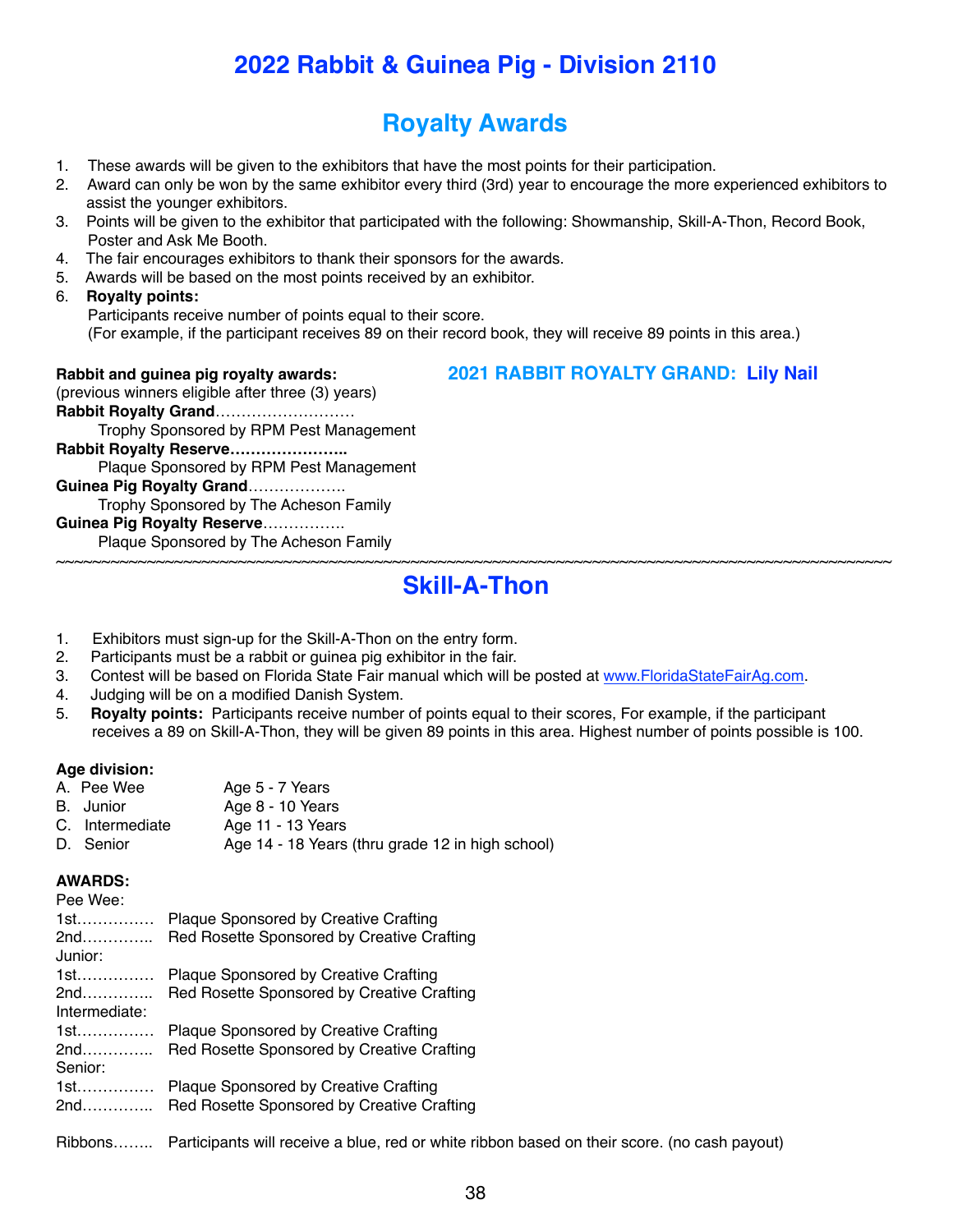### **2022 Rabbit & Guinea Pig - Division 2110 Rabbit Showmanship**

Rabbit showmanship is quite different from that of other animal species. Rabbit showmanship involves thoroughly examining an animal as a judge would do in competition. Each step an exhibitor forgets to complete is counted against their overall score. Appearance of the exhibitor and their knowledge are two other areas important in this competition. Preparation for this contest is like any other. Practicing with your rabbit ahead of time will earn you more points on the day of the contest. Use an animal that is familiar with the procedures described, not an unruly one. Also, read up on rabbit information in the American Rabbit Breeders Assn.'s Book of Standards.

#### **Rules:**

- 1. **Showmanship contest entry:** Exhibitors participating in the rabbit showmanship contest must pre-register on the entry form for rabbits and guinea pigs.
- 2. Contestants must use their own rabbit that has been entered in the fair for the contest. Contestants will not be allowed to use another exhibitor's rabbit or a rabbit that is not entered in the fair. One (1) rabbit entry per exhibitor for showmanship.
- 3. The contest will consist of handling your rabbit in front of a judge.
- 4. Exhibitor will be asked to pose, examine the rabbit, and will be asked questions on their breed of rabbit and care.
- 5. In case of a tie, the judge's decision will be final in breaking a tie.
- 6. **Royalty points:** Participants receive number of points equal to their score. For example, if the participant receives an 89 on showmanship, they will be given 89 points in this area. Highest number of points possible is 100.

### **Age divisions:**

- Age 5 7 Years
- B. Junior Age 8 10 Years
- C. Intermediate Age 11 13 Years
- D. Senior Age 14 18 Years (thru grade 12 in high school)

**Awards:** Showmanship - Awards to the high scoring individual in each division.

|                    | Plaque Sponsored by The Bennett Family      |
|--------------------|---------------------------------------------|
|                    | Red Rosette Sponsored by the Bennett Family |
|                    | Plaque Sponsored by The Bennett Family      |
|                    | Red Rosette Sponsored by the Bennett Family |
|                    | Plaque Sponsored by the Bennett Family      |
| 2nd                | Red Rosette Sponsored by The Bennett Family |
|                    | Plaque Sponsored by The Bennett Family      |
| $2nd$ <sub>u</sub> | Red Rosette Sponsored by The Bennett Family |

#### **Rabbit showmanship class procedures:**

Exhibitor must perform the following procedures:

- 1. Lift and carry proper support and control of animal is necessary.
- 2. Pose animal for judge correct pose for breed must be performed.
- 3. Examination of rabbit:
- 4. Check ears show both ears and ear canal read tattoo.
- 5. Lift and turn proper technique and a smooth motion are important.
- 6. Check eyes show both eyes, however, do not force them open.
- 7. Check nose exposing both nostrils, proper hand position and checking for matted front legs must be done to receive maximum points.
- 8. Check teeth must show teeth, top and bottom, on first attempt.
- 9. Check front legs and feet looking for correct bone structure and toenails.
- 10. Check belly for abscesses. Remember to check under jaw and on chest.
- 11. Check rear legs, toenails and hocks.
- 12. Check sex and tail must properly expose vent/penis, check testicles and check tailbone.
- 13. Check condition after returning rabbit to sitting pose, also check condition of fur.
- 14. Evaluate rabbit head, ear carriage, shoulders, ribs, loin, rump, and lower hindquarters.
- 15. Final pose
- 16. Use of correct terminology throughout the contest.
- 17. Appearance and attitude clean clothing, preferably a show coat, neatly groomed, no gum, eye contact, smile, control of animal, enthusiasm and following judge's directions.
- 18. Knowledge
- Ribbons…………Provided by Volusia County Fair. (no cash payout)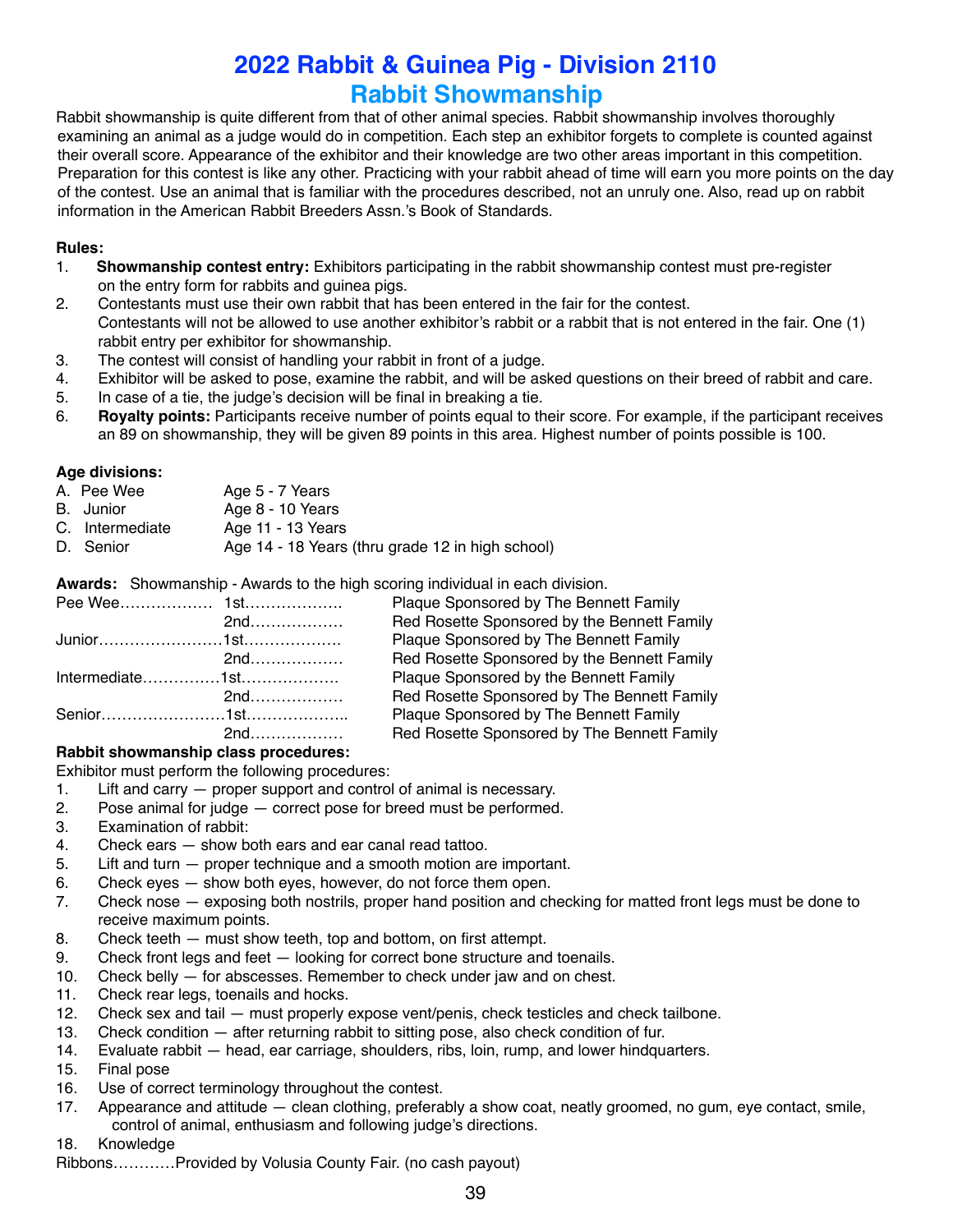### **2022 Rabbit & Guinea Pig - Division 2110 Guinea Pig Showmanship**

Guinea pig showmanship is quite different from that of other animal species. Guinea pig showmanship involves thoroughly examining an animal as a judge would do in competition. Each step an exhibitor forgets to complete is counted against their overall score. Appearance of the exhibitor and their knowledge is two other areas important in this competition. Preparation for this contest is like any other. Practicing with your guinea pig ahead of time will earn you more points on the day of the contest. Use an animal that is familiar with the procedures described, not an unruly one. **Rules:**

1. **Showmanship contest entry:** Exhibitors participating in the guinea pig showmanship contest must pre-register on the entry form for rabbits and guinea pigs. The first thirty (30) entries will be in the showmanship.

2. Contestants must use their own guinea pig that has been entered in the fair for the contest. Contestant will not be allowed to use another exhibitor's guinea pig or a guinea pig that is not entered in the fair. One (1) guinea pig entry per exhibitor for showmanship.

3. The contest will consist of handling your guinea pig in front of a judge.

4. Exhibitor will be asked to pose, examine the guinea pig and will be asked questions on their breed of guinea pig and care.

5. In case of a tie, the judge's decision will be final in breaking a tie.

6. **Royalty points:** Participants receive number of points equal to their score. For example, if the participant receives an 89 on showmanship, they will be given 89 points in this area. Highest number of points possible is 100.

#### **Age divisions:**

| A. Pee Wee      | Age 5 - 7 Years                                  |
|-----------------|--------------------------------------------------|
| B. Junior       | Age $8 - 10$ Years                               |
| C. Intermediate | Age 11 - 13 Years                                |
| D. Senior       | Age 14 - 18 Years (thru grade 12 in high school) |

**Awards:** Showmanship - Awarded to the high scoring individual in each division.

|       | Plaque Sponsored by The Burris Family      |
|-------|--------------------------------------------|
| $2nd$ | Red Rosette Sponsored by The Burris Family |
|       | Plaque Sponsored by The Burris Family      |
| 2nd   | Red Rosette Sponsored by The Burris Family |
|       | Plaque Sponsored by The Burris Family      |
| 2nd   | Red Rosette Sponsored by The Burris Family |
|       | Plaque Sponsored by The Burris Family      |
|       | Red Rosette Sponsored by The Burris Family |

#### **Guinea pig showmanship procedures:**

Exhibitor must perform the following procedures:

- 1. Lift and carry proper support and control of animal is necessary.
- 2. Pose animal for Judge correct pose for breed must be performed.
- 3. Examination of guinea pig:
	- Check ears show both ears and ear canal read tattoo.
	- Lift and turn proper technique and a smooth motion are important.
	- Check eyes show both eyes, however, do not force them open.
	- Check nose exposing both nostrils, proper hand position and checking for matted front legs must be done to receive maximum points.
	- Check teeth must show teeth, top and bottom, on first attempt.
	- Check front legs and feet looking for correct bone structure and toenails.
	- Check belly for abscesses. Remember to check under jaw and on chest.
	- Check rear legs, toenails and hocks.

Check sex and tail — must properly expose vent/penis, check testicles and check tailbone.

- Check condition after returning guinea pig to sitting pose, also check condition of fur.
- 4. Evaluate guinea pig head, ear carriage, shoulders, ribs, loin, rump, and lower hindquarters.
- 5. Final pose
- 6. Use of correct terminology throughout the contest.
- 7. Appearance and attitude clean clothing, preferably a show coat, neatly groomed.

8. Knowledge.

Ribbons……………….Provided by Volusia County Fair. (no cash payout)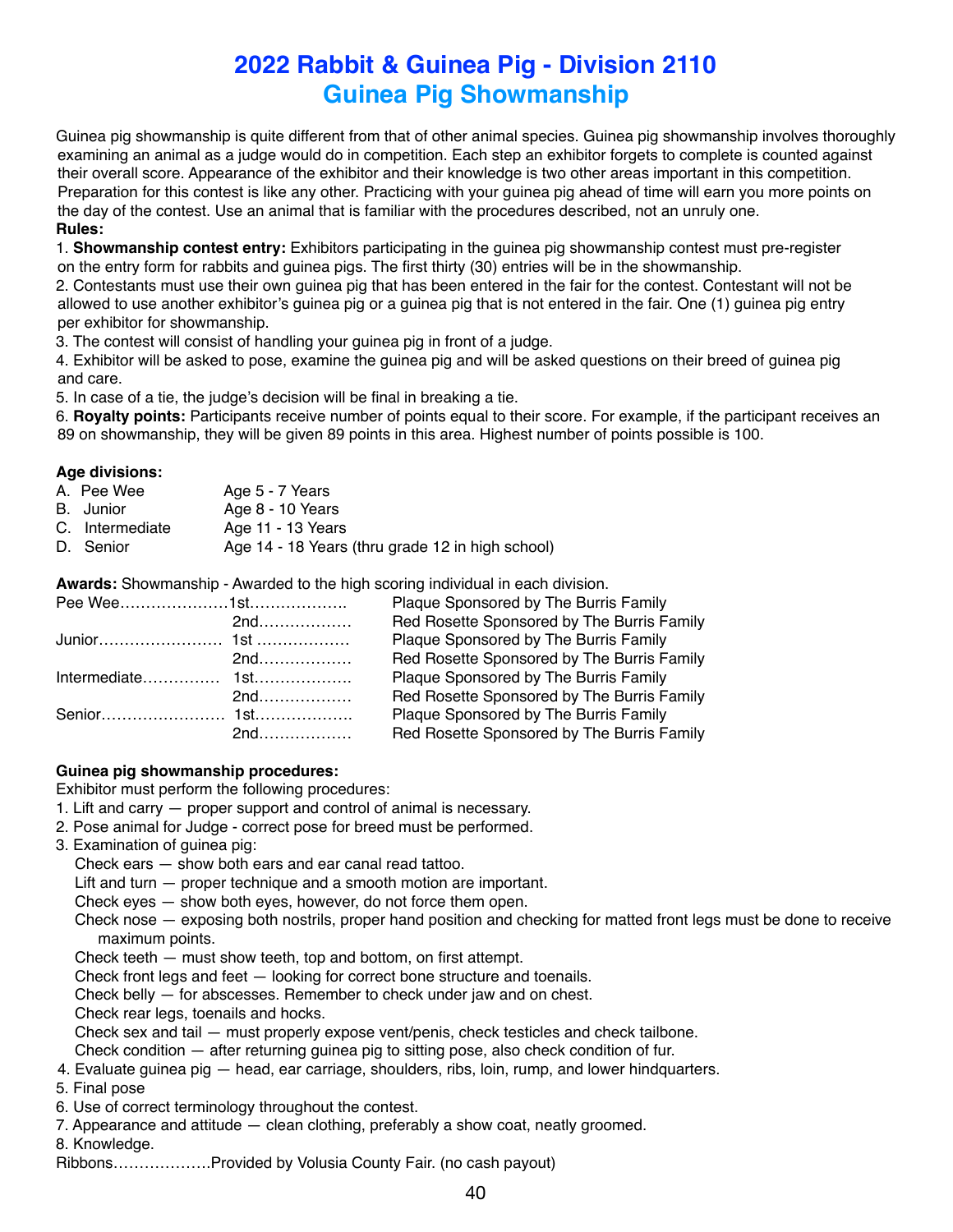### **"Rabbit & Guinea Pig Contests"**

### **Poster Contest**

- 1. Entry deadline: Friday, October 21, 2022. Deliver poster to the **Volusia County Fair office** before 4:00 p.m. or October 22, 2022 Barn Work Day from 9 - 11 a.m.
- 2. One (1) entry per participant.
- 3. Posters must be 28" x 22". All other sizes will be disqualified from judging. Posters may be horizontal or vertical.
- 4. Posters may relate to any educational subject relating to the rabbit or guinea pig industry.
- 5. Posters will be judged by age appropriate, then scored overall.
- 6. Name, address, phone number and age (as of Sept. 1st) must be clearly printed on the back of the poster.
- 7. Posters will be displayed in the rabbit barn throughout the fair.
- 8. The fair encourages exhibitors to thank their sponsor for the awards.
- 9. **Royalty points:** Participants will be awarded the number of points equal to the number received on their poster score sheet, i.e., if a participant receives 32 points for their poster, they receive 32 points in this category. Highest number of points possible are 100.

#### **Awards:**

#### **Rabbit poster contest:**

| Pee Wee                    | 1st place       |  |  | Blue Rosette Sponsored by The Baggs Family |
|----------------------------|-----------------|--|--|--------------------------------------------|
|                            | 2nd place       |  |  | Red Rosette Sponsored by The Baggs Family  |
| Junior                     | .1st place      |  |  | Blue Rosette Sponsored by The Baggs Family |
|                            | 2nd place       |  |  | Red Rosette Sponsored by The Baggs Family  |
| Intermediate1st place      |                 |  |  | Blue Rosette Sponsored by The Baggs Family |
|                            | 2nd place       |  |  | Red Rosette Sponsored by The Baggs Family  |
|                            | Senior1st place |  |  | Blue Rosette Sponsored by The Baggs Family |
|                            | 2nd place       |  |  | Red Rosette Sponsored by The Baggs Family  |
| Guinea pig poster contest: |                 |  |  |                                            |
| Pee Wee 1st place          |                 |  |  | Blue Rosette Sponsored by The Baggs Family |
|                            | 2nd place       |  |  | Red Rosette Sponsored by The Baggs Family  |
| Junior                     | 1st place       |  |  | Blue Rosette Sponsored by The Baggs Family |
|                            | 2nd place       |  |  | Red Rosette Sponsored by The Baggs Family  |
| Intermediate               | 1st place       |  |  | Blue Rosette Sponsored by The Baggs Family |
|                            | 2nd place       |  |  | Red Rosette Sponsored by The Baggs Family  |
| $Senior$                   | 1st place       |  |  | Blue Rosette Sponsored by The Baggs Family |
|                            | 2nd place       |  |  | Red Rosette Sponsored by The Baggs Family  |

Ribbons…………………Provided by Volusia County Fair. (no cash payout)

Note: Due to the early printing of this book, changes, errors, deletions, or omissions may occur, in which case, the Volusia County Fair Assn. reserves the right to amend its own rules and regulations and to decide all matters and differences in regards thereto including amendments.

- **•** The Volusia County Fair & Youth Show reserves the right to alter or delete premiums and awards, delete or change categories and change sponsorships and change entry dates and times as may be necessary.
- **•** The fair reserves the right to not accept entry forms that are late, incomplete, without entry fee, unsigned, without a copy of ethics certificate or waiver.

### Check back often for new revisions of the handbook.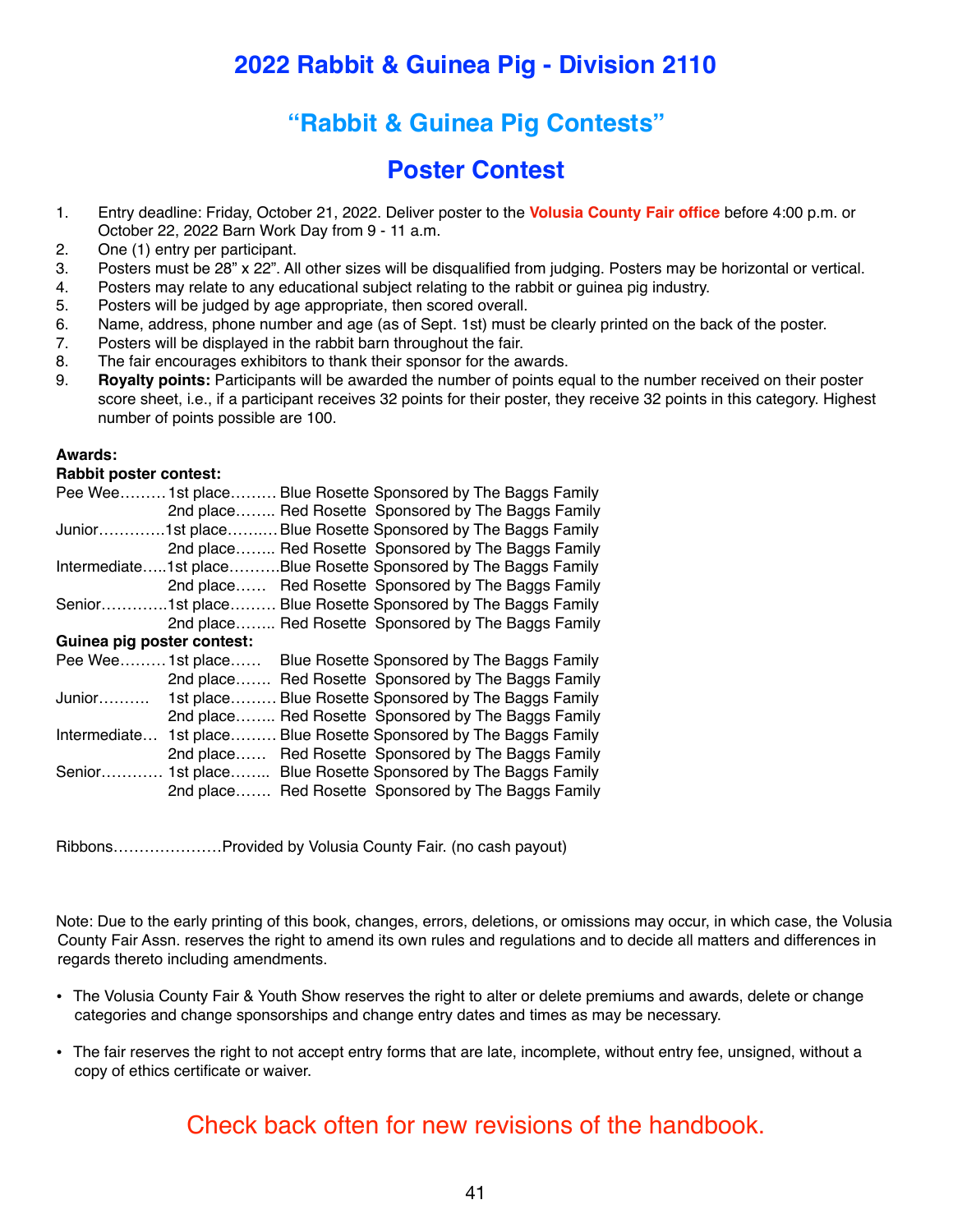### **Photography Contest**

Entry deadline: October 21, 2022. Deliver photos to the **Volusia County Fair office** before 4:00 p.m. or October 22, 2022 Barn Work Day from 9 - 11 a.m.

#### **Rules:**

- 1. Three (3) entries allowed per participant.
- 2. Permanently mounted on a non-framed board that may be of 5 mm foam board. The pictures on the board are to be no smaller than 4 x 6 and no larger than 8 x 10. No Masonite, photo folders, corrugated cardboard or thin poster board will be accepted. Double faced tape, glue or rubber cement is not allowed for mounting purposes. An adhesive spray or special adhesive board is best. Mat framing (of any kind) is not allowed and will result in disqualification.
- 3. Photos must be rabbit or guinea pig related activities.
- 4. Name, address, phone number and age (as of September 1st) must be clearly printed on the back of the photo.
- 5. Photos will be judged age appropriately but scored overall.
- 6. Photos will be displayed in the small animal barn throughout the fair.
- 7. Photos must be taken by the exhibitor.
- 8. To help the exhibitors understand what they are being judged on, a copy of the score sheet will be available. See rabbit & guinea pig superintendent.

#### **Awards:**

#### **Rabbit photography contest:**

|                   | Pee Wee 1st place                                           |  |  | Blue Rosette Sponsored by Megan Katuin |
|-------------------|-------------------------------------------------------------|--|--|----------------------------------------|
|                   | 2nd place                                                   |  |  | Red Rosette Sponsored by Megan Katuin  |
|                   | Junior1st place                                             |  |  | Blue Rosette Sponsored by Megan Katuin |
|                   | 2nd place Red Rosette Sponsored by Megan Katuin             |  |  |                                        |
|                   | Intermediate1st placeBlue Rosette Sponsored by Megan Katuin |  |  |                                        |
|                   | 2nd place Red Rosette Sponsored by Megan Katuin             |  |  |                                        |
|                   | Senior1st place Blue Rosette Sponsored by Megan Katuin      |  |  |                                        |
|                   | 2nd place Red Rosette Sponsored by Megan Katuin             |  |  |                                        |
|                   | Guinea pig photography contest:                             |  |  |                                        |
| Pee Wee 1st place |                                                             |  |  | Blue Rosette Sponsored by Megan Katuin |
|                   | 2nd place                                                   |  |  | Red Rosette Sponsored by Megan Katuin  |
| Junior            | 1st place                                                   |  |  | Blue Rosette Sponsored by Megan Katuin |
|                   | 2nd place                                                   |  |  | Red Rosette Sponsored by Megan Katuin  |
| Intermediate      | 1st place                                                   |  |  | Blue Rosette Sponsored by Megan Katuin |
|                   | 2nd place                                                   |  |  | Red Rosette Sponsored by Megan Katuin  |
| Senior            | 1st place                                                   |  |  | Blue Rosette Sponsored by Megan Katuin |
|                   | 2nd place                                                   |  |  | Red Rosette Sponsored by Megan Katuin  |
|                   |                                                             |  |  |                                        |

Ribbons…………………Provided by Volusia County Fair. (no cash payout)

#### **Check back often for new revisions of the handbook.**

Note: Due to the early printing of this book, changes, errors, deletions, or omissions may occur, in which case, the Volusia County Fair Assn. reserves the right to amend its own rules and regulations and to decide all matters and differences in regards thereto including amendments.

- **•** The Volusia County Fair & Youth Show reserves the right to alter or delete premiums and awards, delete or change categories and change sponsorships and change entry dates and times as may be necessary.
- **•** The fair reserves the right to not accept entry forms that are late, incomplete, without entry fee, unsigned, without a copy of ethics certificate or waiver.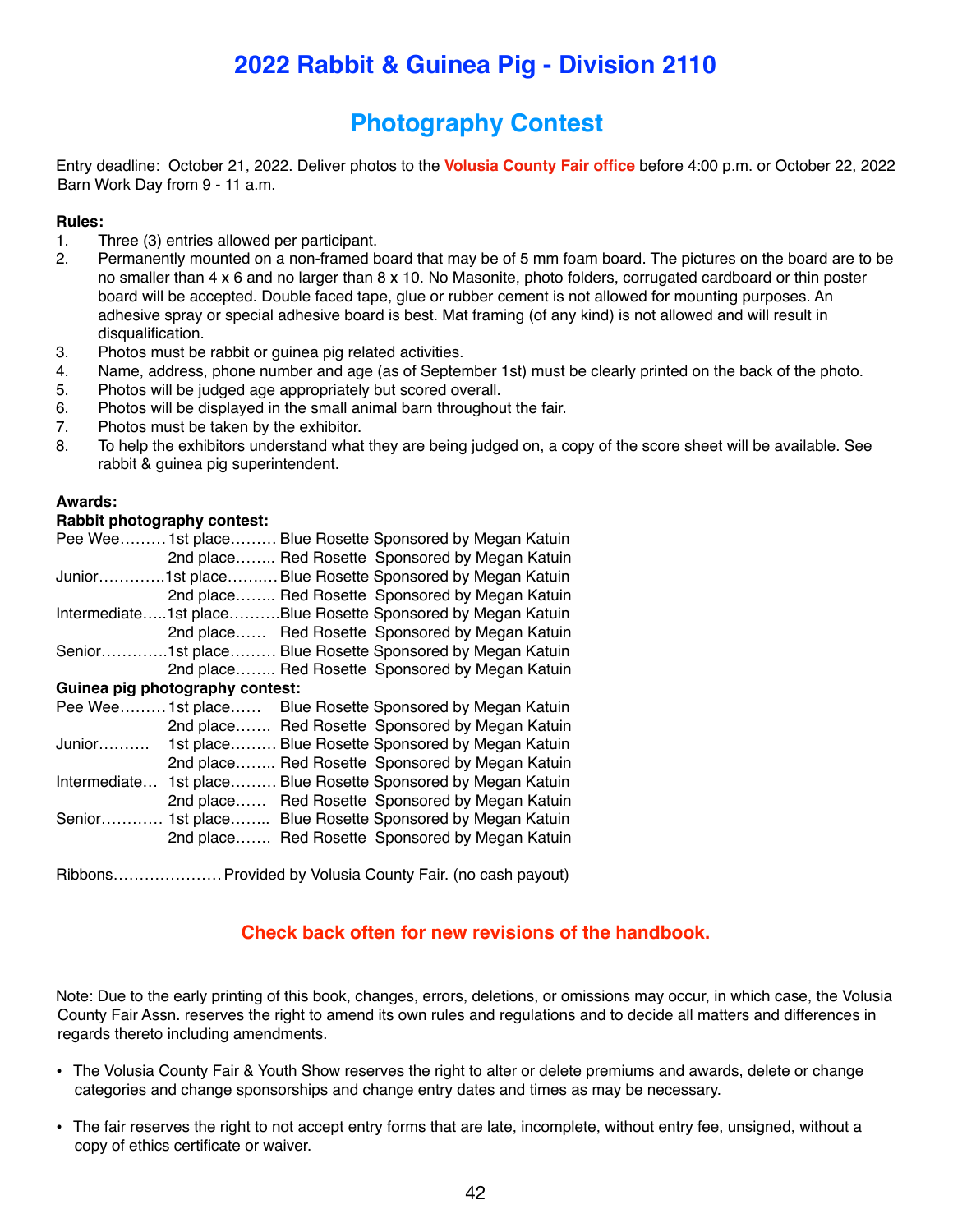### **"Rabbit & Guinea Pig" Fashion Show Contest**

- 1. Exhibitors must sign up for the rabbit & guinea pig fashion show on the rabbit & guinea pig entry form.
- 2. Participants must be a rabbit or guinea pig exhibitor and show an animal they have entered in the fair.
- 3. One (1) entry per exhibitor.
- 4. Entries will be judged on originality, presentation and coordination between exhibitor and rabbit or guinea pig.
- 5. Entered animal must be in fashion outfit, but outfit for the exhibitor is optional.

#### **Awards:**

#### **Rabbit fashion show contest:**

|                   | Pee Wee 1st place Blue Rosette Sponsored by The Benson Family      |  |                                                      |
|-------------------|--------------------------------------------------------------------|--|------------------------------------------------------|
|                   |                                                                    |  | 2nd place Red Rosette Sponsored by The Benson Family |
|                   | Junior1st place Blue Rosette Sponsored by The Benson Family        |  |                                                      |
|                   |                                                                    |  | 2nd place Red Rosette Sponsored by The Benson Family |
|                   | Intermediate1st placeBlue Rosette Sponsored by The Benson Family   |  |                                                      |
|                   |                                                                    |  | 2nd place Red Rosette Sponsored by The Benson Family |
|                   | Senior1st place Blue Rosette Sponsored by The Benson Family        |  |                                                      |
|                   |                                                                    |  | 2nd place Red Rosette Sponsored by The Benson Family |
|                   | Guinea pig fashion show contest:                                   |  |                                                      |
| Pee Wee 1st place |                                                                    |  | Blue Rosette Sponsored by The Benson Family          |
|                   |                                                                    |  | 2nd place Red Rosette Sponsored by The Benson Family |
| Junior            | 1st place Blue Rosette Sponsored by The Benson Family              |  |                                                      |
|                   |                                                                    |  | 2nd place Red Rosette Sponsored by The Benson Family |
|                   | Intermediate 1st place Blue Rosette Sponsored by The Benson Family |  |                                                      |
|                   |                                                                    |  |                                                      |
|                   |                                                                    |  | 2nd place Red Rosette Sponsored by The Benson Family |
|                   | Senior 1st place Blue Rosette Sponsored by The Benson Family       |  |                                                      |
|                   |                                                                    |  | 2nd place Red Rosette Sponsored by The Benson Family |

- **•** The small animal barn will open at 8:00 a.m. each day for feeding and cleaning.
- **•** The small animal barn will close each night at 10:00 p.m.
- **•** Small animal exhibitors are to be out of the small animal barn area no later than 10:00 p.m.

~~~~~~~~~~~~~~~~~~~~~~~~~~~~~~~~~~~~~~~~~~~~~~~~~~~~~~~~~~~~~~~~~~~~~~~~~~~~~~~~~~~~~~~~~~~~

- **•** DO NOT bring small animals through the front of the Talton Exhibit Hall East doors.
- **•** DO NOT take animals in the restrooms.
- **•** Animals are NOT to be washed in the restrooms due to unsanitary conditions.
- **•** Animals are to be washed in the outside wash area.
- **•** No food or drinks are allowed in the livestock barn area or the small animal barn.

Due to the early printing of this book, changes, errors, deletions or omissions may occur, in which case the Volusia County Fair Assn., reserves the right to amend its own rules and regulations, and to decide all matters and difference in regards thereto including amendments.

The fair reserves the right to not accept entry forms that are late, incomplete, without entry fee, unsigned, waiver or copy of ethics certificate.

#### **Check back often for new revisions of the handbook.**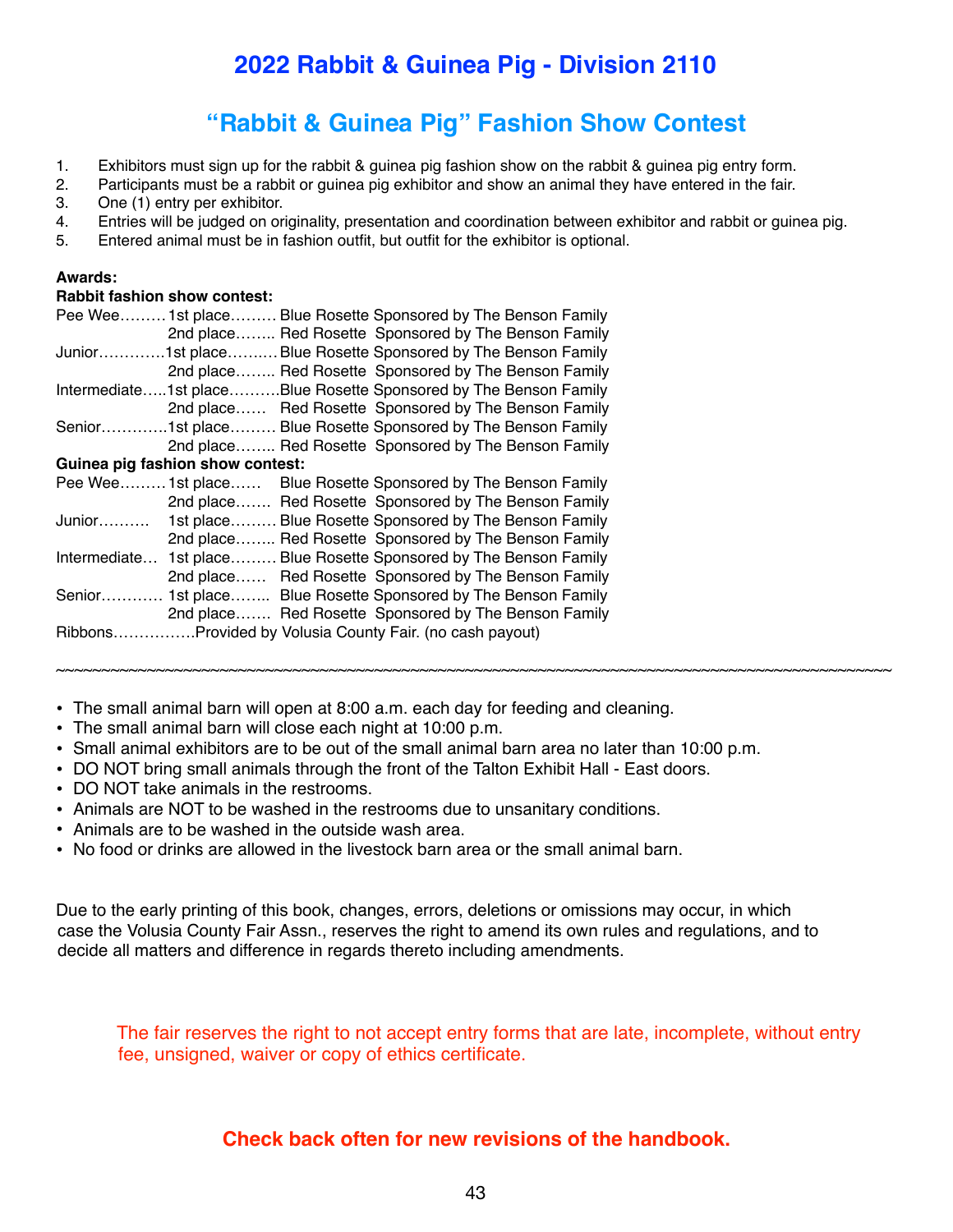### 2022 VOLUSIA COUNTY FAIR & YOUTH SHOW ENTRY FORM Division 2110 - RABBIT & GUINEA PIG

Limit of five (5) entries. **Entries accepted Monday - Friday from 9 a.m. - 4 p.m only.** Entry Fee: \$10 per Animal (non-refundable) **(no mailed, e-mailed or faxed entries will be accepted)** The fair reserves the right to not accept incomplete or late entry forms. Exhibitors must attend a mandatory livestock meeting or the exhibitor will not be allowed to show at the Volusia County Fair. There are no makeup meetings! I also confirm I have read the handbook initial

Ethics #, copy of ethics certificate and SSN# must be provided for the Volusia County Fair to issue premium money.

|         | (attach copy of ethics certificate to entry)                 |                                  |                                          |  |
|---------|--------------------------------------------------------------|----------------------------------|------------------------------------------|--|
|         |                                                              | Exhibitor's DOB:<br>(mm/dd/yyyy) |                                          |  |
|         | Address: City:                                               |                                  | _State:_____________Zip:________________ |  |
|         |                                                              |                                  |                                          |  |
| School: | <u> 1989 - Johann Stein, Amerikaansk politiker (</u> † 1920) |                                  |                                          |  |

All information must be completed for entry form to be accepted. Verify information before turning in entry form.

| <b>Breed</b> | Color | Age of animal   Buck or doe | Tag or tattoo # | Rabbit or guinea pig |
|--------------|-------|-----------------------------|-----------------|----------------------|
|              |       |                             |                 |                      |
|              |       |                             |                 |                      |
|              |       |                             |                 |                      |
|              |       |                             |                 |                      |
|              |       |                             |                 |                      |

Circle the contest you want to enter.

|  |  |  | Record Book Skill-A-Thon Fashion Show Photography Contest Poster Contest Ask Me Booth |  |  |
|--|--|--|---------------------------------------------------------------------------------------|--|--|
|--|--|--|---------------------------------------------------------------------------------------|--|--|

By signing this entry form, I/we are to indemnify and to hold harmless the Volusia County Fair Assn., it's agents, directors, employees, and all persons connected directly or indirectly with the operation of the fair against any and all liability for injuries to person or damage to property, whether such damage or injury is from the Volusia County Fair & Youth Show negligence or not, which may arise by reason or use by signing exhibitor(s) of the Volusia County Fair Assn. property.

 $\Box$ 

Exhibitor Signature\_\_\_\_\_\_\_\_\_\_\_\_\_\_\_\_\_\_\_\_\_\_\_\_\_\_\_\_\_\_\_\_\_\_\_\_\_\_\_\_\_ Date\_\_\_\_\_\_\_\_\_\_\_\_\_\_\_\_\_\_\_\_\_\_\_\_\_\_\_\_\_

Parent or Guardian Signature extending the state of Date

I have complete knowledge of this entry form and give permission for my child to enter the Volusia County Fair & Youth **Show** 

Fair office: Waiver received

No food or drinks allowed in the livestock barn area or the small animal barn.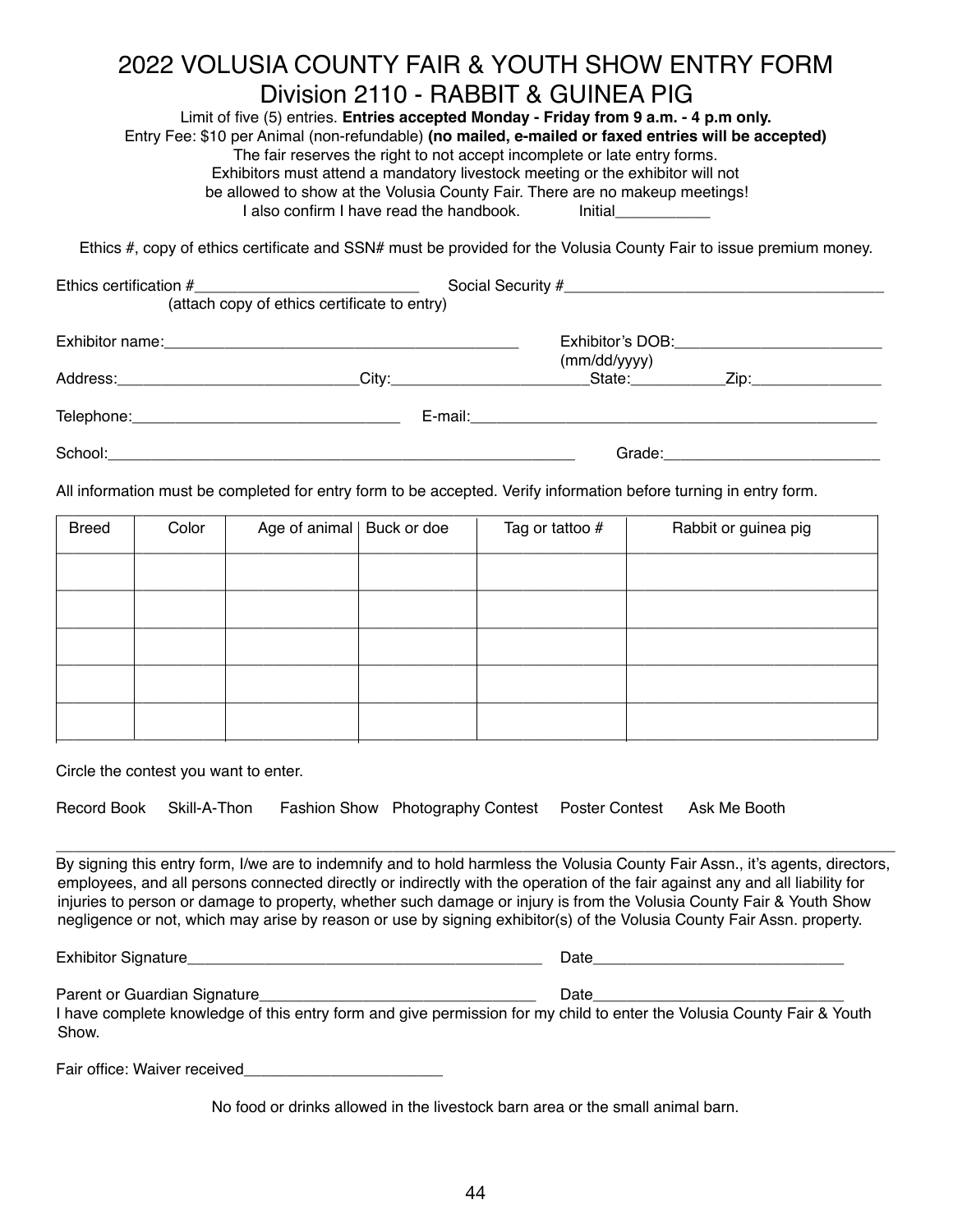Superintendent: Sharon Katuin 386-717-3744 (text only) Assistants: Amber McCullah

**August 1 - September 2**……………………Entries accepted at the fair office only. (No e-mail, fax or mail)

- Rabbits, guinea pigs, poultry and fowl
- **•** Small animals will be entered in the fair office. Entries accepted Monday Friday from 9 a.m. 4 p.m only**.**
- At time of entry, a copy of the entry form, with waiver and copy of ethics certificate must be turned in to the fair office.
- In the case of small animal entries, slot allocations will be given by date entered in the fair office.
- Entry fee: \$10 per entry, per animal, nonrefundable fee
- **• Mandatory livestock meeting 7 p.m. Sept. 12 (Large animal) Sept. 13 (Small animals and Goats)**
- **• Entry fee: \$10 per entry, non-refundable.**

| Check in day:            | Wednesday, November 2                                                           | $3 - 6$ p.m. | Small animal barn - Talton Exhibit Hall |
|--------------------------|---------------------------------------------------------------------------------|--------------|-----------------------------------------|
| <b>Poultry contests:</b> | Sunday, November 6                                                              | 11 a.m.      | <b>Townsend Livestock Pavilion</b>      |
|                          | Gates open $@$ 11 a.m., no access for the general public prior to gate opening. |              |                                         |
| <b>Awards ceremony:</b>  | Sunday, November 13                                                             | 5 - 6 p.m.   | <b>Townsend Livestock Pavilion</b>      |
| Check out day:           | Sunday, November 13                                                             |              | 6:30 - 8:30 p.m. Small animal barn      |

- Exhibitors are allowed five (5) entries in the poultry & fowl division.
- Poultry/fowl will be limited to the first 225 total entries.
- Large floor cages will be assigned to the first 33 entries of turkey, duck, geese.
- Special exhibits: Exotic bird or fowl needing special pens or floor cages must make arrangements with the superintendent before submitting their entry form.
- The Volusia County Fair reserves the right to limit entries.
- Poultry and fowl entries must be brought to the fair on check in day in a ventilated carrier.
- You must attend mandatory livestock meeting; Exhibitor must check in and out with the superintendent.
- Ethics certification is required for exhibitors of small animals.
- Wash and dry animals at home before bringing to check-in.
- Any animal found in the restrooms, will be asked to leave the fair.
- Do wellness check of birds for mites, lice, fowl pox, etc.

**Age Divisions:** (Age as of September 1 of current year)

| C.<br>Age 11 - 13 Years<br>D. Senior Age 14 - 18 Years (thru grade 12 in high school)<br>Intermediate<br><b>Poultry &amp; Fowl Awards:</b><br>Banner & \$20 Sponsored by Joie Alexander<br>Banner & \$10 Sponsored by Joie Alexander<br>Banner & \$10 Sponsored by Joie Alexander<br>Banner & \$10 Sponsored by Joie Alexander<br>Banner & \$10 Sponsored by Hickling Feed, New Smyrna Beach<br>Banner & \$10 Sponsored by Critter Crew 4-H Club<br>Banner & \$10 Sponsored by Creative Crafting<br>Banner & \$10 Sponsored by Creative Crafting<br>Best Mixed Breed Poultry<br>Banner & \$10 Sponsored by Critter Crew 4-H Club |
|----------------------------------------------------------------------------------------------------------------------------------------------------------------------------------------------------------------------------------------------------------------------------------------------------------------------------------------------------------------------------------------------------------------------------------------------------------------------------------------------------------------------------------------------------------------------------------------------------------------------------------|
|                                                                                                                                                                                                                                                                                                                                                                                                                                                                                                                                                                                                                                  |
|                                                                                                                                                                                                                                                                                                                                                                                                                                                                                                                                                                                                                                  |
|                                                                                                                                                                                                                                                                                                                                                                                                                                                                                                                                                                                                                                  |
|                                                                                                                                                                                                                                                                                                                                                                                                                                                                                                                                                                                                                                  |
|                                                                                                                                                                                                                                                                                                                                                                                                                                                                                                                                                                                                                                  |
|                                                                                                                                                                                                                                                                                                                                                                                                                                                                                                                                                                                                                                  |
|                                                                                                                                                                                                                                                                                                                                                                                                                                                                                                                                                                                                                                  |
|                                                                                                                                                                                                                                                                                                                                                                                                                                                                                                                                                                                                                                  |
|                                                                                                                                                                                                                                                                                                                                                                                                                                                                                                                                                                                                                                  |
|                                                                                                                                                                                                                                                                                                                                                                                                                                                                                                                                                                                                                                  |
|                                                                                                                                                                                                                                                                                                                                                                                                                                                                                                                                                                                                                                  |
| Best in Class American<br>Banner Sponsored by Critter Crew 4-H Club                                                                                                                                                                                                                                                                                                                                                                                                                                                                                                                                                              |
| Banner Sponsored by Critter Crew 4-H Club                                                                                                                                                                                                                                                                                                                                                                                                                                                                                                                                                                                        |
| Banner Sponsored by Critter Crew 4-H Club                                                                                                                                                                                                                                                                                                                                                                                                                                                                                                                                                                                        |
| Best in Class Mediterranean<br>Banner Sponsored by Critter Crew 4-H Club                                                                                                                                                                                                                                                                                                                                                                                                                                                                                                                                                         |
| Best in Class Continental<br>Banner Sponsored by Critter Crew 4-H Club                                                                                                                                                                                                                                                                                                                                                                                                                                                                                                                                                           |
| Best in Class All Other Standard<br>Banner Sponsored by Critter Crew 4-H Club                                                                                                                                                                                                                                                                                                                                                                                                                                                                                                                                                    |
| Banner Sponsored by Critter Crew 4-H Club                                                                                                                                                                                                                                                                                                                                                                                                                                                                                                                                                                                        |
| Banner Sponsored by Critter Crew 4-H Club                                                                                                                                                                                                                                                                                                                                                                                                                                                                                                                                                                                        |
| Banner Sponsored by Critter Crew 4-H Club                                                                                                                                                                                                                                                                                                                                                                                                                                                                                                                                                                                        |
| Best in Class AOCCL<br>Banner Sponsored by Critter Crew 4-H Club                                                                                                                                                                                                                                                                                                                                                                                                                                                                                                                                                                 |
| Best in Class Feather Leg<br>Banner Sponsored by Critter Crew 4-H Club                                                                                                                                                                                                                                                                                                                                                                                                                                                                                                                                                           |

|         |        | Ribbons & cash awards Provided by Volusia County Fair |  |
|---------|--------|-------------------------------------------------------|--|
| Blue\$8 | Red\$6 | White\$4                                              |  |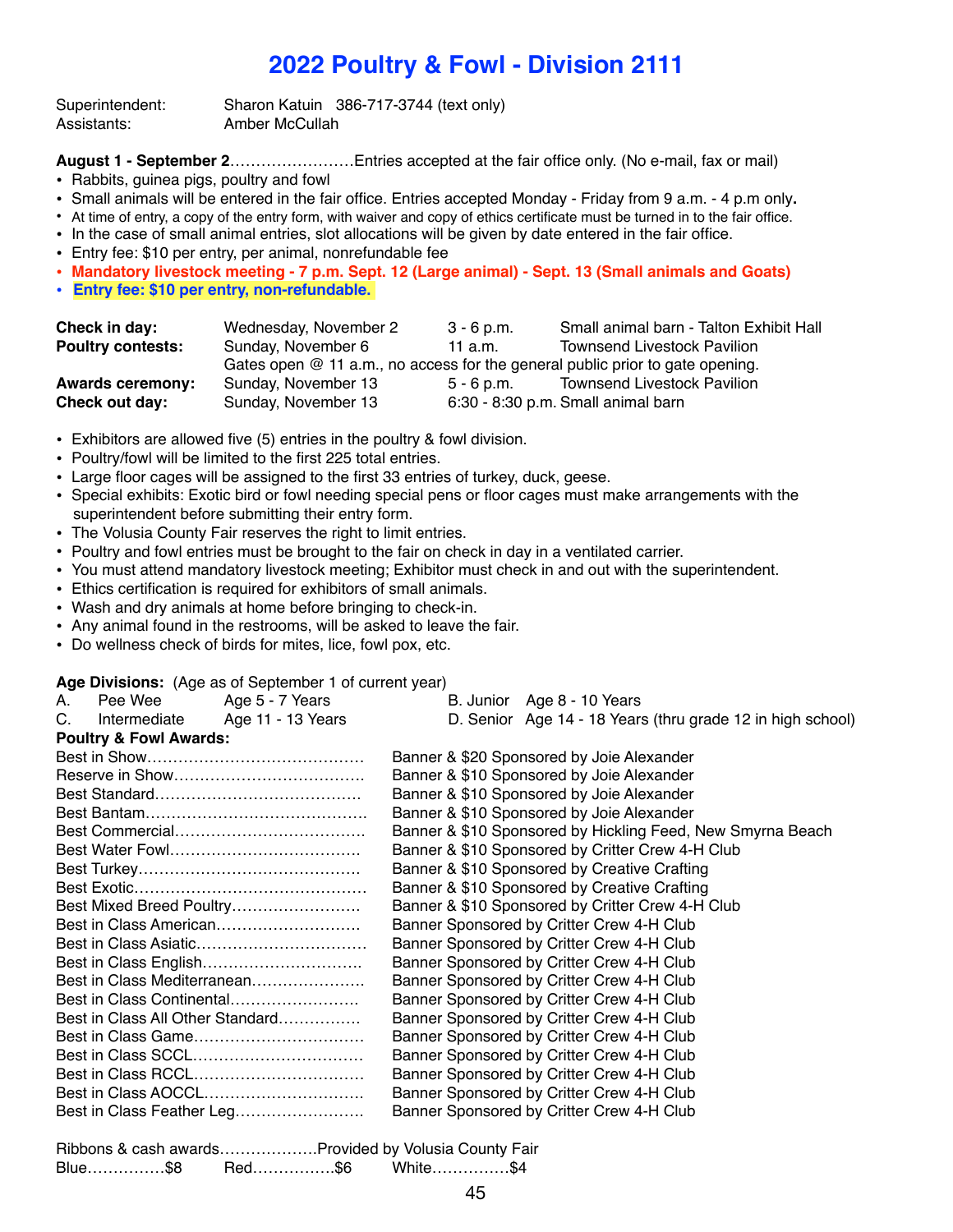**Eligibility of exhibitor:** Qualified 4-H, FFA members and other youth five (5) years of age thru high school; reside in Volusia County, and be enrolled and in attendance in an elementary school through high school or home school in Volusia County at the time of the fair. Anyone having graduated or dropped out of high school shall be ineligible to enter or show. The livestock committee or fair management reserves the right to ask for proof of school records. An exhibitor may be a member of an FFA Chapter, 4-H Club or an independent exhibitor. Exhibitor must meet age requirements as of September 1, of the current year. Ethics certification is required for exhibitors of livestock and small animals at the Volusia County Fair & Youth Show.

**Eligibility/possession of animal:** As of September 1, exhibitor must show ownership of all stock. Stock must be in the possession of the exhibitor for two (2) months before the first day of the fair and must be at least twenty-six (26) weeks of age. Exhibitors must complete the entry form with division, class, breed, variety and sex. The Volusia County Fair reserves the right to limit entries based on pen availability.

**Entry form:** Completed and signed entry form with entry fee(s) must be hand delivered to the fair office on or before the deadline date. Each bird must be listed individually. Incomplete, unsigned and late entry forms will not be accepted. No walk-in's accepted on check in day. Bring a copy of ethics certificate and waiver with entry form. Entries are accepted on a first come basis — accepting the first 225 poultry/fowl and 33 large birds. **Entries are accepted from 9 a.m. to 4 p.m.**

#### **Entry limit: Exhibitors are limited to five (5) entries.**

**Ethics certification:** Ethics certification is required for all exhibitors at the Volusia County Fair & Youth Show. Livestock exhibitor is required to provide a valid ethics certification number on the entry form annually. Bring a copy of your ethics certification with all entries. Should you have an expired ethics certificate, you must provide a new ethics certificate within 7-10 days after completion of a new ethics class.

**Mixed breed poultry:** This class is open to all healthy poultry, no matter what mixed breeds they may be. If unsure of the breed, enter the animal as a mixed breed.

**Cage assignment:** Cages will be assigned by the superintendent.

**Cage Cleanliness:** The poultry and fowl division will have sign-up sheets for exhibitors to volunteer. The exhibitors will assist with the daily cleaning of the floor cages and scheduled cleaning of the other cages.

#### **Special exhibits and cage request:**

Exotic bird or fowl needing special pens or floor cages must make arrangements with the superintendent by the entry deadline date.

**Animal substitutions/changes:** Substitutions or changes of animals will only be made on barn workday by the superintendent. There are no changes made at check in. If your animal is not entered, it will not be allowed in the fair.

**Feeding and watering:** The small animal division will have sign-up sheets for exhibitors to volunteer.

**Health requirements:** Poultry and fowl will be tested by a state Livestock Inspector on check in day and animals may be denied entry to the fair. F. D. A. C. has requested, if possible, to arrange for testing at your farm or residence in advanced. Contact your veterinarian or the State Livestock Inspector to have the animals tested. State Health and USDA requirements will supersede any other rules or health requirements.

**Record books:** Record books are part of the grand showman points system but are not required for poultry & fowl. Record books may be downloaded from the Volusia County Fair website at **[www.volusiacountyfair.com](http://www.volusiacountyfair.com)**. Exhibitors must print their own record book.

**Show Time:** There will be a mandatory exhibitor meeting before each show. The exhibitors will gather in the show arena.

- **•** All animals must be pre-entered. Exhibitors limited to five (5) entries.
- **•** No walk-in's or substitutions accepted on check in day.
- **•** Small animal exhibitors must attend the mandatory livestock meeting.
- **•** Wash animals outside in the wash area only. Any animal found in the restrooms, will be asked to leave the fair.
- **•** NO FOOD OR DRINK allowed in the small animal barn.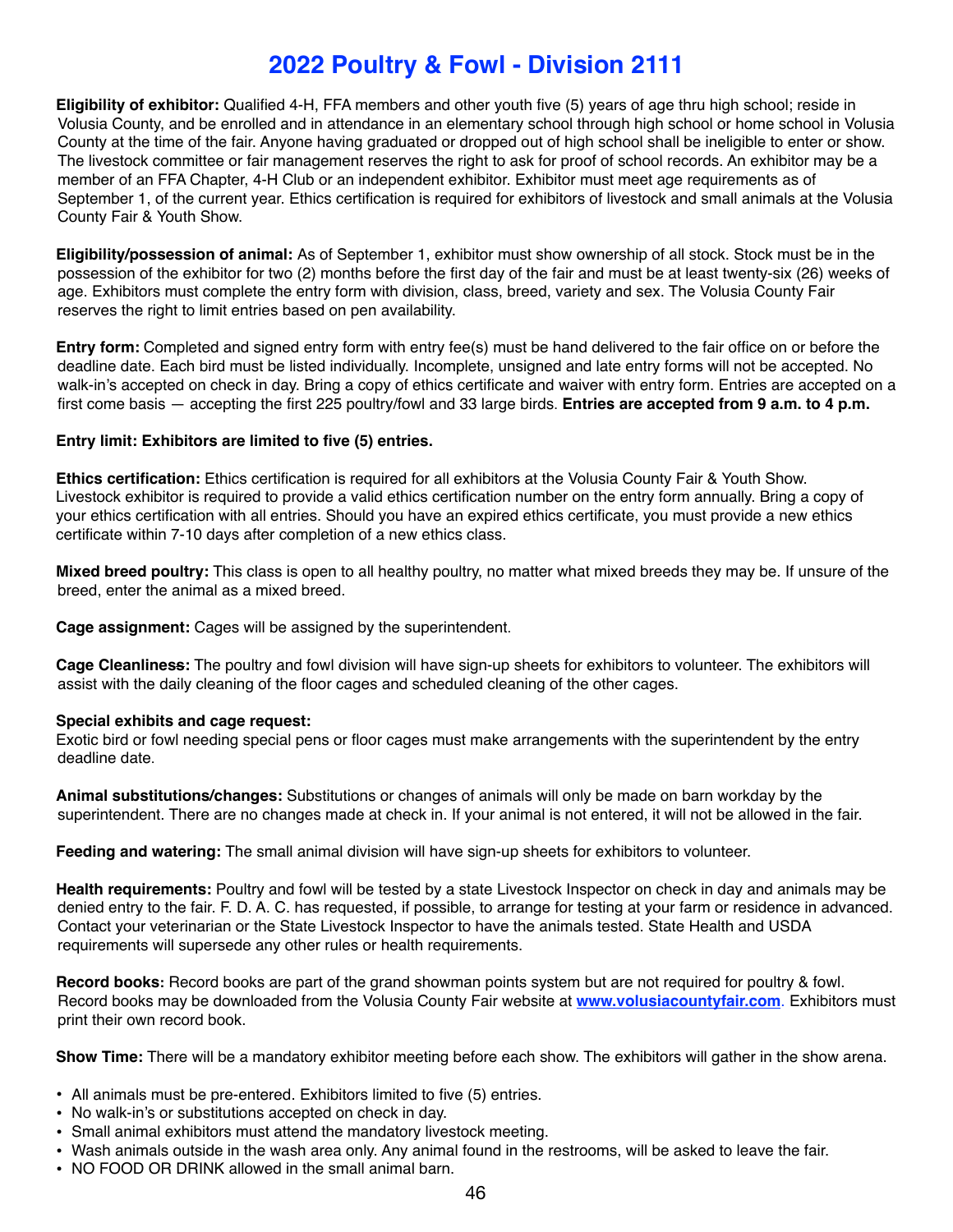#### **Gate entry for small animal exhibitors: Entry on check in day only:**

Exhibitors will enter thru the South livestock walk thru gate for entry to the small animal barn on check in day and parking will be in the South parking lot. DO NOT bring small animals through the front of the Talton Exhibit Hall - East doors. **Entry during the fair:** Small animal exhibitors and parents will enter during the fair thru the South or West general admission gates.

~~~~~~~~~~~~~~~~~~~~~~~~~~~~~~~~~~~~~~~~~~~~~~~~~~~~~~~~~~~~~~~~~~~~~~~~~~~~~~~~~~~~~~~~~~~

### E. W. Lawrence Poultry Award

E. W. Lawrence award is given to the participant with the highest number of points for the exhibition of poultry. (Previous winners eligible after three (3) years)

Trophy…………………… Sponsored by Jimmy & Linda Lawrence \$20………………….…… Provided by Jimmy & Linda Lawrence

#### **E. W. Lawrence award points:**

| 10 points | 2021 Winner: Ashlynn Miller |
|-----------|-----------------------------|
| 8 points  |                             |
| 5 points  |                             |
| 10 points |                             |
| 8 points  |                             |
| 5 points  |                             |
|           |                             |

### Herdsman Award

~~~~~~~~~~~~~~~~~~~~~~~~~~~~~~~~~~~~~~~~~~~~~~~~~~~~~~~~~~~~~~~~~~~~~~~~~~~~~~~~~~~~~~~~~~~~

#### **AWARD:** Trophy Sponsored by the Dair Sean Farms

(Previous winner eligible after three (3) years) 2021 Winner:

The Herdsman Award will be given to a participant in the poultry and fowl division.

- 1. An exhibitor interested in the award should sign-up with the superintendent or the assistant for participation.
- 2. Exhibitor should log in hours in Ask Me Booth with the poultry superintendent or assistant.
- 3. Exhibitor will assist in feeding and watering of poultry and fowl. Exhibitor will log in the contributed time.
- 4. Exhibitor will work to help keep the poultry and fowl area clean. Exhibitor will log in the contributed time.
- 5. Exhibitor will exhibit a willingness to help and work with other exhibitors.
- 6. Exhibitor will educate the public on the care and upkeep of poultry and fowl.

(no cash payout)

### Ask Me Booth

~~~~~~~~~~~~~~~~~~~~~~~~~~~~~~~~~~~~~~~~~~~~~~~~~~~~~~~~~~~~~~~~~~~~~~~~~~~~~~~~~~~~~~~~~~~~

- **1.** Exhibitor must sign-up for the ask me booth at check in.
- 2. Exhibitors will be able to choose from a list of 1/2 hour time slots throughout the fair.
- 3. Participants must be a poultry exhibitor in the fair.
- 4. The booth is for the purpose of providing poultry information to the public.
- 5. Exhibitor will have no food, drink or cell phones at the table when in possession of their bird.
- 6. Only six (6) exhibitors will be permitted at Ask Me Booth table at a time.

**Grand showman points:** 1/2-hour time slot - 25 points (exhibitors may sign up for more than one-time slot, but will receive a maximum of 100 points)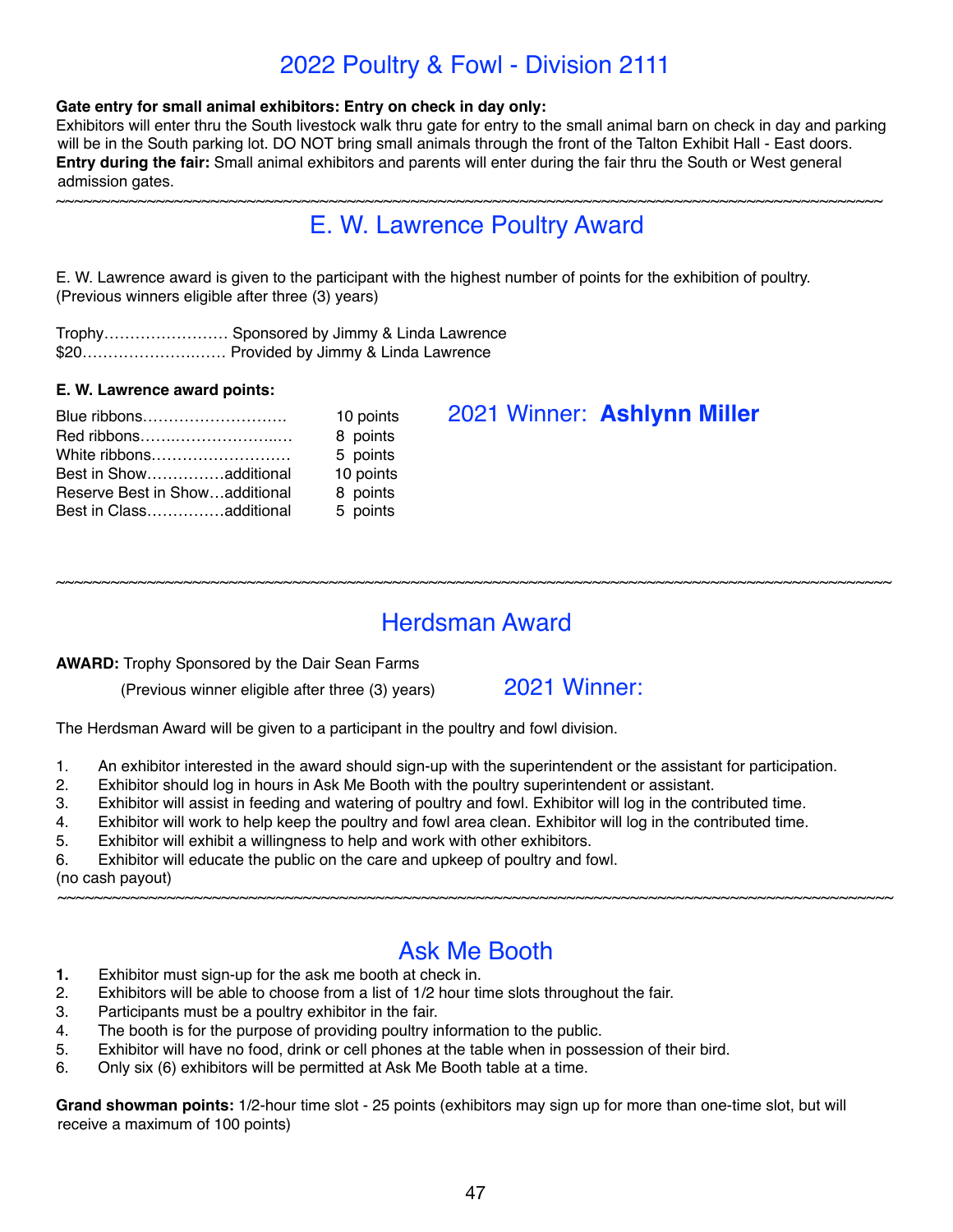### **Grand Showman Poultry Contest**

### 2021 Grand Showman Winner: **George Richardson**

| Sign up for poultry contest: | Wednesday, November 3, 2021 3 - 6 p.m. |  |
|------------------------------|----------------------------------------|--|

**Grand showman points system:** Points are awarded in Showmanship, Skill-A-Thon, Record Book, Poster and Ask Me Booth hours. (previous winners eligible after three (3) years)

~~~~~~~~~~~~~~~~~~~~~~~~~~~~~~~~~~~~~~~~~~~~~~~~~~~~~~~~~~~~~~~~~~~~~~~~~~~~~~~~~~~~~~~~~~~

### Poultry Record Book Contest

| Deliver record books to Sharon Katuin at the small animal barn on barn workday on Saturday, October 22, 2022 |
|--------------------------------------------------------------------------------------------------------------|
| from 9 a.m. - 11 a.m. or to the <b>Volusia County Fair</b> office by October 21, 2022 by 4 p.m.              |

- 2. The poultry record book is the ONLY record book that will be accepted and judged.
- 3. Record books may be downloaded from the Volusia County Fair website at [www.volusiacountyfair.com](http://www.volusiacountyfair.com). Exhibitors must print out their own record book.
- 4. Judging will be on a modified Danish System.
- 5. Pick up record books: On the last day of the fair; during poultry check out.
- 6. Grand showman points: Participants receive number of points equal to their record book score.

**Age divisions:** (age as of September 1 of current year)

| А.                       | Pee Wee | Age 5 - 7 Years |
|--------------------------|---------|-----------------|
| $\overline{\phantom{0}}$ |         | .               |

- B. Junior Age 8 10 Years C. Intermediate Age 11 - 13 Years
- 
- D. Senior Age 14 18 Years (thru grade 12 in high school)

#### **Awards:**

| Pee Wee      | 1st PlacePlaque & \$10 Sponsored by Creative Crafting<br>2nd PlaceRed Rosette Sponsored by Sam & Donna Stoddard |
|--------------|-----------------------------------------------------------------------------------------------------------------|
| Junior       | 1st PlacePlaque & \$10 Sponsored by Creative Crafting                                                           |
|              | 2nd PlaceRed Rosette Sponsored by Sam & Donna Stoddard                                                          |
| Intermediate | 1st PlacePlaque & \$10 Sponsored by Miller Family                                                               |
|              | 2nd PlaceRed Rosette Sponsored by Sam & Donna Stoddard                                                          |
| Senior       | 1st PlacePlaque & \$10 Sponsored by Miller Family                                                               |
|              | 2nd PlaceRed Rosette Sponsored by Sam & Donna Stoddard                                                          |
|              |                                                                                                                 |

### Check back often for new revisions of the handbook.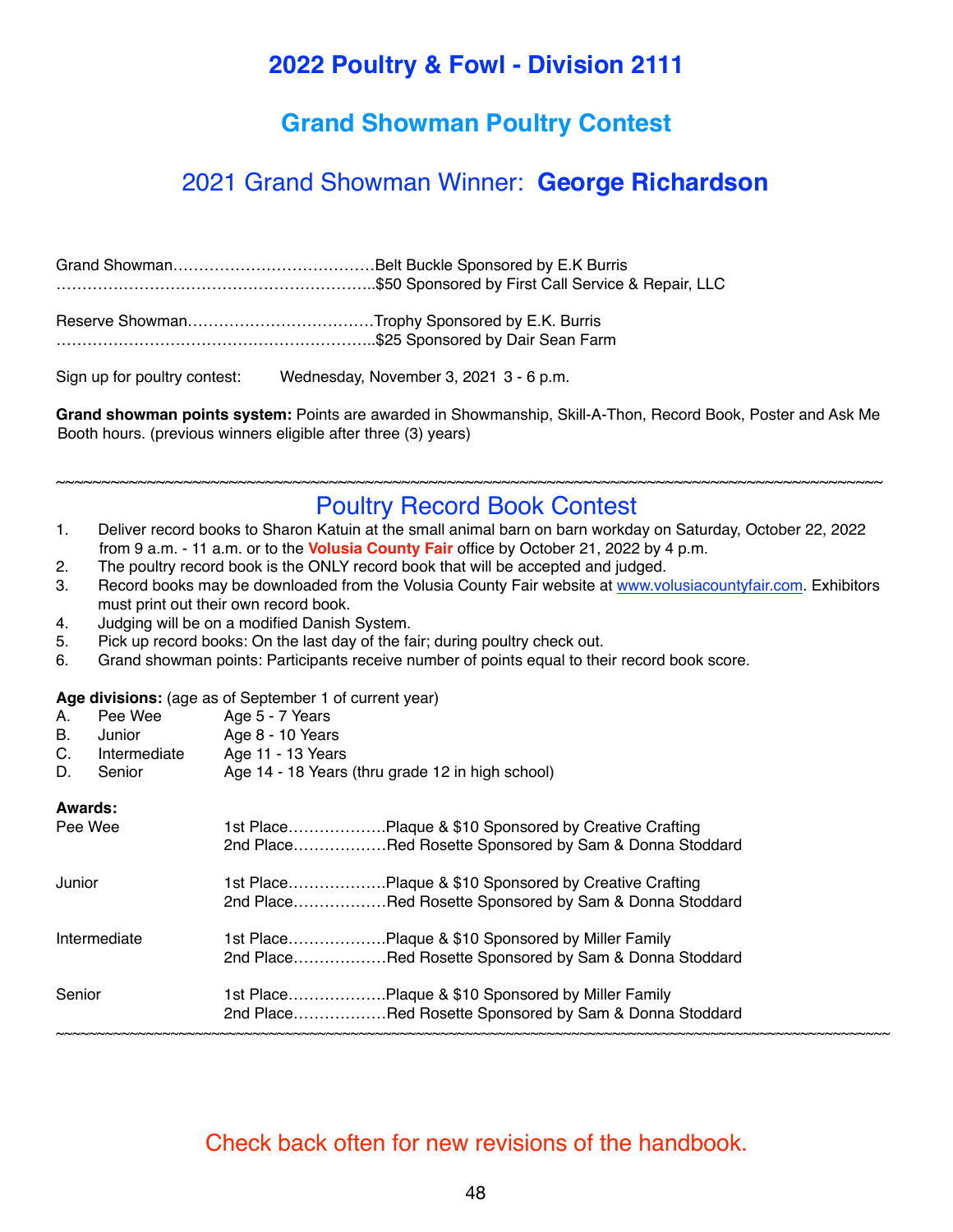### **Poultry Showmanship Contest**

- 1. Exhibitors must sign-up for the poultry showmanship at check in day.
- 2. Participants must be a poultry exhibitor and show the bird they have entered in the fair.
- 3. Exhibitors will demonstrate showmanship skills on an individual basis to a judge.
- 4. Judging will be on a modified Danish System.
- 5. Grand showman points**:** Participants receive number of points equal to their score. Highest number of points possible is 100.

**Age divisions:** (age as of September 1 of current year)

| А. | Pee Wee | Age 5 - 7 Years |
|----|---------|-----------------|
|----|---------|-----------------|

- B. Junior Age 8 10 Years
- C. Intermediate Age 11 13 Years
- D. Senior Age 14 18 Years (thru grade 12 in high school)

#### **Awards:**

| Pee Wee      | 1st PlaceTrophy Sponsored by Miller Family<br>\$10 Sponsored by B. Acheson<br>2nd PlaceRed Rosette Sponsored by Doug Weaver Family |
|--------------|------------------------------------------------------------------------------------------------------------------------------------|
| Junior       | 1st PlaceTrophy Sponsored by Miller Family<br>\$10 Sponsored by B. Acheson<br>2nd PlaceRed Rosette Sponsored by Doug Weaver Family |
| Intermediate | 1st PlaceTrophy Sponsored by Reach 4-H<br>\$10 Sponsored by B. Acheson<br>2nd PlaceRed Rosette Sponsored by Doug Weaver Family     |
| Senior       | 1st PlaceTrophy Sponsored by Reach 4-H<br>\$10 Sponsored by B. Acheson<br>2nd PlaceRed Rosette Sponsored by Doug Weaver Family     |

Note: Due to the early printing of this book, changes, errors, deletions, or omissions may occur, in which case, the Volusia County Fair Assn. reserves the right to amend its own rules and regulations and to decide all matters and differences in regards thereto including amendments.

- **•** The Volusia County Fair & Youth Show reserves the right to alter or delete premiums and awards, delete or change categories and change sponsorships and change entry dates and times as may be necessary.
- **•** The fair reserves the right to not accept entry forms that are late, incomplete, without entry fee, unsigned, without a copy of ethics certificate or waiver.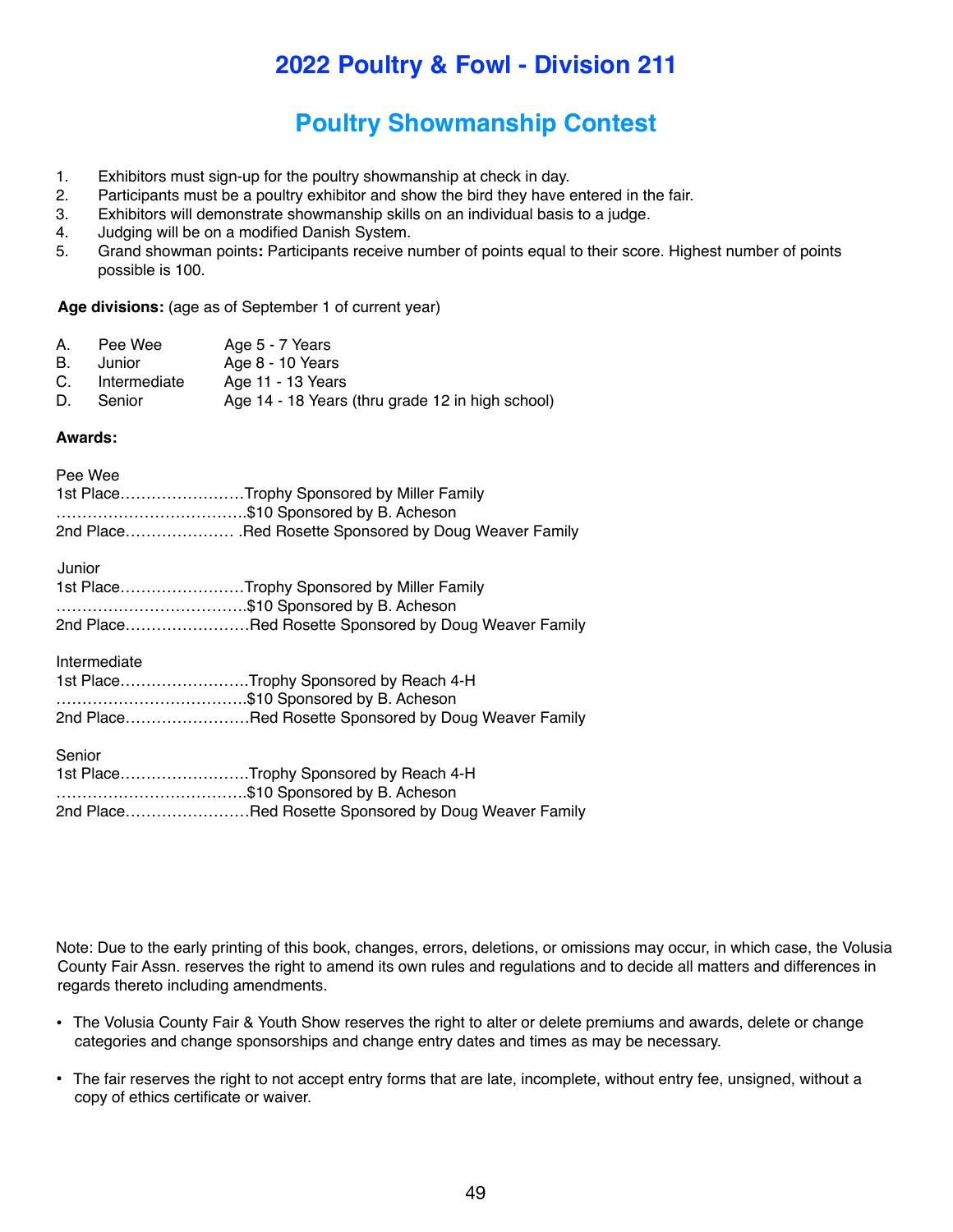### **2022 Poultry & Fowl - Division 211 Poultry Skill-A-Thon Contest**

- 1. Exhibitors must sign-up for the poultry Skill-A-Thon at check in day.
- 2. Participants must be a poultry exhibitor in the fair.
- 3. Contest will be based on Florida State Fair manual which will be posted at [www.FloridaStateFairAg.com.](http://www.FloridaStateFairAg.com)
- 4. Judging will be on a modified Danish System.
- 5. Grand showman points: Participants receive number of points equal to their score. Highest number of points possible is 100.

**Age divisions:** (age as of September 1 of current year)

| А.             | Pee Wee      | Age 5 - 7 Years                                  |                                                                                                              |
|----------------|--------------|--------------------------------------------------|--------------------------------------------------------------------------------------------------------------|
| В.             | Junior       | Age 8 - 10 Year                                  |                                                                                                              |
| C.             | Intermediate | Age 11 - 13 Years                                |                                                                                                              |
| D.             | Senior       | Age 14 - 18 Years (thru grade 12 in high school) |                                                                                                              |
| <b>Awards:</b> |              |                                                  |                                                                                                              |
|                | Pee Wee      |                                                  |                                                                                                              |
|                |              |                                                  | 2nd Place Red Rosette Sponsored by Friend of Trailblazers 4-H                                                |
|                |              | 2nd Place                                        | Trophy & \$10 Sponsored by Friend of Trailblazers 4-H<br>Red Rosette Sponsored by Friend of Trailblazers 4-H |
|                |              |                                                  |                                                                                                              |
|                |              |                                                  | Intermediate 1st Place Trophy & \$10 Sponsored by Friend of Trailblazers 4-H                                 |
|                |              |                                                  | 2nd Place Red Rosette Sponsored by Friend of Trailblazers 4-H                                                |
|                |              |                                                  | Trophy & \$10 Sponsored by Triple G Ranch, Lake Helen                                                        |
|                |              |                                                  | 2nd Place Red Rosette Sponsored by Triple G Ranch, Lake Helen                                                |

#### ~~~~~~~~~~~~~~~~~~~~~~~~~~~~~~~~~~~~~~~~~~~~~~~~~~~~~~~~~~~~~~~~~~~~~~~~~~~~~~~~~~~~~~~~~~~~~~~~~~~~~~ Poultry Photography Contest

- 1. Deliver photos to Sharon Katuin at the small animal barn on Saturday, October 22, 2022, 9 11 a.m. or to the **Volusia County Fair office** by October 21, 2022 by 4 p.m.
- 2. Three (3) entries allowed per participant.
- 3. Permanently mounted on a non-frame board that may be of 5 mm foam board. The picture on the foam board is to be no smaller than 4 x 6 and no larger than 8 x 10. No Masonite, photo folders, corrugated cardboard or thin poster board will be accepted. Double faced tape, glue or rubber cement is not allowed for mounting purposes. An adhesive spray to special adhesive board is best. Mat framing is not allowed and will result in disqualification.
- 4. Photos must be of poultry or poultry related activities.
- 5. Name, address, phone name and age (as of Sept. 1st) must be clearly printed on the back of the photo.
- 6. Photos will be judged age appropriately but scored overall. Photos must be taken by the exhibitor.
- 7. Photos will be displayed in the small animal barn throughout the fair.
- 8. To help the exhibitors understand what they are being judged on, a copy of the score sheet will be available. See poultry & fowl superintendent.

Participants are awarded the number of points equal to the score received on their score sheet. The highest scoring photo will be counted in the grand showman points for each exhibitor. Highest number of points possible is 50.

#### **Age divisions:**

|                 | 2nd Place | Blue Rosette Sponsored by A. Wallace<br>Red Rosette Sponsored by The Katuin Family |
|-----------------|-----------|------------------------------------------------------------------------------------|
|                 | 2nd Place | Blue Rosette Sponsored by A. Wallace<br>Red Rosette Sponsored by The Katuin Family |
|                 | 2nd Place | Blue Rosette Sponsored by A. Wallace<br>Red Rosette Sponsored by The Katuin Family |
| No cash payout. | 2nd Place | Blue Rosette Sponsored by A. Wallace<br>Red Rosette Sponsored by The Katuin Family |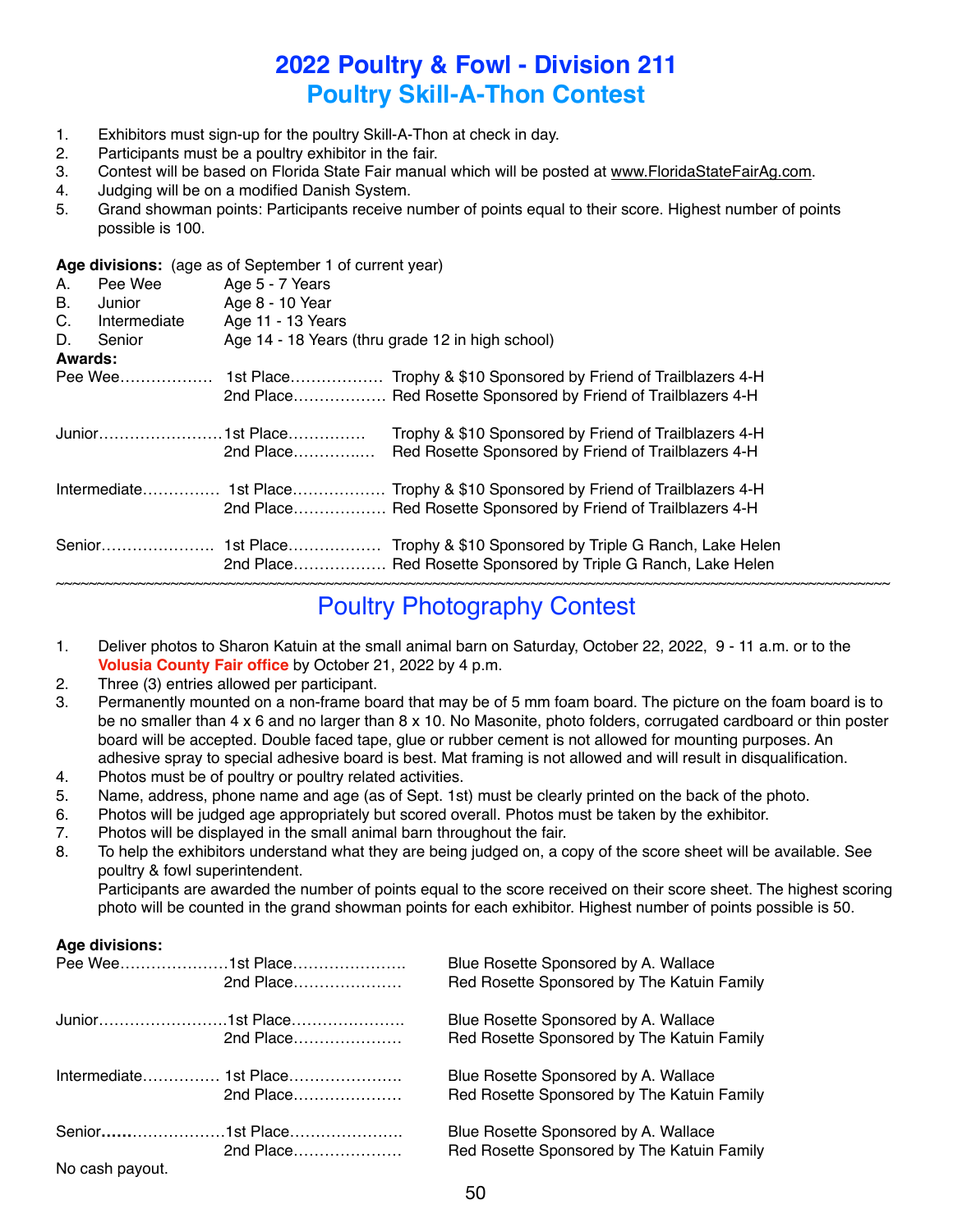### **2022 Poultry & Fowl - Division 211 Poultry Poster Contest**

- 1. Deliver poster to Sharon Katuin, at the small animal barn on Saturday, October 22, 2022, from 9 11 a.m. or to the **Volusia County Fair office** by October 21, 2022 by 4 p.m.
- 2. One (1) entry allowed per participant.
- 3. Posters must be 28" x 22". All other sizes will be disqualified from judging. Posters may be horizontal or vertical.
- 4. Posters may relate to any educational subject relating to the poultry industry.
- 5. Posters will be judged age appropriately but scored overall.
- 6. Name, address, phone number and age (as of Sept. 1st) must be clearly printed on the back of the poster.
- 7. Posters will be displayed in the poultry barn throughout the fair.
- 8. Posters will be judged by creativity, construction, appearance and educational value.

**Grand showman points:** Participants will be awarded the number of points received on their poster score sheet. Highest number of points possible is 50.

**Age divisions:** (age as of September 1 of current year)

| А. | Pee Wee      | Age 5 - 7 Years                                  |
|----|--------------|--------------------------------------------------|
| B. | Junior       | Age 8 - 10 Years                                 |
| C. | Intermediate | Age 11 - 13 Years                                |
| D. | Senior       | Age 14 - 18 Years (thru grade 12 in high school) |

#### **Awards:**

| Blue Rosette Sponsored by M. Mason         |
|--------------------------------------------|
| Red Rosette Sponsored by L. Toler          |
|                                            |
| Blue Rosette Sponsored by M. Mason         |
| Red Rosette Sponsored by L. Toler          |
|                                            |
| Blue Rosette Sponsored by M. Mason         |
| Red Rosette Sponsored by The Katuin Family |
|                                            |
| Blue Rosette Sponsored by M. Mason         |
| Red Rosette Sponsored by The Katuin Family |
|                                            |
|                                            |

#### ~~~~~~~~~~~~~~~~~~~~~~~~~~~~~~~~~~~~~~~~~~~~~~~~~~~~~~~~~~~~~~~~~~~~~~~~~~~~~~~~~~~~~~~~~~~~~~~~~~~~~~ A Poultry Fashion Revue Contest

- 1. Exhibitors must sign-up for the dressed poultry contest at check-in day.
- 2. Participants must be a poultry exhibitor and show a bird they have entered in the fair. One (1) entry per exhibitor.
- 3. Entries will be judged for originality, presentation, coordination between exhibitor and bird.
- 4. Entry must be in fashion outfit, but exhibitor is optional.

|                  | Age divisions. (age as or oepterment or carrent year) |                                                                                                                           |
|------------------|-------------------------------------------------------|---------------------------------------------------------------------------------------------------------------------------|
|                  |                                                       | Pee Wee 1st Place Blue Rosette Sponsored by Doug Weaver Family<br>2nd PlaceRed Rosette Sponsored by The Katuin Family     |
|                  |                                                       | 2nd PlaceRed Rosette Sponsored by The Katuin Family                                                                       |
|                  |                                                       | Intermediate1st Place Blue Rosette Sponsored by Doug Weaver Family<br>2nd PlaceRed Rosette Sponsored by The Katuin Family |
| No cash pay out. |                                                       | 2nd PlaceRed Rosette Sponsored by The Katuin Family                                                                       |

**Age divisions:** (age as of September 1 of current year)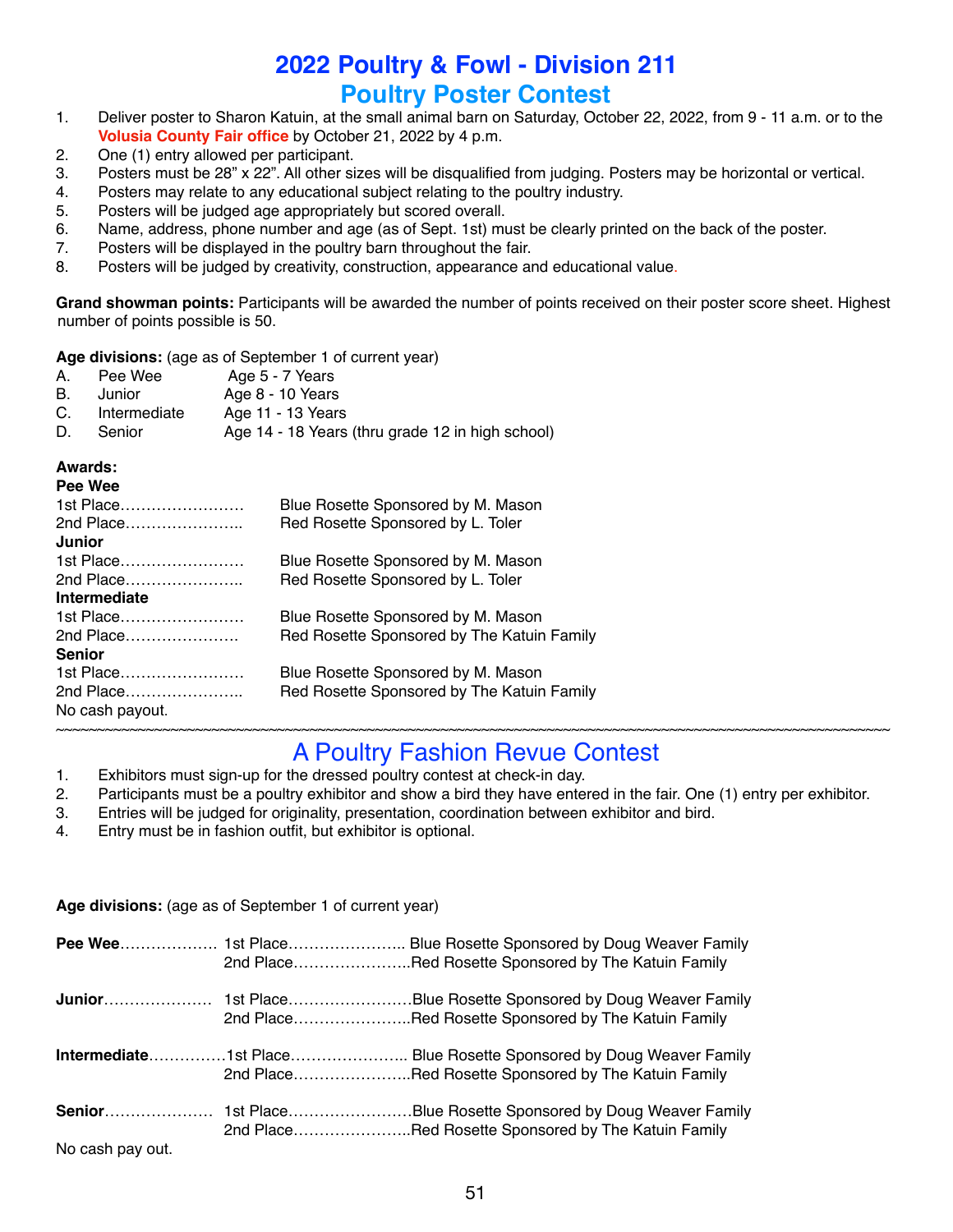### **2022 Poultry & Fowl - Division 2111 Rooster Crowing Contest**

- 1. Exhibitors must sign-up for the rooster crowing contest on check in day.
- 2. Participants must be a poultry exhibitor and the rooster must be the one entered in the fair.
- 3. One (1) entry per exhibitor.
- 4. Entries will be judged based on the number of crows in two (2) minutes.

#### **Awards:**

1st Place…………………Blue Rosette Sponsored by Sutton Farms 2nd Place…………..……Red Rosette Sponsored by Sutton Farms

No cash payout.

### Chicken Race Contest

~~~~~~~~~~~~~~~~~~~~~~~~~~~~~~~~~~~~~~~~~~~~~~~~~~~~~~~~~~~~~~~~~~~~~~~~~~~~~~~~~~~~~~~~~~~~~~~~~~~~~~

- 1. Exhibitors must sign-up for the chicken races on check in day.
- 2. Participants must be a poultry exhibitor and show a chicken or duck they have entered in the fair.
- 3. Only one (1) entry per exhibitor.
- 4. Entries will race in a chicken wire track.
- 5. Participant may not touch their bird at any time during the race.
- 6. Racers will be timed by a stopwatch and the fastest time will win.

#### **Awards:**

| 1st PlaceBlue Rosette Sponsored by Sutton Farms |  |  |
|-------------------------------------------------|--|--|
| 2nd PlaceRed Rosette Sponsored by Sutton Farms  |  |  |

No cash payout.

- The small animal barn will open at 8:00 a.m. each day for feeding and cleaning.
- The small animal barn will close each night at 10:00 p.m.
- Small animal exhibitors are to be out of the small animal barn area no later than 10:00 p.m.
- Do not bring small animals through the front of the Talton Exhibit Hall East doors.
- Do not take animals in the restrooms.
- Any animal found in the restrooms, will be asked to leave the fair.
- Animals are to be washed in the outside wash area.
- NO FOOD OR DRINKS are allowed in the livestock barn area or the small animal barn.

### **Check back often for new revisions of the handbook.**

~~~~~~~~~~~~~~~~~~~~~~~~~~~~~~~~~~~~~~~~~~~~~~~~~~~~~~~~~~~~~~~~~~~~~~~~~~~~~~~~~~~~~~~~~~~~~~~~~~~~~~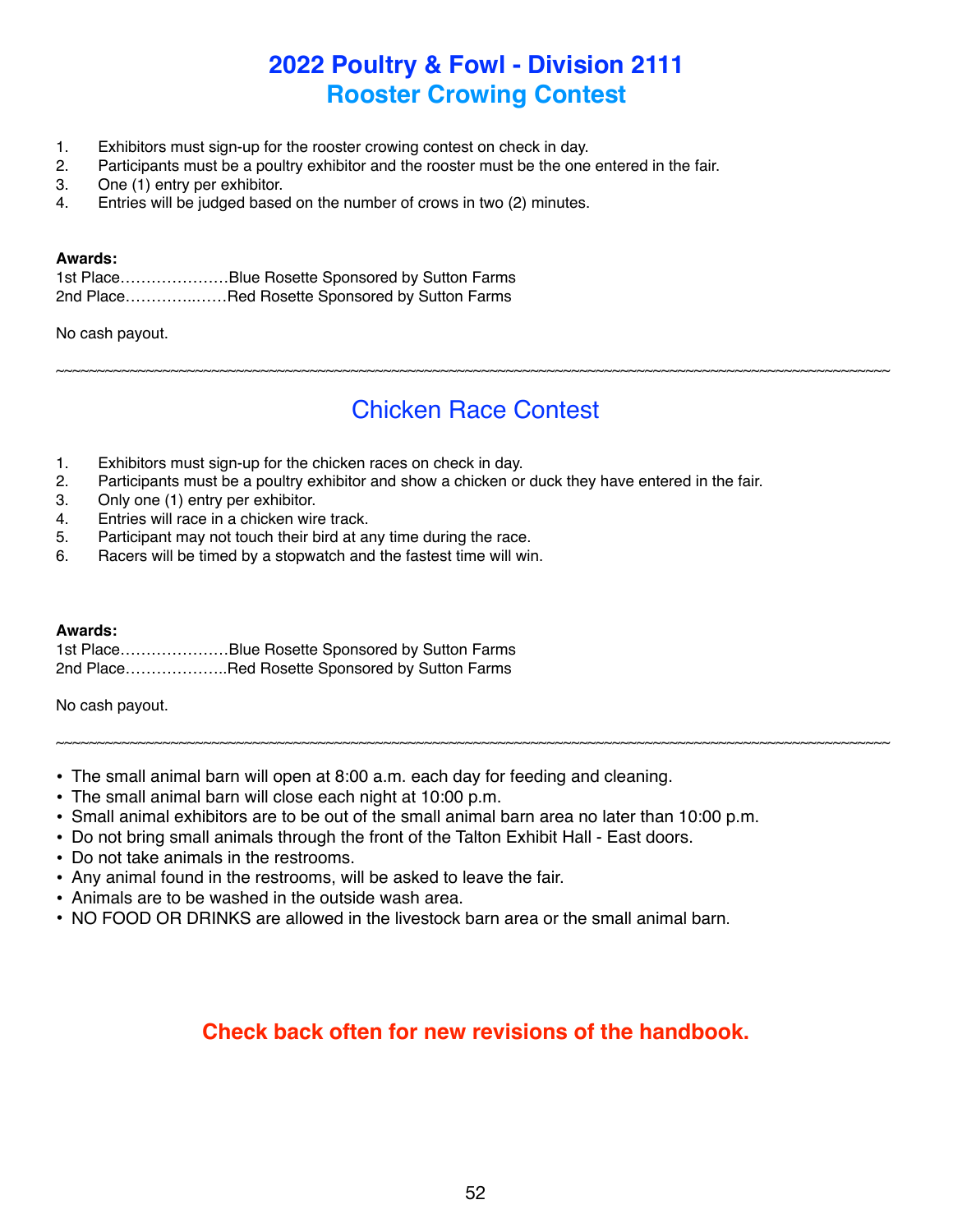#### **BREED DIVISIONS**

The following breeds of poultry are recognized by the American Poultry Assn. The entries will be admitted, shown, grouped and judged on this basis, according to the Standard of Perfection of the American Poultry Assn. and the American Bantam Assn.

#### **LARGE BREED DIVISIONS**

#### **AMERICAN CLASS**

Plymouth Rocks, Dominiques, Wyandotte, Javas, Rhode Island Reds, Rhode Island Whites, Buckeyes, Chanteclers, Jersey Giants, Lamonas, New Hampshires, Hollands, Delawares.

#### **ASIATIC CLASS**

Brahmas, Cochins, Langshans

#### **ENGLISH CLASS**

Dorking's, Redcaps, Cornish, Orpington's, Sussex, Australorps

#### **MEDITERRANEAN CLASS**

Leghorns, Minocras, Spanish, Andalusians, Ancona, Sicilian Buttercups, Catalanas

#### **CONTINENTAL CLASS**

Hamburgs, Campines, Lakenvelders, Barnevelders, Welsummers, Bearded Polish, Non-Bearded Polish Houdans, LaFleche, Marans, Crevecoeurs, Faverolles

#### **COMMERCIAL CLASS**

Commercial category is for female chickens only. These classes will be judged on Egg Laying Ability and Quality & Condition. These birds must be laying during the time of the fair.

#### **BANTAM SMALL BREED DIVISIONS**

**GAME CLASS**

Modern Game and Old English Game

#### **SINGLE COMB CLEAN LEGED (SCCL) CLASS**

Anaconas, Andalusians, Australorps, Campines, Catanlanas, Delawares, Dorking's, Dutch Frizzles, Hollands, Japanese, Javas, Jersey Giants, Lakenvelders, Lamonas, Leghorns, Minorcas, Naked Necks, New Hampshires, Orpington's, Phoenix, Plymouth Rocks, Rhode Island Reds, Spanish, Sussex, Sesama & Welsummer

#### **ROSE COMB CLEAN LEGGED (RCCL) CLASS**

Anaonas, Belgian Bearded d'Anvers, Dominiques, Dorking's, Hamburgs, Leghorns, Minorcas, Red Caps, Rhode Islands, Rose combs, Sebrights, Wyandotte's

#### **ALL OTHER COMBS CLEAN LEGGED (AOCCL) CLASS**

Ameraucana, Aracucana, Buckeye, Chanteclers, Cornish, Crevecoeurs, Cubalayas, Houdans, Le Fleche, Malays, Polish, Shamos, Sicilian Buttercups, Sumatras, Yokohamas, Assel, Orloff

#### **FEATHER LEGGED CLASS**

Boote, Brahmas, Cochins, Faverolles, Frizzles, Langshans, Silkies, Sultans, D'uccle

**HEAVY WEIGHT CLASS TURKEY CLASS HEAVY CLASS**

**MEDIUM WEIGHT CLASS MEDIUM CLASS**

**LIGHT WEIGHT CLASS**<br> **Runner, Campbell, Magpie, Welsh Harlequin**<br> **Runner, Campbell, Magpie, Welsh Harlequin**<br> **Runner, Campbell, Magpie, Welsh Harlequin** Runner, Campbell, Magpie, Welsh Harlequin

**BANTAM DUCK CLASS**

Call, East Indie, Mallard

Pekin, Aylesbury, Rouen **Bourbon Red, Beltsville, Small White** Toulouse, Embden, African Muscovy, Appleyard, Saxony Bronze, Narragansett, White Holland Royal Palm, Slate

#### **DUCK DIVISION TURKEY DIVISION GEESE DIVISION**

Cayuga, Crested, Swedish, Buff Sebastopol, Pilgrim, American Buff Sebastopol, Pilgrim, American Buff Saddleback, Pomeranian<br> **LIGHT CLASS** Egyptian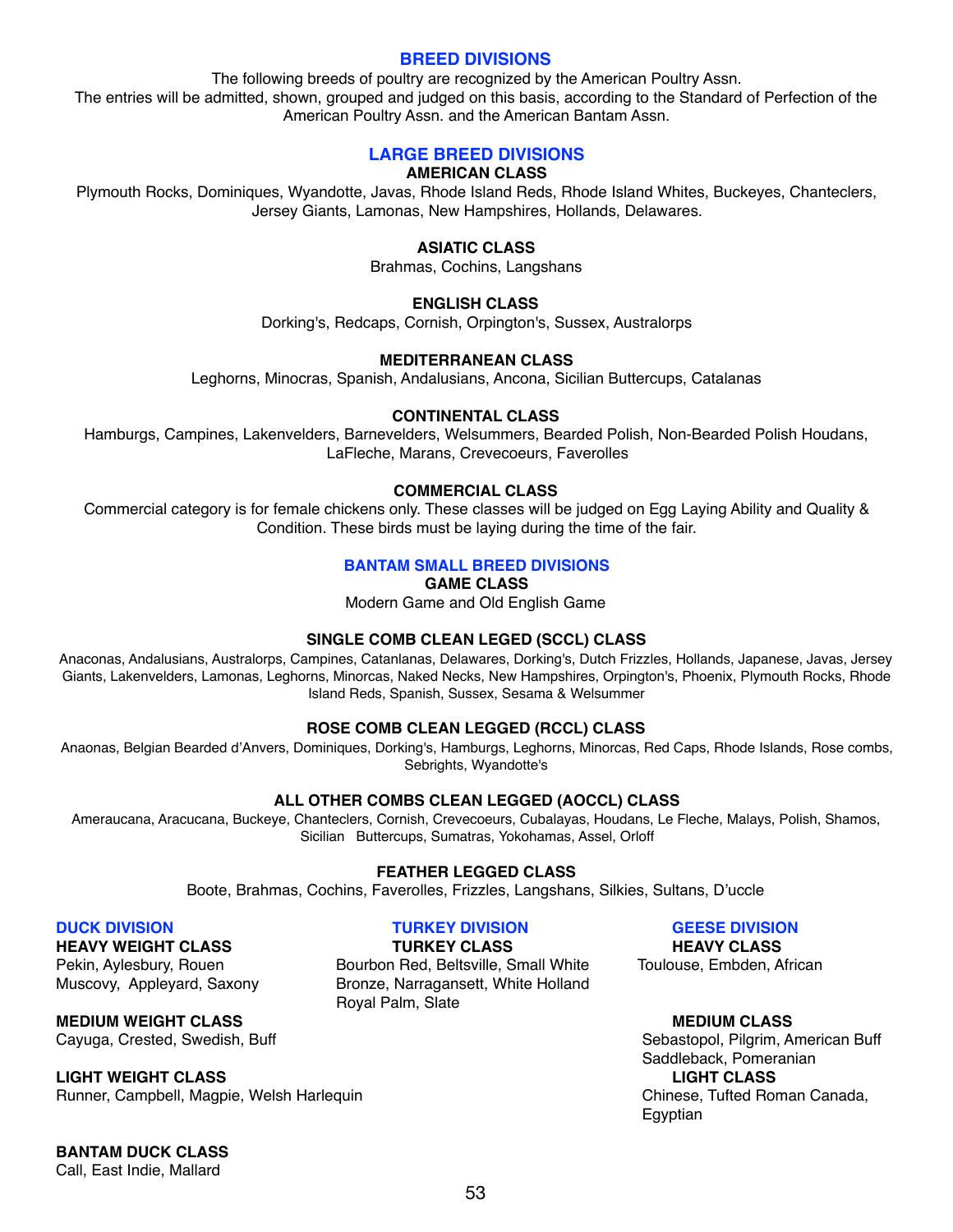### 2022 VOLUSIA COUNTY FAIR & YOUTH SHOW ENTRY FORM POULTRY & FOWL - DIVISION 2111

Limit of five (5) entries. Entries accepted Monday - Friday from 9 a.m. - 4 p.m only.

Entry Fee: \$10 per Animal (non-refundable)

The fair reserves the right to not accept incomplete or late entry forms.

Exhibitors must attend a mandatory livestock meeting or the exhibitor will not be allowed to show at the Volusia County

Fair.

There are no makeup meetings! I also confirm I have read the handbook. Initial

| (attach copy of ethics certificate)                                                                            |                                                                                                                |              |                                           |
|----------------------------------------------------------------------------------------------------------------|----------------------------------------------------------------------------------------------------------------|--------------|-------------------------------------------|
|                                                                                                                |                                                                                                                | (mm/dd/yyyy) |                                           |
|                                                                                                                | City: 2008 2010 2012 2022 2023 2024 2022 2023 2024 2022 2023 2024 2022 2023 2024 2025 2026 2027 2028 2029 2021 | State: 11    | $\mathsf{Zip:}\qquad \qquad \blacksquare$ |
| Telephone: The contract of the contract of the contract of the contract of the contract of the contract of the |                                                                                                                |              |                                           |
| School:                                                                                                        | Grade:                                                                                                         |              |                                           |

All information must be complete for entry to be accepted. Verify information before turning in entry form.

| Bird Type<br>(Bantam,<br>Large, Duck<br>Turkey, Exotic) | Class | <b>Breed</b> | Variety<br>Color of Bird | Cock or<br>Hen | Double<br>Coop<br>Check if<br>Yes | Placing<br>(for official use only) |
|---------------------------------------------------------|-------|--------------|--------------------------|----------------|-----------------------------------|------------------------------------|
|                                                         |       |              |                          |                |                                   |                                    |
|                                                         |       |              |                          |                |                                   |                                    |
|                                                         |       |              |                          |                |                                   |                                    |
|                                                         |       |              |                          |                |                                   |                                    |
|                                                         |       |              |                          |                |                                   |                                    |

By signing this entry form, I/we agree to indemnify and to hold harmless the Volusia County Fair Assn., it's agents, directors, employees and all persons connected directly or indirectly with the operation of the fair against any and all liability for injuries to person or damage to property, whether such damage or injury is from the Volusia County Fair & Youth Show negligence or not, which may arise by reason or use by signing exhibitor(s) of the Volusia County Fair Assn. property.

Exhibitor Signature:\_\_\_\_\_\_\_\_\_\_\_\_\_\_\_\_\_\_\_\_\_\_\_\_\_\_\_\_\_\_\_\_\_\_\_\_\_\_\_\_\_\_\_\_\_\_\_\_\_\_ Date:\_\_\_\_\_\_\_\_\_\_\_\_\_\_\_\_\_\_\_\_\_\_\_\_

Parent or Guardian Signature:\_\_\_\_\_\_\_\_\_\_\_\_\_\_\_\_\_\_\_\_\_\_\_\_\_\_\_\_\_\_\_\_\_\_\_\_\_\_\_\_\_\_

Date:

I have complete knowledge of this entry form and give permission for my child to enter the Volusia County Fair & Youth Show.

Fair office: Waiver received:

#### **No food or drinks allowed in the livestock barn area or the small animal barn.**

For help identifying the breed of your bird, please refer to [www.poultryhub.org](http://www.poultryhub.org) and click on species.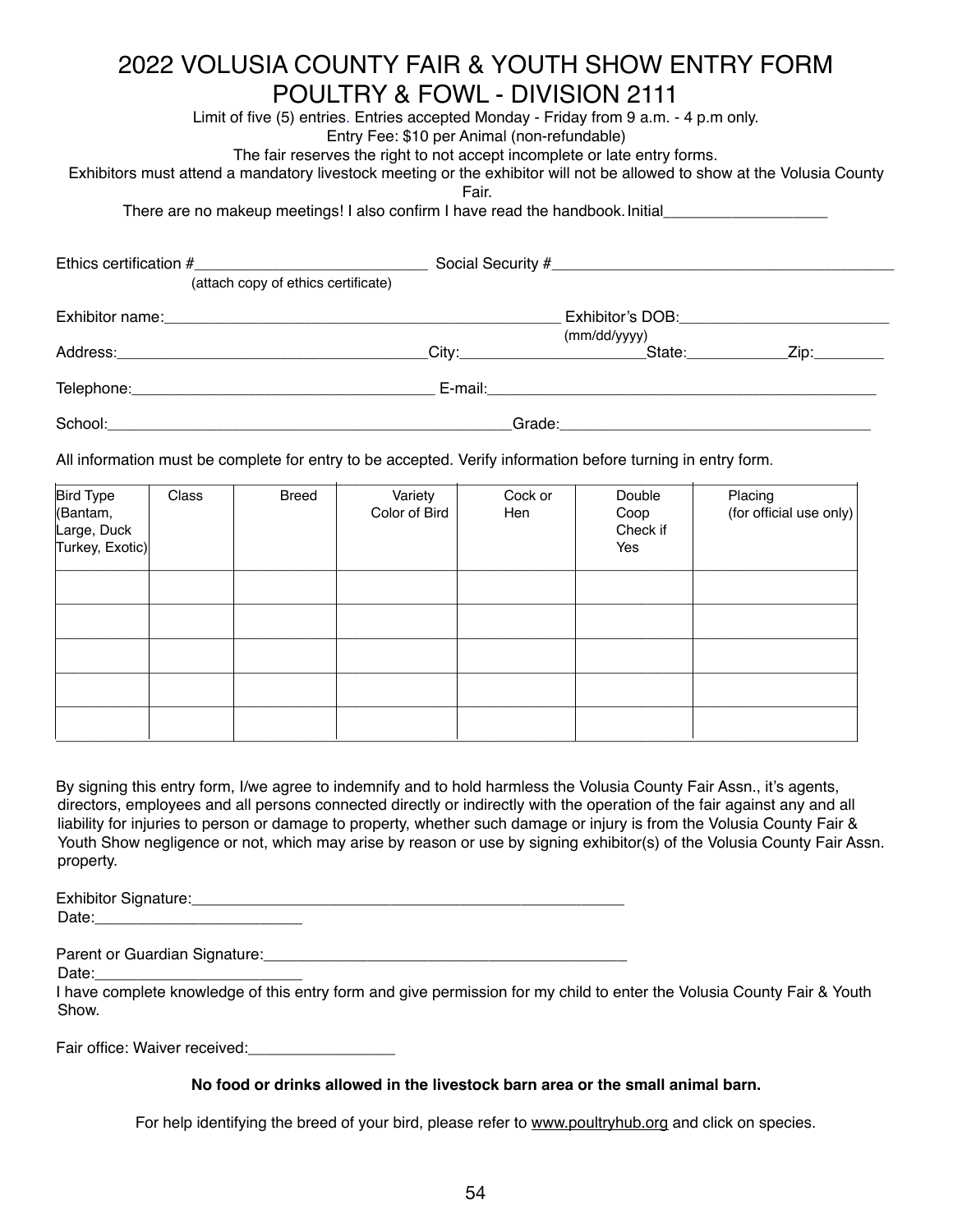### **Educational School Tours**

### **To schedule a school tour, please call Lyn Bauer @ (386) 785-7200.**

### **2022 School Tour Dates and Information:**

**Friday, November 4, 2022**: **Breeding swine, ewe and cattle will be on exhibit in the livestock barn: 9 - 11 a.m.**

### **Friday, November 11, 2022: Poultry, fowl, rabbits and guinea pigs will be on exhibit in the small animal barn & Talton Exhibit Hall. The barn with large animals will not be open. 9 - 11 a.m.**

- 1. Self-guided tours of the fair include: Livestock barn, educational exhibits (Hester Hall), historical exhibits (Mitchell/Bjorkman Antique Barn), model train exhibit, horticulture and bee exhibits (Talton Exhibit Hall-Horticulture Hall).
- 2. Volunteers are stationed on the tour route to answer questions and give directions.
- 3. Tours are by appointment only and must be scheduled in advance with the fair office. A limited number of tours are available each day.
- 4. There will be a show each tour day at 10:30 a.m. (Show TBA).
- 5. Buildings will be closed at 11:30 a.m.
- 6. Lunch may be taken in the picnic area from 11:00 a.m. 12:00 p.m. (Noon)
- 7. Sack lunches may be brought in and taken to the outdoor picnic area. There is no indoor seating for lunch.
- 8. It is suggested that coolers with wheels or wagons be brought to transport lunches and drinks for your group. Each group must make arrangements for taking coolers to the picnic area.
- 9. Fair personnel are not available to transport coolers or other items.
- 10. There is no refrigeration available for storing lunches or drinks.
- 11. Your group must plan to be finished and off the fairgrounds no later than 12:30 p.m. The gates will be locked and the fair's personnel will be making final preparations for the opening of the fair.
- 12. The fair accepts no responsibility for items brought onto the fairgrounds.

# 2022 Volusia County Fair & Youth Show *November 3 - 13, 2022*

Check back often for new revisions of the handbook.